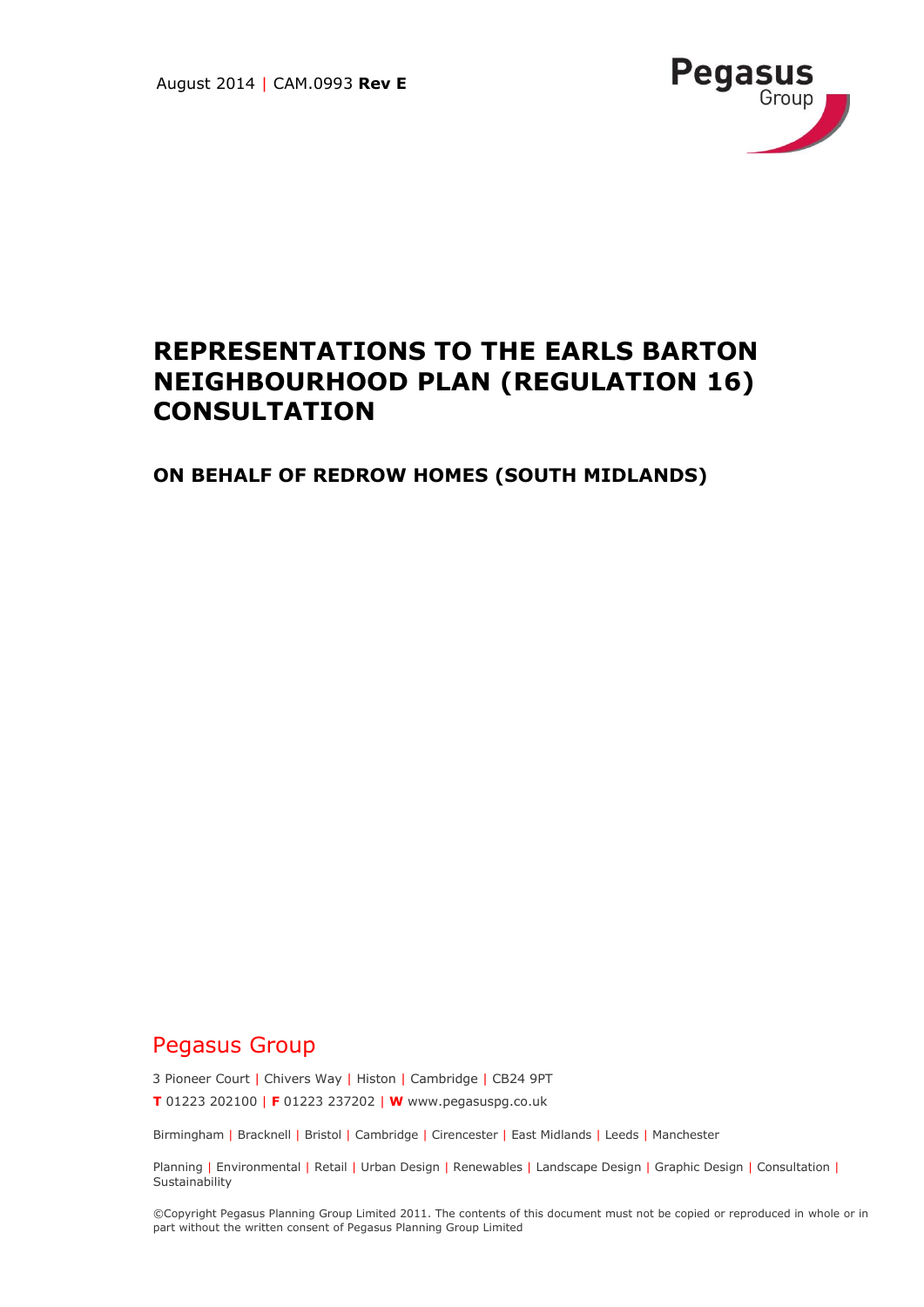## **CONTENTS:**

Page No:

| 1.  | LIST OF APPENDICES:                                                                                                                                                                                                                                                                                                                                                            | $\overline{2}$       |  |  |  |
|-----|--------------------------------------------------------------------------------------------------------------------------------------------------------------------------------------------------------------------------------------------------------------------------------------------------------------------------------------------------------------------------------|----------------------|--|--|--|
| 2.  | <b>INTRODUCTION</b>                                                                                                                                                                                                                                                                                                                                                            | 3                    |  |  |  |
| 3.  | <b>SUMMARY</b>                                                                                                                                                                                                                                                                                                                                                                 | 5                    |  |  |  |
| 4.  | THE SITE:<br>The Decision<br>The Appeal:                                                                                                                                                                                                                                                                                                                                       | 9<br>10<br>10        |  |  |  |
| 5.  | THE BASIC CONDITIONS:                                                                                                                                                                                                                                                                                                                                                          | 13                   |  |  |  |
| 6.  | BASIC CONDITION 8(2)(A): HAVING REGARD TO NATIONAL POLICIES AND<br>ADVICE CONTAINED IN GUIDANCE ISSUED BY THE SECRETARY OF STATE IT IS<br>APPROPRIATE TO MAKE THE ORDER (OR NEIGHBOURHOOD PLAN);<br>Regard to National Planning Policy Framework Section 6: Delivering a Wide<br>Choice of high-quality homes<br><b>Other Matters:</b><br>Conclusions- Basic Condition 8(2)(A) | 15<br>15<br>24<br>25 |  |  |  |
| 7.  | BASIC CONDITION 8(2)(D): THE MAKING OF THE ORDER (OR NEIGHBOURHOOD<br>PLAN) CONTRIBUTES TO THE ACHIEVEMENT OF SUSTAINABLE DEVELOPMENT.                                                                                                                                                                                                                                         | 28                   |  |  |  |
| 8.  | CONDITION E THE MAKING OF THE ORDER (OR NEIGHBOURHOOD PLAN) IS IN<br>GENERAL CONFORMITY WITH THE STRATEGIC POLICIES CONTAINED IN THE<br>DEVELOPMENT PLAN FOR THE AREA OF THE AUTHORITY (OR ANY PART OF THAT AREA).<br>31                                                                                                                                                       |                      |  |  |  |
|     | Suitability of Earls Barton:<br>Policy CS7:                                                                                                                                                                                                                                                                                                                                    | 32<br>33             |  |  |  |
| 9.  | BASIC CONDITION 8(2)(F): THE MAKING OF THE ORDER (OR NEIGHBOURHOOD<br>PLAN) DOES NOT BREACH, AND IS OTHERWISE COMPATIBLE WITH, EU OBLIGATIONS.<br>35                                                                                                                                                                                                                           |                      |  |  |  |
| 10. | BASIC CONDITION 8(2)(G): HAVING REGARD TO NATIONAL POLICIES AND<br>ADVICE CONTAINED IN GUIDANCE ISSUED BY THE SECRETARY OF STATE IT IS<br>APPROPRIATE TO MAKE THE ORDER (OR NEIGHBOURHOOD PLAN);                                                                                                                                                                               | 36                   |  |  |  |
| 11. | <b>CONSULTATION PROCESS:</b>                                                                                                                                                                                                                                                                                                                                                   | 37                   |  |  |  |
| 12. | CONCLUSION                                                                                                                                                                                                                                                                                                                                                                     | 38                   |  |  |  |
|     | APPENDIX 1: LEGAL SUBMISSIONS                                                                                                                                                                                                                                                                                                                                                  | 40                   |  |  |  |
|     | APPENDIX 2: LETTER FROM THE PLANNING INSPECTORATE IN RESPECT OF SECRETARY<br>OF STATE RECOVERY                                                                                                                                                                                                                                                                                 | 40                   |  |  |  |
|     | APPENDIX 3: PLAN PRODUCTION TIMELINE                                                                                                                                                                                                                                                                                                                                           | 41                   |  |  |  |
|     | APPENDIX 4: PROPOSED MODIFICATIONS<br>44                                                                                                                                                                                                                                                                                                                                       |                      |  |  |  |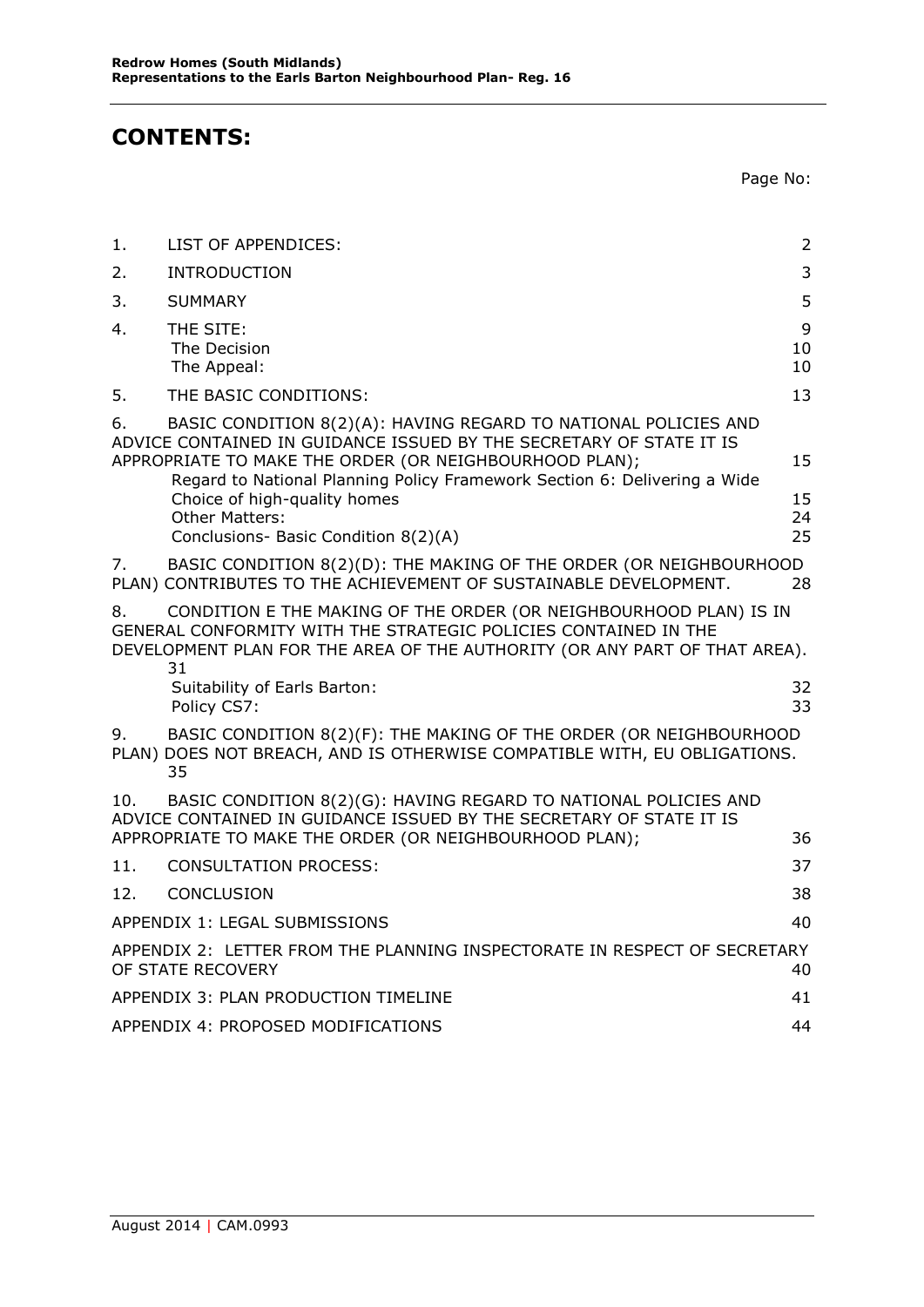### <span id="page-2-0"></span>**1. List of Appendices:**

- 1.1 A Number of documents referred to in these representations relate to a site promoted by Redrow Homes (South Midlands) which is currently the subject of a recovered appeal (APP/H2835/A/14/2213617).
- 1.2 The appeal has been recovered on the basis of the submission of the Earls Barton Neighbourhood Plan (reversing an earlier decision declining to recover).
- 1.3 The table below provides the appendix numbers for this representation and the corresponding appeal appendix/ document reference.

| Appendix   Appeal Reference | <b>Description</b>                            |
|-----------------------------|-----------------------------------------------|
|                             | Legal Opinion of Mr Ian Dove QC and Mr James  |
|                             | Corbet Burcher (27 <sup>th</sup> August 2014) |
|                             | Letter from the Planning Inspectorate in      |
|                             | reference to Secretary of State Recovery      |
|                             | Earls Barton Neighbourhood Plan production    |
|                             | timeline                                      |
|                             | Table of Proposed Modifications               |

#### **Appeal Documents:**

| .              |                                        |                                                           |
|----------------|----------------------------------------|-----------------------------------------------------------|
| $\overline{5}$ | Proof of Evidence- Mr<br>Robert Barber | Proof of Evidence- Mr Robert Barber                       |
|                |                                        |                                                           |
| 6              | Proof of Evidence- Mr                  | Proof of Evidence- Mr Julian Clarke                       |
|                | Julian Clarke                          |                                                           |
|                | Proof of Evidence- Mr                  | Proof of Evidence- Mr John Turner                         |
|                | John Turner                            |                                                           |
| 8              | Core Documents B2 and                  | Planning Agenda (29 <sup>th</sup> January 2014) Officer's |
|                | B3                                     | report and Minutes                                        |
| 9              | Core Document L1                       | Statement of Common Ground (Planning)                     |
| 10             | <b>Inquiry Document</b>                | Ian Dove QC Closing Submissions- written                  |
| 11             | Core Document M1                       | Land off Compton Way, Appeal Decision                     |
|                |                                        | APP/H2835/A/12/2168915                                    |
|                |                                        |                                                           |
| 12             | N/A                                    | List of Core Documents                                    |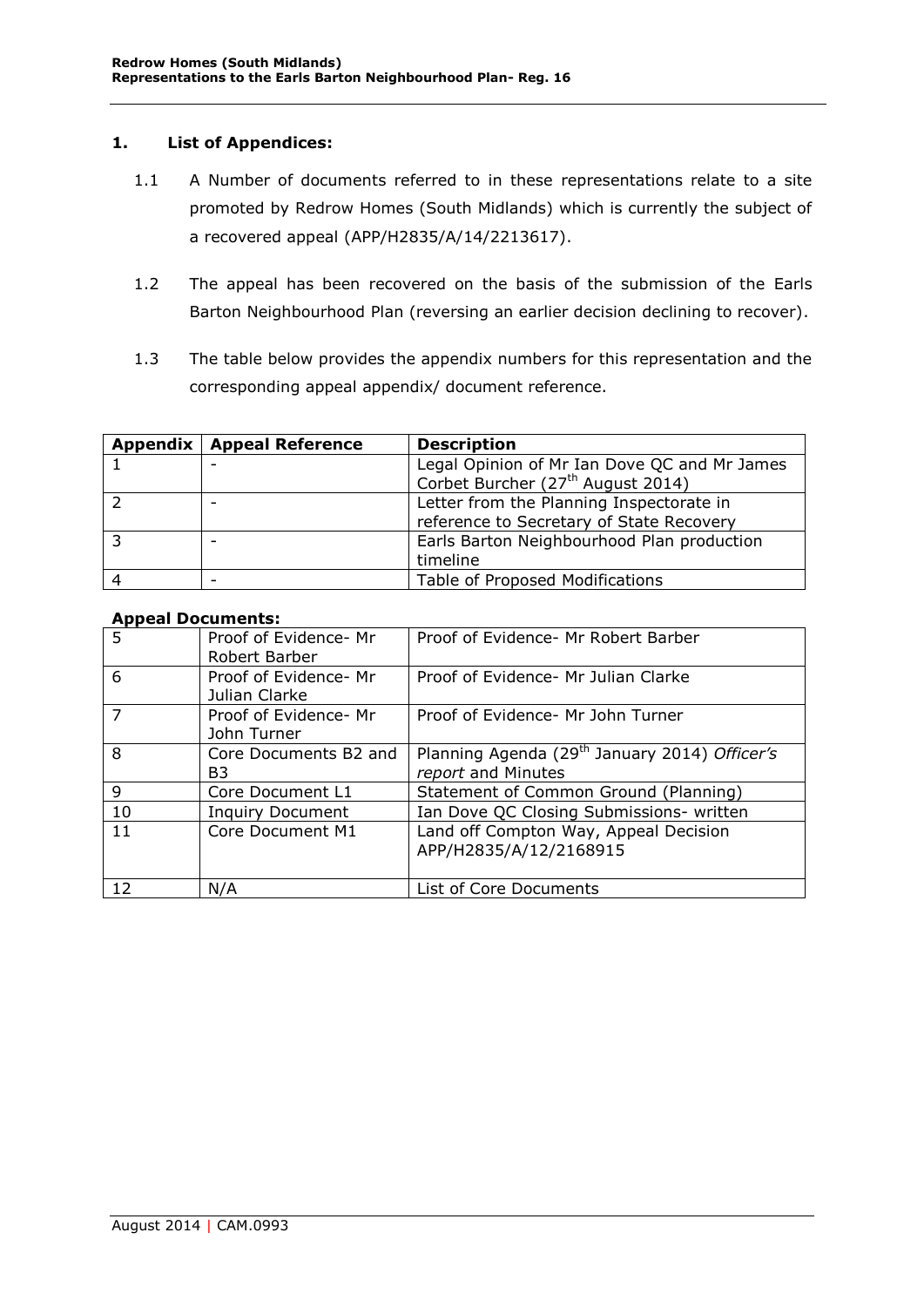### <span id="page-3-0"></span>**2. Introduction**

- 2.1 These representations have been prepared by Pegasus Group, on behalf of Redrow Homes (South Midlands). They provide additional detail in respect of the broad objections raised during the Regulation 14 (pre-submission) consultation of April 2014; a copy of this letter is contained within the Proof of Mr Robert Barber at his appendix 2.2.
- 2.2 This representation is accompanied by a legal opinion prepared by Mr Ian Dove QC and Mr James Corbet Burcher, which addresses matters concerning legal compliance of the proposed Neighbourhood Plan with the statutory basic conditions, including the relevant legislative framework, including EU legislation, national planning policy and practice guidance, by reference to recent case law.
- 2.3 The Earls Barton Neighbourhood Plan was submitted to the Borough Council on the  $27<sup>th</sup>$  July 2014 and publicised thereafter under Regulation 16 of the Neighbourhood Planning (General) Regulations (2012). The submission included those documents required by the regulations, in addition to a number of additional documents and evidence base documents including "Determining a Rural Housing Target", the "Equalities Assessment", a "Sustainability Appraisal" and a "Parking Survey", which the plan identifies as having influenced the decision. Comments on these documents form an integral part of these representations.
- 2.4 Redrow Homes (South Midlands) has an active interest in the village of Earls Barton both through a consented scheme for 65 units on Land off Compton Road<sup>1</sup>, which is presently under construction, and a site which is subject to an appeal decision on Land off Station Road. This appeal was heard between the  $12<sup>th</sup>$  and  $14<sup>th</sup>$  August 2014, via an Inquiry for 85 units on Land off Station Road (Ref: APP/H2835/A/14/2213617), and subsequently recovered by the Secretary of State on the  $15<sup>th</sup>$  August 2014 for his determination, thus reversing an earlier position set out in the letter from the Planning Inspectorate dated  $3<sup>rd</sup>$  June 2014 (see Appendix 2).

 $1$  Appeal Reference APP/H2835/A/12/2168915 (Appendix 10)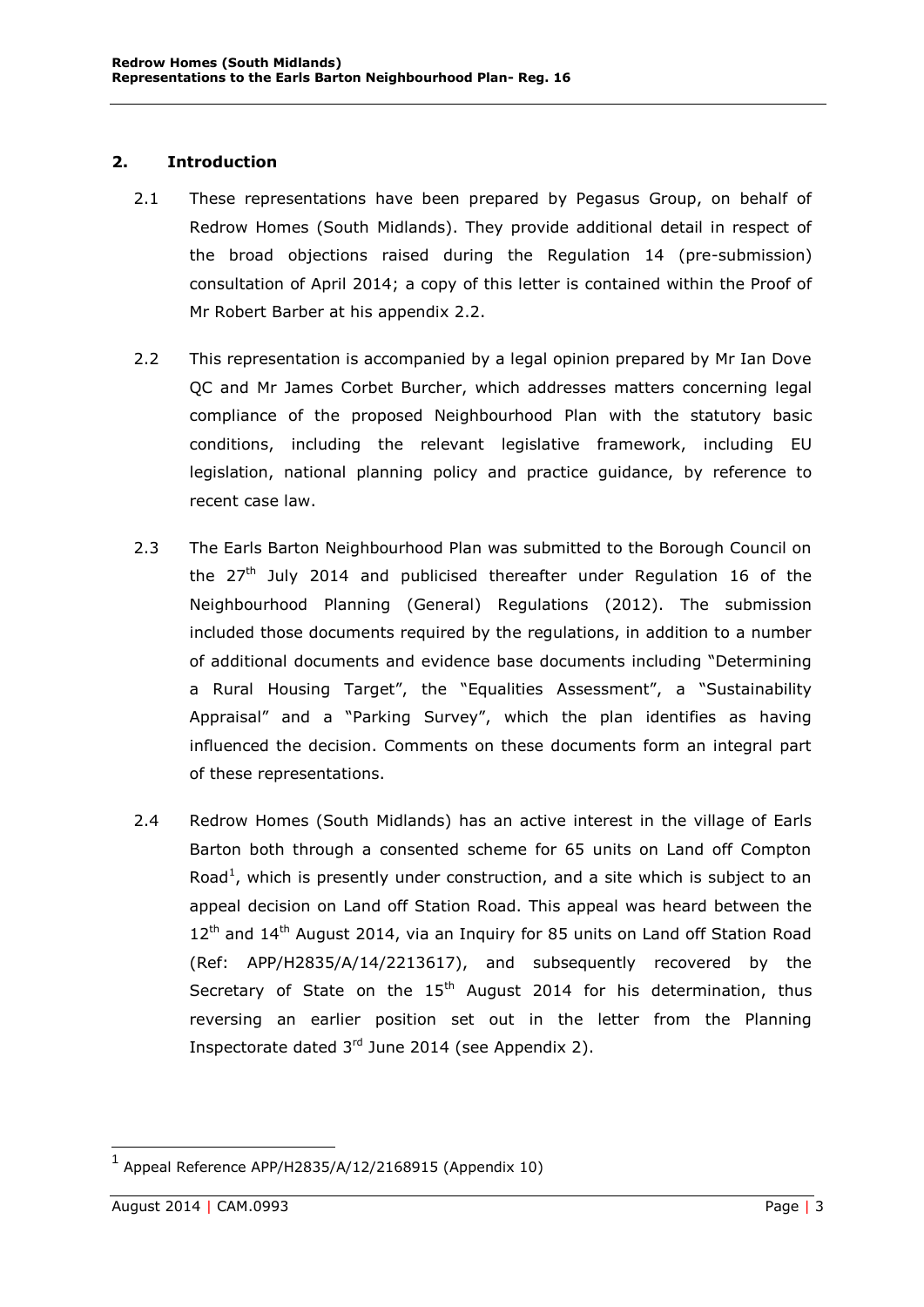- 2.5 This representation is structured as follows:
	- Firstly, a summary of the site, currently subject to an undetermined appeal, is provided;
	- Secondly, the representation addresses each basic condition in turn;
	- Thirdly a commentary of the consultation process is provided;
	- Finally, an overall conclusion is offered.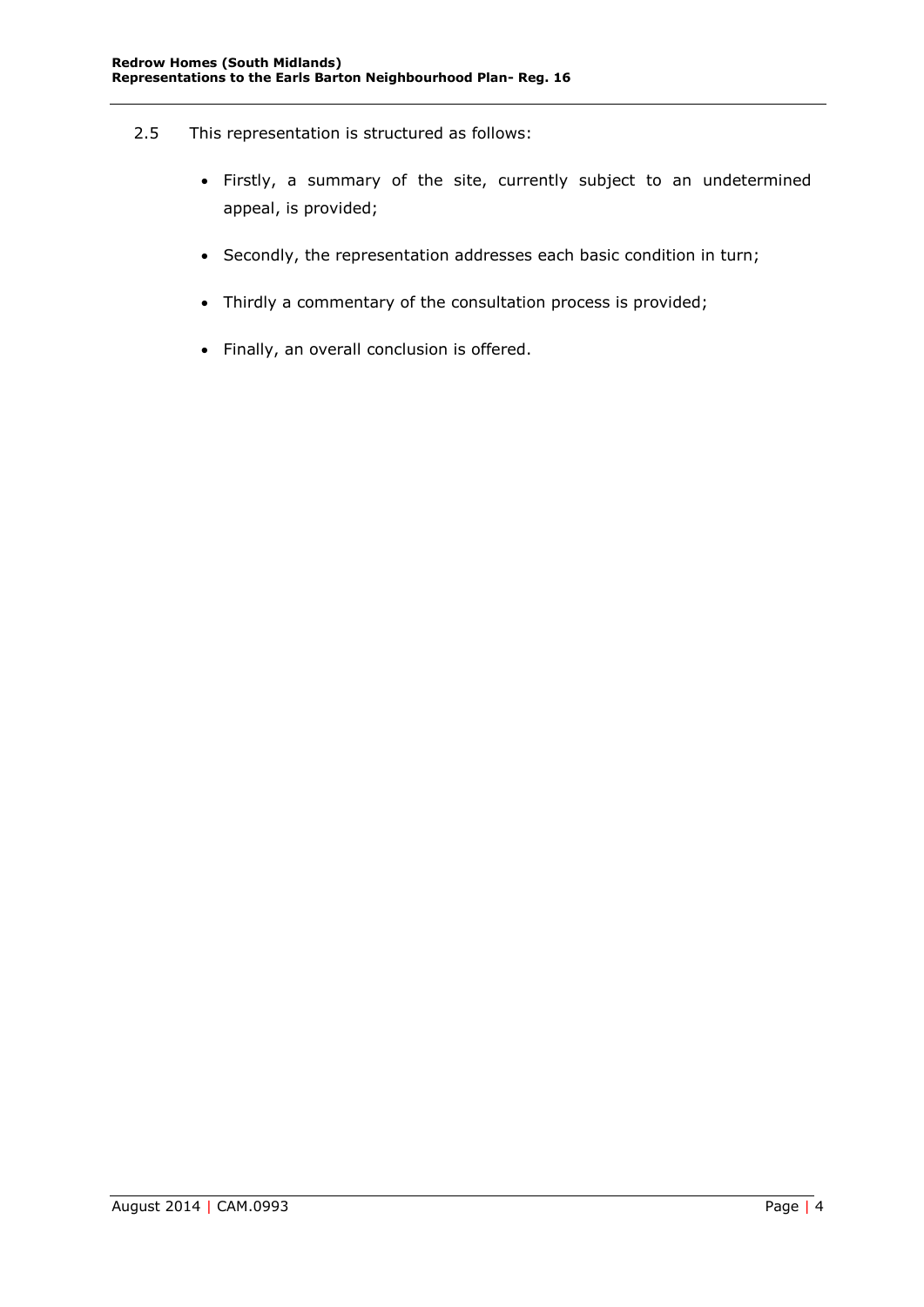### <span id="page-5-0"></span>**3. Summary:**

- 3.1 The NPPF makes numerous references to the primary importance of having an 'up-to-date' Local Plan and its importance for Neighbourhood Planning, particularly at paragraph 16 and paragraph 184. It is the intention within the Framework that Neighbourhood Planning has the capacity to shape the strategic policies already contained within an *up-to-date* Local Plan. In such circumstances it can provide a valuable layer of localised policy. The absence of an up-to-date Local Plan and the early stage of preparation of any replacement was a matter discussed during the Inquiry. A copy of the relevant appeal documentation, including the Planning Proof of Evidence and closing submissions of the appellant (Redrow Homes) are provided with this representation, as listed in Section 1.
- 3.2 There remains a significant dispute between Redrow Homes, the Borough Council and the Parish Council, and indeed across the planning sector, as to the type of policies that can be included within a neighbourhood plan when the Local Plan, here the North Northamptonshire Joint Core Strategy (2008), is acknowledged by the Borough Council to be out-of-date in respect of strategic policies that would direct and distribute development.
- 3.3 The difficulties of producing a Neighbourhood Plan in an area where such policies are not current is the matter of a number of current judicial reviews. This notably includes the judicial review brought by Gladman Developments to the Winslow Neighbourhood Plan, which was approved for referendum by Aylesbury Vale District Council on  $16<sup>th</sup>$  July 2014 and a further judicial review to the Uppingham Neighbourhood Plan which was recently granted permission by Singh J. These disputes, in simple terms, centre on the correct interpretation of the Basic Conditions and the requirement for general conformity with both National and Local Planning policy and the application of policies that seek to restrict the supply of housing. This matter is addressed in more detail under the response to Basic Condition 8(2)(a) and within the legal submissions.
- 3.4 This representation identifies issues in respect of compliance with national policies and the "advice" (to use the statutory wording) contained within the online Planning Practice Guidance, which goes to the heart of the Basic Conditions. This includes issues with the presentation of the plan and its attempts to place a straightforward constraint on development through the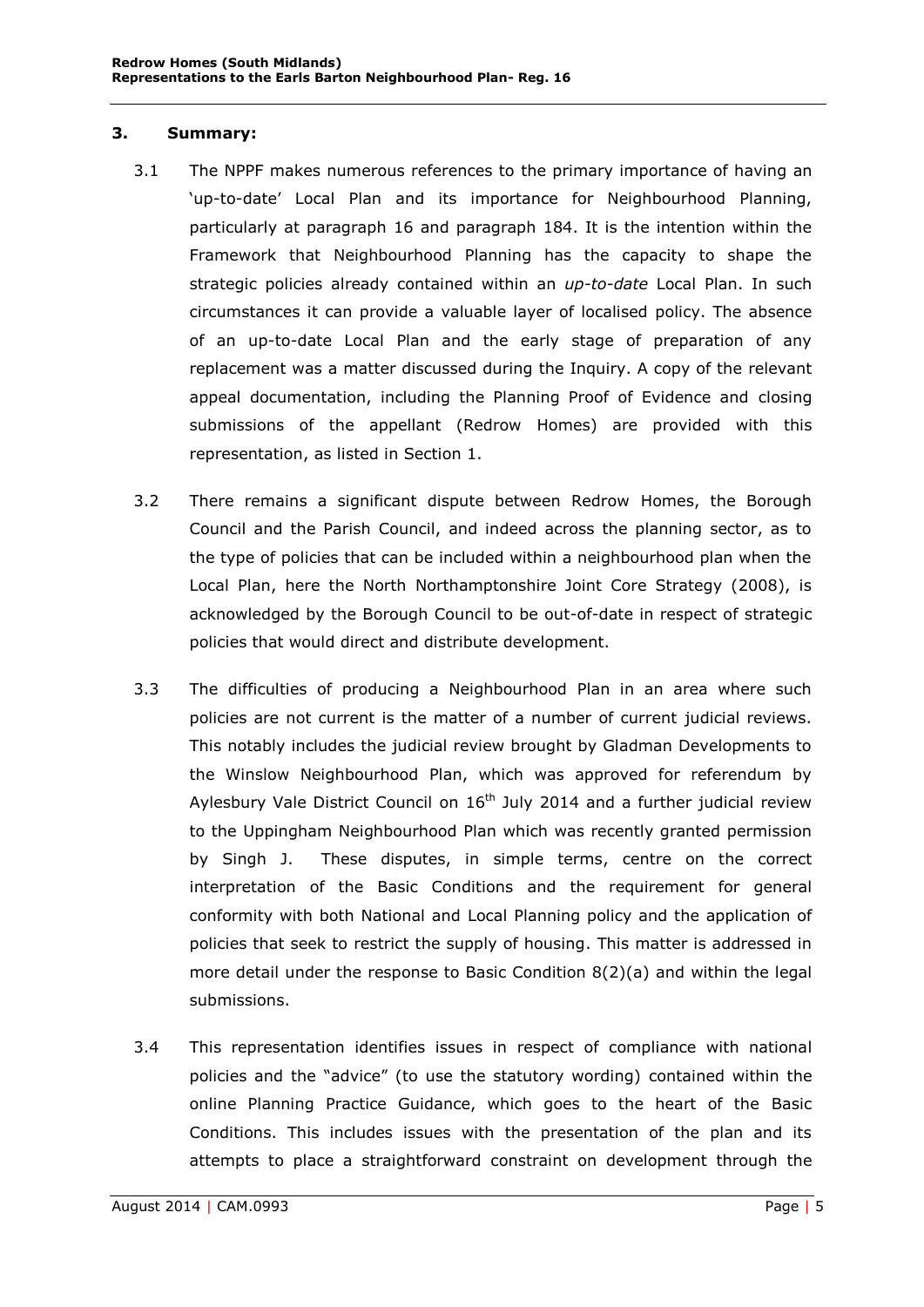imposition of a tightly drawn, and thus highly restrictive village boundary, rather than provide positive policies to shape what is at present a completely unknown quantum of development during a 15 year plan period.

- 3.5 The policies with which the plan is considered to be 'in conformity' with are out-of-date and no longer meet the needs and priorities of the wider local area. As such, the plan has sought to rely upon emerging evidence. This evidence was not made available during the Pre-Submission (Regulation 14) stage, a matter acknowledged within the footnote of Appendix 3 to the Pre-Submission Neighbourhood Plan. Had it been available, Redrow Homes would have used this opportunity to comment in more detail on how the overall housing requirement had been calculated allowing time for such matters to be rectified prior to submission and examination.
- 3.6 Due to the restrictive nature of the policies contained within the plan, a persistent failure of the Borough Council of Wellingborough to meet their housing needs and the uncertainty in respect of the robustness of the underlying local evidence base, the outcome of the examination for this Neighbourhood Plan has long-term planning and housing implications both for the village of Earls Barton and the Borough of Wellingborough for the short, medium and long-term.
- 3.7 The legal submission, which forms Appendix 1, identifies significant weaknesses in the Earls Barton Neighbourhood Plan's approach to discharging the requirements of the Basic Conditions through the failure of the *qualifying body* and the Borough Council of Wellingborough to properly consider reasonable alternatives or assess the wider implications of implementing a restrictive village boundary. The inclusion of a restrictive boundary would limit development for the next 20 years, having a negative impact on the socioeconomic context of the village and exacerbating a continual failure by the Borough Council of Wellingborough to meet its housing needs.
- 3.8 The long term implications of the chosen strategy in respect of the sustainability appraisal  $(8(2)(f))$ , compliance with national policy  $(8(2)(a))$  or demonstrating that the plan represents sustainable development  $(8(2)(e)$  are not explicit within either the plan, the accompanying Sustainability Statement nor are they addressed within the Basic Conditions Statement. Should the Examiner agree with the propositions presented within the legal submission,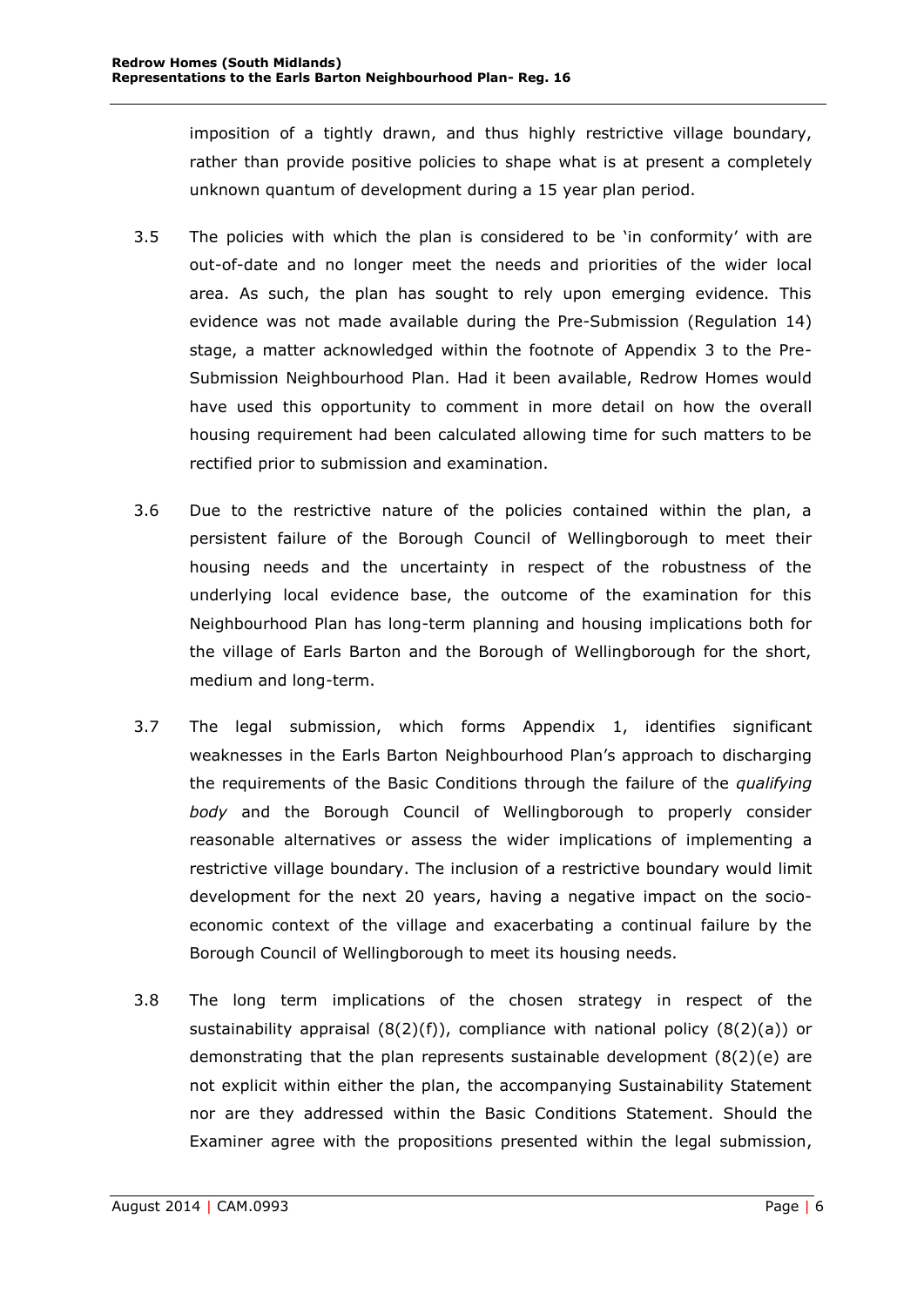then the plan would fail to be in compliance with the basic conditions and cannot proceed to referendum.

- 3.9 Should the examiner disagree with the primary legal submission that the matters raised constitute a failure to meet the basic conditions, a schedule of proposed modifications has been prepared to assist the examiner. It should be emphasised that these suggested modifications do not overcome the significant objections set out in these representations, but are presented on a "without prejudice" basis. The purpose behind these modifications is to attempt to remove the constraint on housing delivery and enable the levels of flexibility required to ensure that the plan goes some way to meet the needs of both Earls Barton and the wider local area not prejudice the preparation of an up-to-date Local Plan which can properly deal with matters of housing distribution in the Borough, which is likely to come forward in 2016. Proposed modifications include:
	- The removal of the village boundary
	- The deletion of Policy EB.DG2
	- The amendment of references to 'limited' or 'local need' to incorporate wider Borough needs in accordance with the role of Earls Barton in the settlement hierarchy; and
	- The allocation of Land off Station Road, which has been subject to scrutiny by the Borough Council's officers and found to be suitable for development through the development management process<sup>2</sup>.
- 3.10 However, as noted above, these modifications will not solve the significant and fundamental flaws in the Neighbourhood Plan which are fully rehearsed in these representations. For instance, they will not address the failure of the Neighbourhood Plan Working Group to appraise individual sites, as required by the Planning Practice Guide.
- 3.11 Whilst it is a general rule for the examination of Neighbourhood Plans to proceed by way of written representations, due to the seriousness of the matters raised by Redrow Homes, which go to the heart of the basic conditions and have implications for the passage of the current appeal, it is formally requested that an oral examination be held to ensure that matters, particularly in respect of the overall housing requirements for the village, the legality, and purpose of those policies seeking to constrain housing, can be properly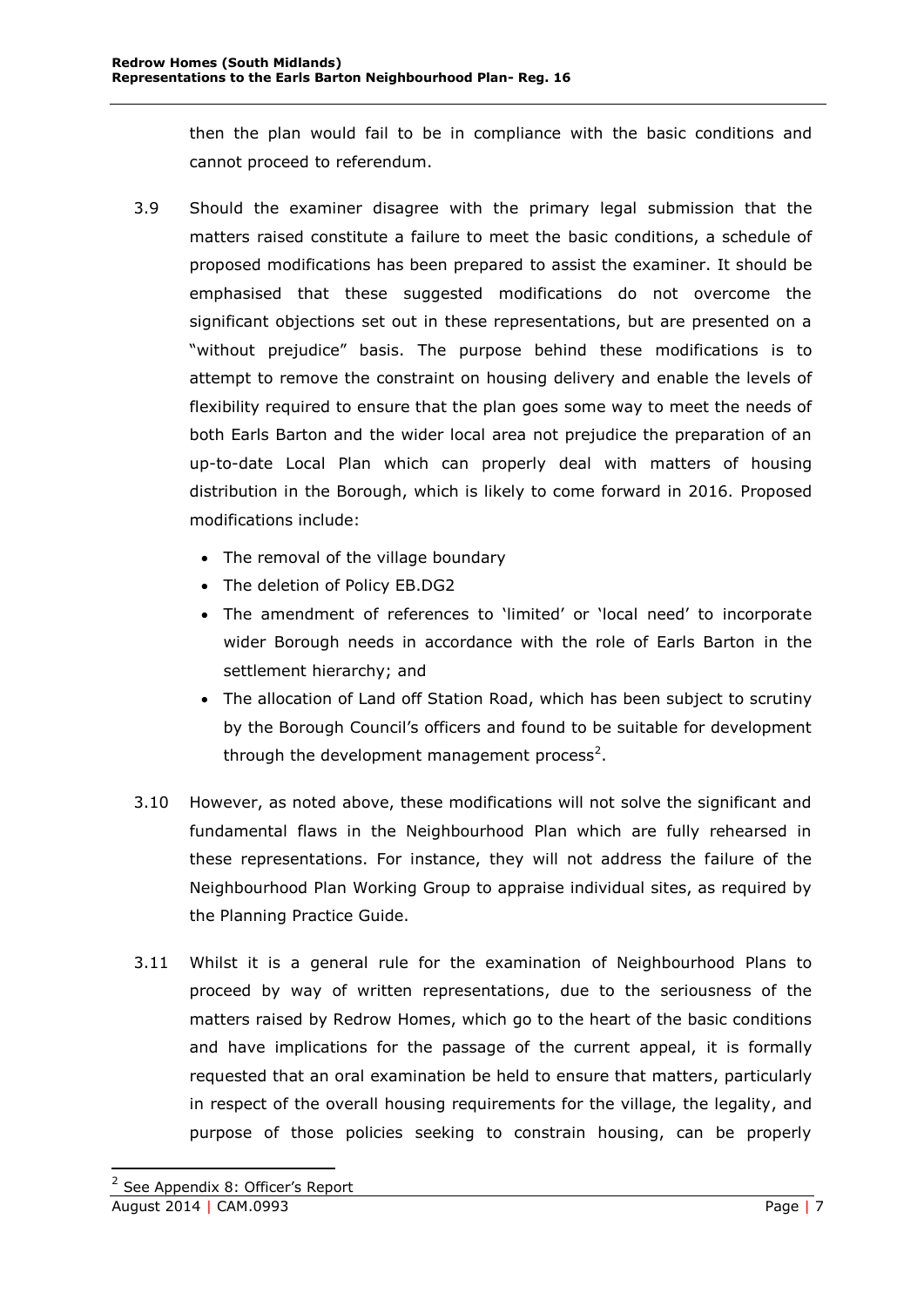discussed. Further requests as to procedure are set out in the final section of the legal submissions, by reference to paragraph 9 of Schedule 4B.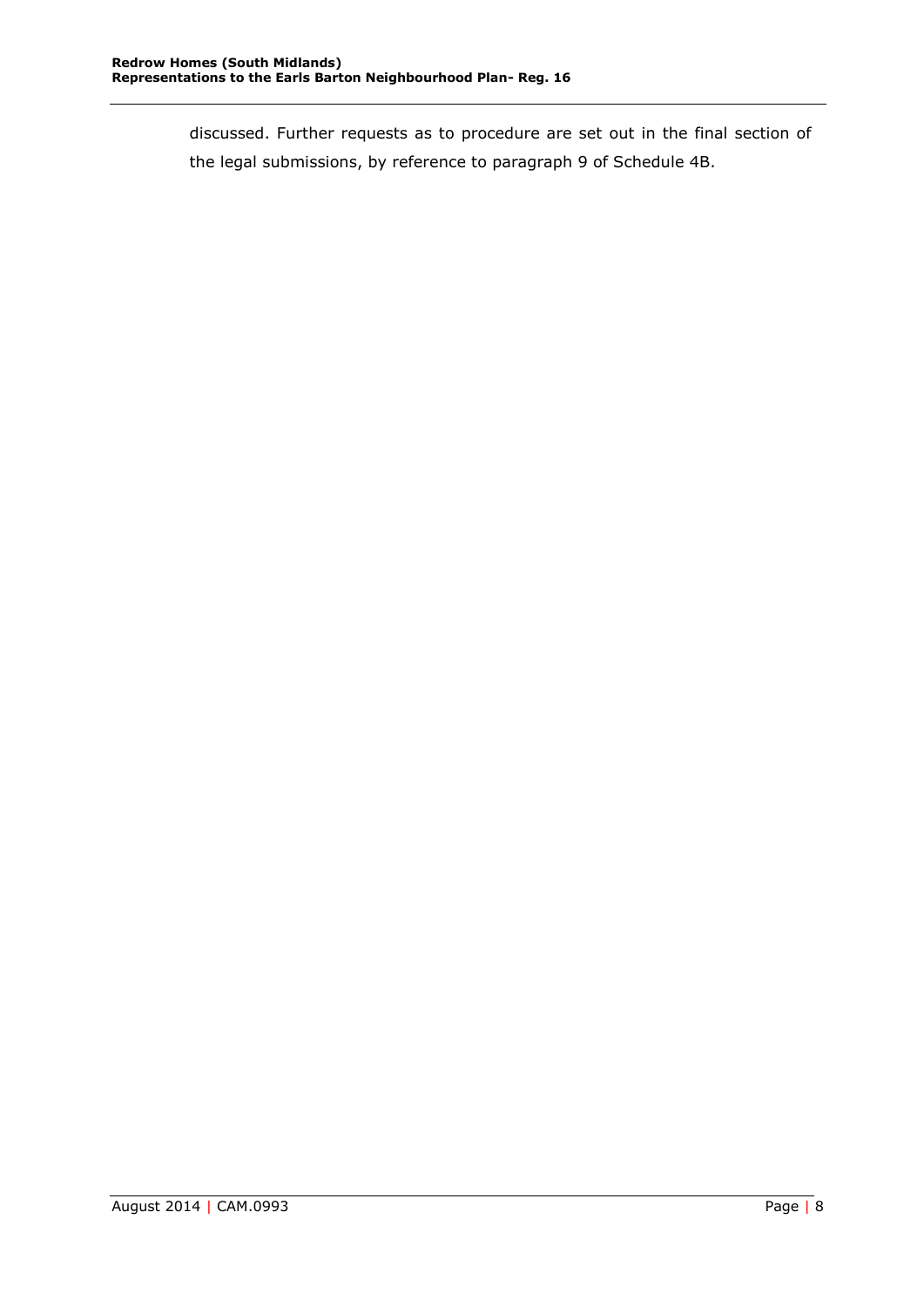### <span id="page-9-0"></span>**4. The Site:**

4.1 Redrow Homes presently has an active interest in the future of Earls Barton. They are the developer of the site for 65 dwellings on 'Land off Compton Way', which was granted permission on appeal in 2012. Their second interest relates to "Land off Station Road" [the site], a site presently subject to an appeal recovered by the Secretary of State on the  $15<sup>th</sup>$  August 2014 (after the close of the Inquiry). The relevant appeal documents have been provided as part of this representation.

### Application History:

- 4.2 An outline application, with all matters reserved except for access, (WP/2013/0457/OM) was submitted to the BCW on the  $3<sup>rd</sup>$  September 2013 and validated on the 3<sup>rd</sup> October 2013.
- 4.3 Prior to submitting the application, the Client met with both the BCW (12th June 2013) and the Parish Council (13th June 2013) as part of pre-application discussions. Consultation was carried out in July 2013 using a range of different methods including a dedicated project website and a public exhibition. The exhibition was attended by 322 visitors.
- 4.4 At the same time as the application was progressing a further application for 39 dwellings, further to the south of the village was also submitted on 'Land off Thorpe Road' by Bowbridge Land.
- 4.5 During the publicity stage, the application received a number of objections from residents. This included a petition of 601 names and 191 letters (3.5% of the village population), predominantly from addresses in the southernmost areas of the village, and from a village population of around 5,387. A significant number of comments related to the cumulative impact of traffic on Station Road. The appellants submitted a range of information on this issue and there were no technical objections made by the Highway Authority.
- 4.6 To address residents' concerns, and to assist in drafting the Officer's recommendations, the Borough Council of Wellingborough also instructed an independent consultant to review the cumulative impact of traffic. The study found that there was sufficient capacity on Station Road to accommodate the site promoted by Redrow Homes and the additional site of 39 dwellings. Northamptonshire Highways responded to the report indicating that they were satisfied that there were no grounds for objection in respect of highway safety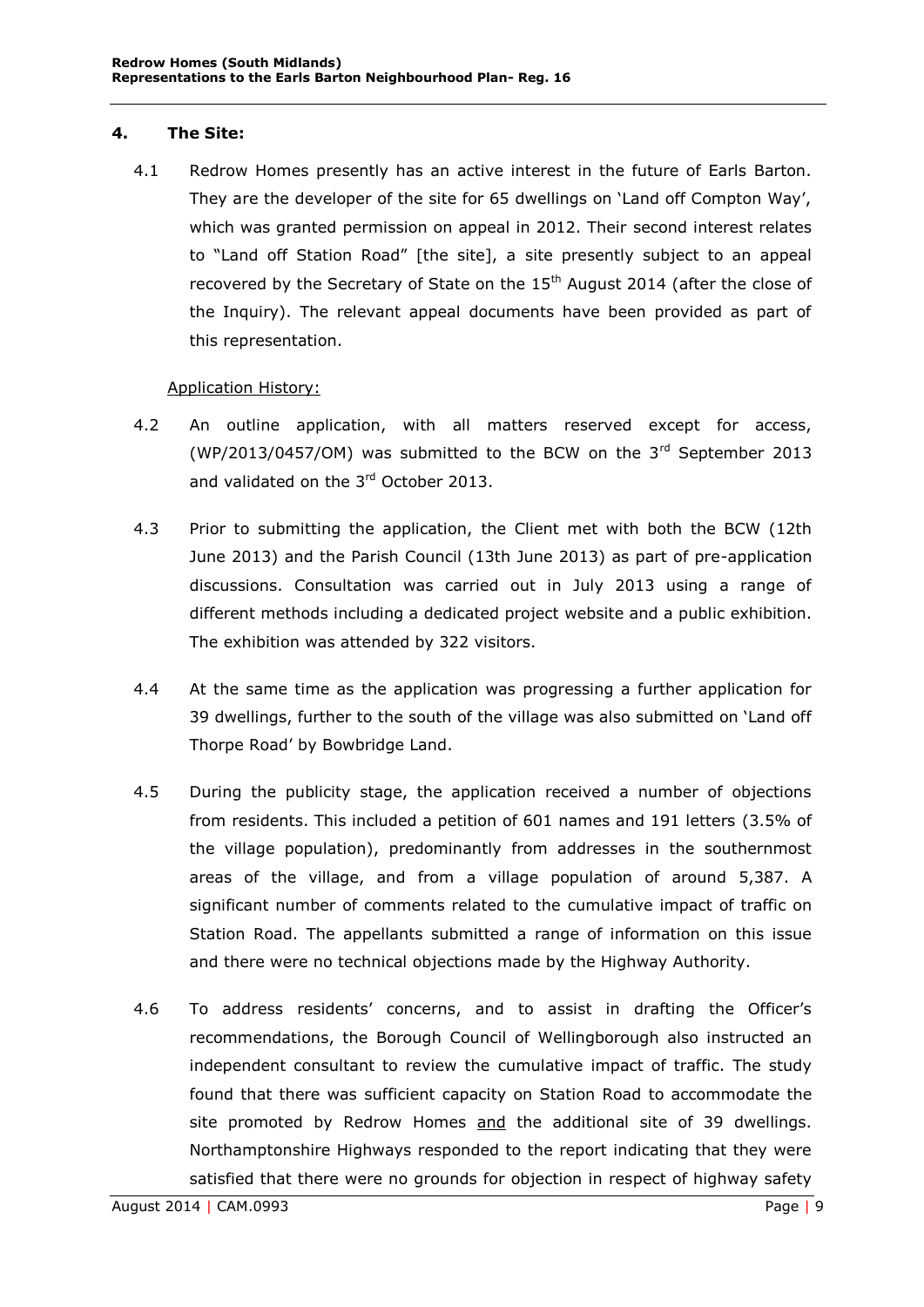or capacity; confirmation was included within the Late Letters List, made available to members prior to their deliberations<sup>3</sup>. This matter was not contested during the appeal.

## **The Decision**

- <span id="page-10-0"></span>4.7 Redrow Homes proposed scheme was considered alongside two (2) other outline planning applications for residential development in Earls Barton at a specially convened committee on the 29th January 2014. The other proposals considered were for 280 dwellings (David Wilson Homes) to the north of the village [The Grange] and 39 dwellings (Bowbridge Land) to the South-west of Station Road. All schemes received a positive recommendation from the officers of BCW, which identified no technical reasons why the schemes could not proceed whether individually or collectively. No cumulative impact was identified a result of the development of all sites at the same time, and all matters such as highways, education and health provision were considered capable of being dealt with by way of contributions
- 4.8 At the committee members resolved unanimously to approve the scheme for 280 units to the north of the village and to subsequently to refuse the Redrow Homes application and the proposal for 39 dwellings<sup>4</sup>. The minutes quote the application was to be refused on grounds of sustainability, over development, accumulative effect, environmental issues, traffic problems, flooding and noise- all of which had no reasoned justification. Accordingly, the decision notice cites four grounds for refusal, which are in summary:
	- Unacceptable development in the countryside
	- Conflict with the emerging Neighbourhood Plan
	- Impact on the amenity of local residents
	- Absence of a completed planning obligation agreement

## **The Appeal**

<span id="page-10-1"></span>4.9 At the appeal, only two reasons were contested. An email from an Officer of the Borough Council reveals that the reason for refusal on transportation grounds is 'weak and indefensible<sup>5</sup>' (further underscoring that residents' concerns in respect of highways matters have no basis in objective assessment

 $3$  See Agenda for the 29<sup>th</sup> January Committee; Appendix 8

 $4$  See Minutes of the Meeting 29<sup>th</sup> January Committee; Appendix 8

<sup>&</sup>lt;sup>5</sup> See email at Appendix 1 of the Statement of Common Ground; Appendix 9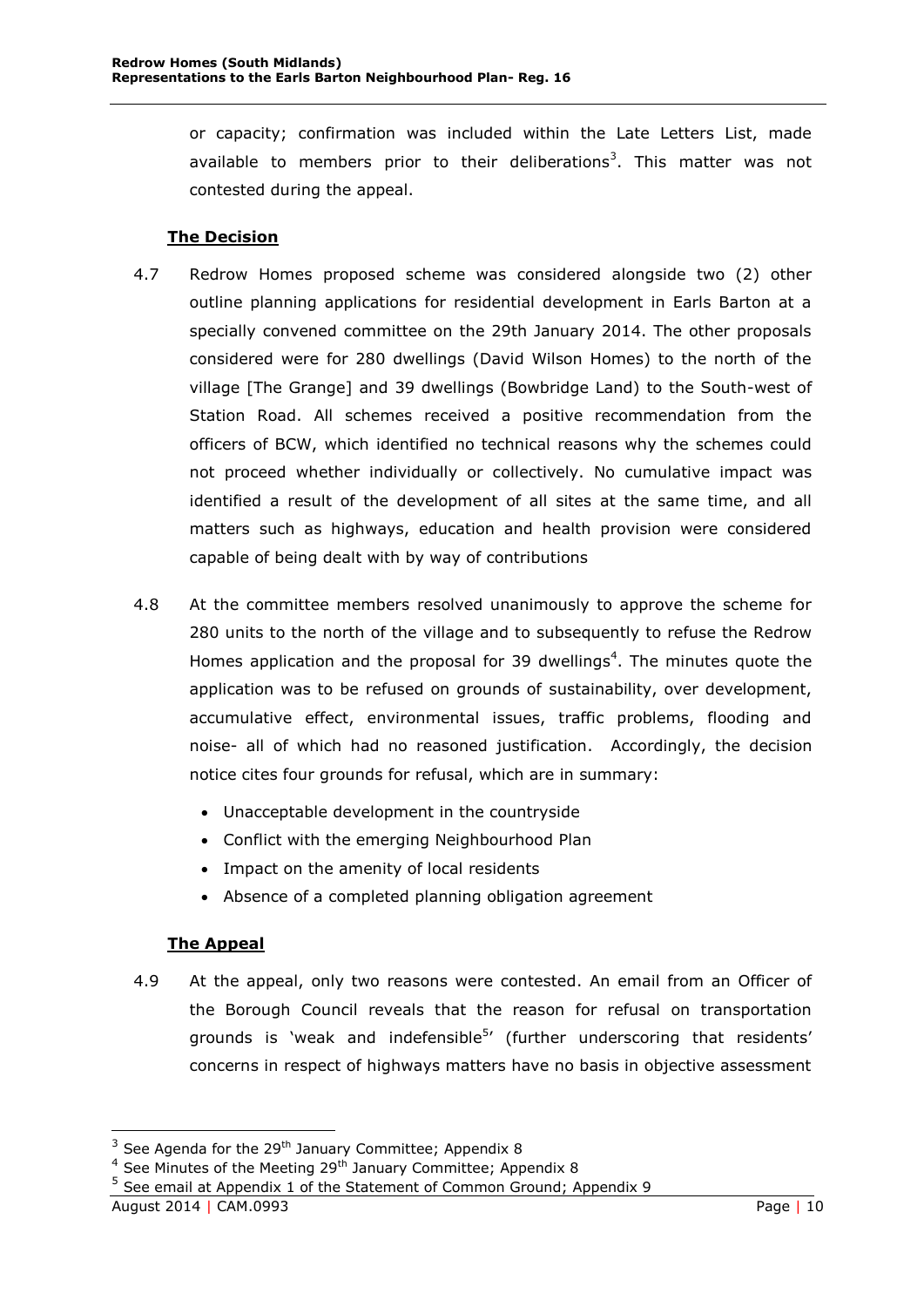and that the Council's view, in conventional appeal terms, is clearly that a reason for refusal would be "unreasonable" if subjected to scrutiny at inquiry).

- 4.10 A case against the remaining two reasons was presented by Pegasus Group. It is summarised as follows:
	- The Borough Council of Wellingborough is unable to demonstrate a fiveyear supply of land to meet its housing needs.
	- The appeal site is located, by virtue of the Local Planning Authorities' own evidence base, within a sustainable settlement;
	- The site, promoted by Redrow Homes, is well located to the village of Earls Barton and its services. It will not have a significant impact on landscape nor the character of the village
	- There are no technical reasons for the site not to come forward, a matter addressed within the Officer's report of the 29th January 2014.
	- It is acknowledged that the Earls Barton Neighbourhood Plan is currently being prepared and is at Submission (Regulation 15) stage<sup>6</sup>.
- 4.11 The principal arguments within the case presented at the Inquiry were drawn from the current and emerging plan-making evidence base for Wellingborough. The matters raised in the documentation are considered relevant to the Neighbourhood Plan examination as they seek to highlight:
	- 1) The long-term, on-going failure of the Borough Council of Wellingborough to adopt an up-to-date Local Plan under which Neighbourhood Plans could be progressed, be this an up-to-date Local Plan, or the Rural Areas Development Plan which was abandoned in 2010;
	- 2) The inability to demonstrate a robust five-year supply of housing land, against their own calculated housing need thus rendering relevant policies relating to the supply and distribution of housing out-of-date;
	- 3) A failure to respond to the provisions of the National Planning Policy Framework's instructions to plan positively and significantly boost the supply of housing; and
	- 4) An acknowledgement by the plan making authorities that Earls Barton is a sustainable settlement and a location in which growth should be accommodated.

August 2014 | CAM.0993 Page | 11  $6$  Between submitting the Proofs of Evidence and the Inquiry, the Neighbourhood Plan was published under regulation 16.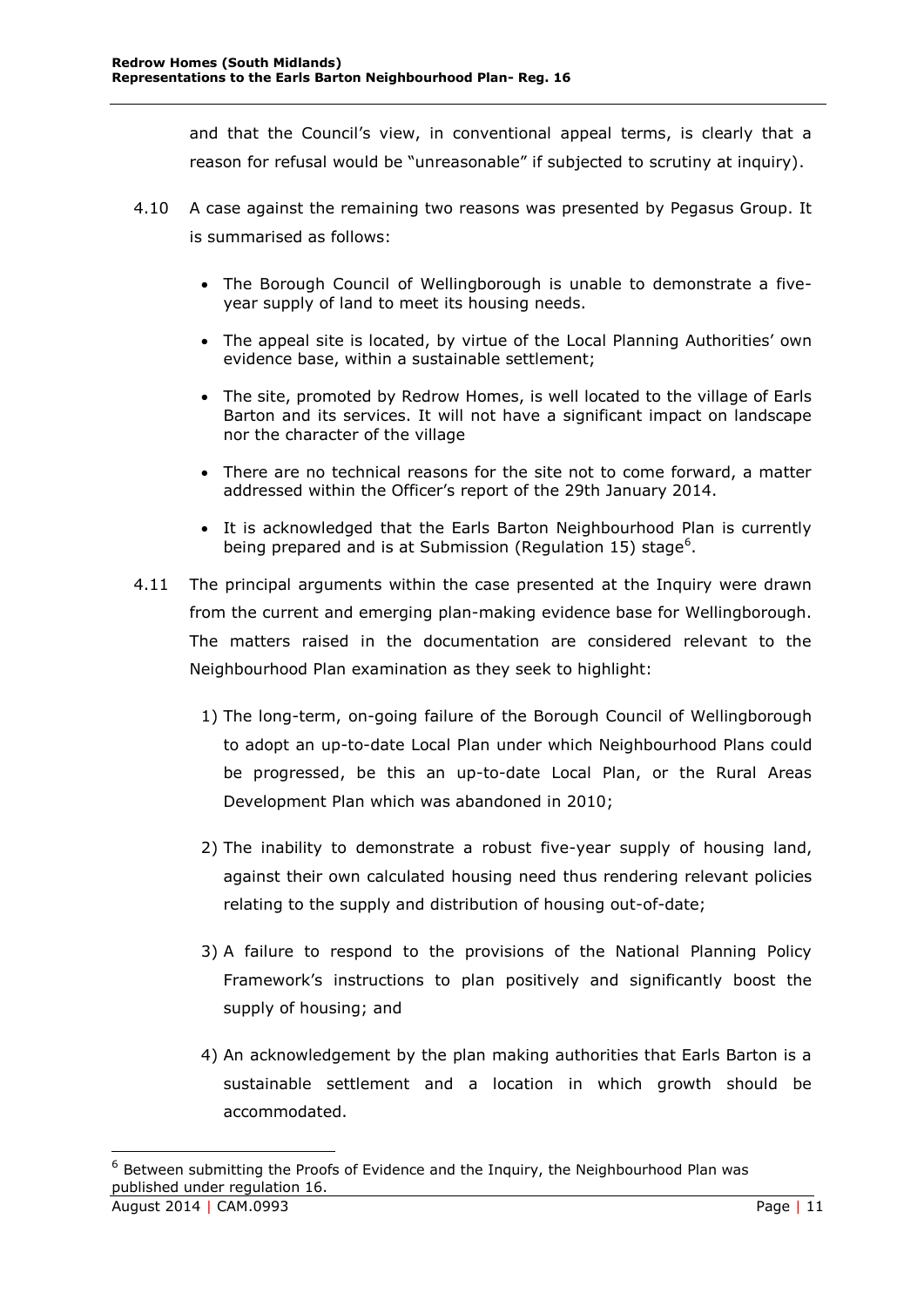- 4.12 It is asserted that the site, Land off Station Road, should be allocated within the Earls Barton Neighbourhood Plan for approximately 85 dwellings, for the following reasons:
	- There has been no demonstration by the Neighbourhood Plan Working Group (through written evidence) that the site is unsuitable for development to depart from the Borough Council Officers' advice within the committee report of the  $29<sup>th</sup>$  January 2014 or depart from the conclusions of the technical evidence such as the SHLAA (May 2013) or Rural Background paper;
	- Based on plan making evidence, the site is located within a sustainable location being within easy walking distance of facilities and services in Earls Barton, the second largest settlement outside of Wellingborough. The village has a wide range of local facilities including access to a high quality bus service; and
	- The site delivers significant benefits in the form of open market and affordable housing in a borough that is failing to meet its five-year housing supply targets. Through planning obligations, it will deliver improvements to existing bus facilities serving the village, which will benefitting existing and future and existing residents.
- 4.13 These matters are set out in further detail within Mr Barber's proof of evidence which provides a detailed insight into the national and Local Planning framework, and the overall sustainability of the Station Road site, as originally assessed by the Borough's own officers.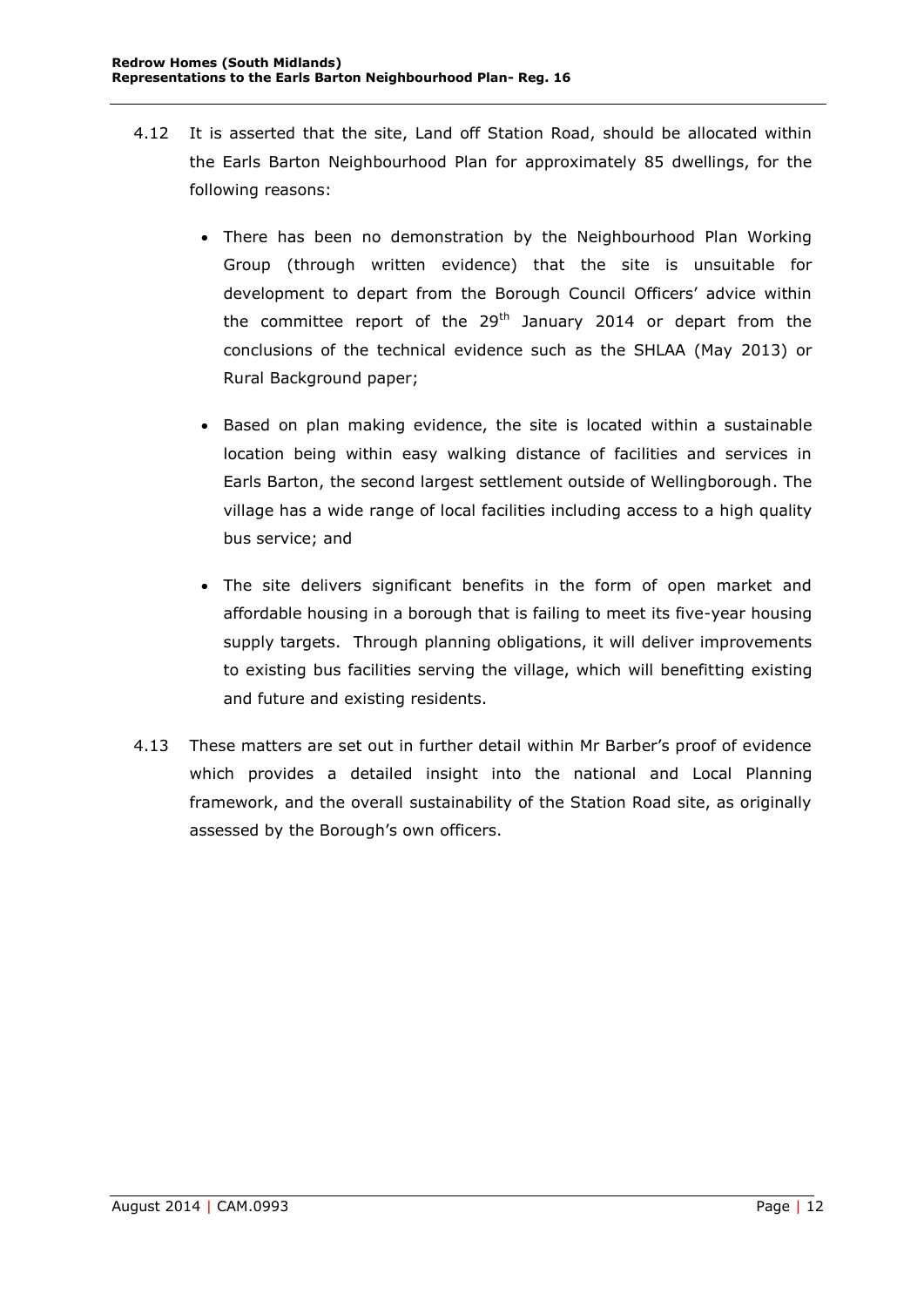## **5. The Basic Conditions**

- <span id="page-13-0"></span>5.1 In order to be 'made' (i.e. successfully adopted following majority support at referendum), Neighbourhood Plans must meet the basic conditions established within the Localism Act  $(8(2))$ . The basic conditions are not the same as the tests of soundness, in the sense that they derive from different statutory origins.
- 5.2 However, it is submitted that they are closely aligned to soundness and the different statutory basis does not diminish the importance of the conditions nor the examiner's role in testing the plan against these requirements. Should a plan not meet the basic conditions (either as submitted or through modifications proposed by the Examiner), then the plan may not proceed to referendum or be 'made' by the Local Planning Authority.
- 5.3 The basic conditions are each inextricably linked. For example, under 8(2)(a) the National Planning Policy Framework (NPPF), when taken as a whole, is envisaged to achieve sustainable development (8(2)(d)). Furthermore, the NPPF places a significant emphasis on the production of an up-to-date Local Plan to guide development  $(8(2)(e)$ . However, in order for the plan to be able to proceed to referendum, it is necessary for a qualifying body demonstrate clearly how the conditions have been met. The Basic Conditions Statement sets out how Earls Barton Parish Council believes that they have met the conditions. This Basic Conditions Statement is however seriously deficient in respect of its reference to applicable legislative and policy requirements.
- 5.4 It is our position that the plan fails to comply with national guidance in relation to strategic policies and the assessment of sites for allocation (Condition 8(2)(a). It is clear, based on the evidence presented by the Neighbourhood Plan Working Group, that any such site assessment as was undertaken was founded on a single preferred option and the assessment which followed was highly artificial and limited: it was based on a predetermined opposition to development outside the existing (Local Plan) settlement boundary, save for a single allocation, and a general opposition to providing for any growth higher than what has been *assumed* to be sufficient for local need.
- 5.5 In setting out a constraint-based strategy, without consideration for alternatives and in the absence of any robust evidence, the plan fails to appreciate the wider implications on sustainability, both in the Neighbourhood Area, but also across the Borough due to the increased likelihood that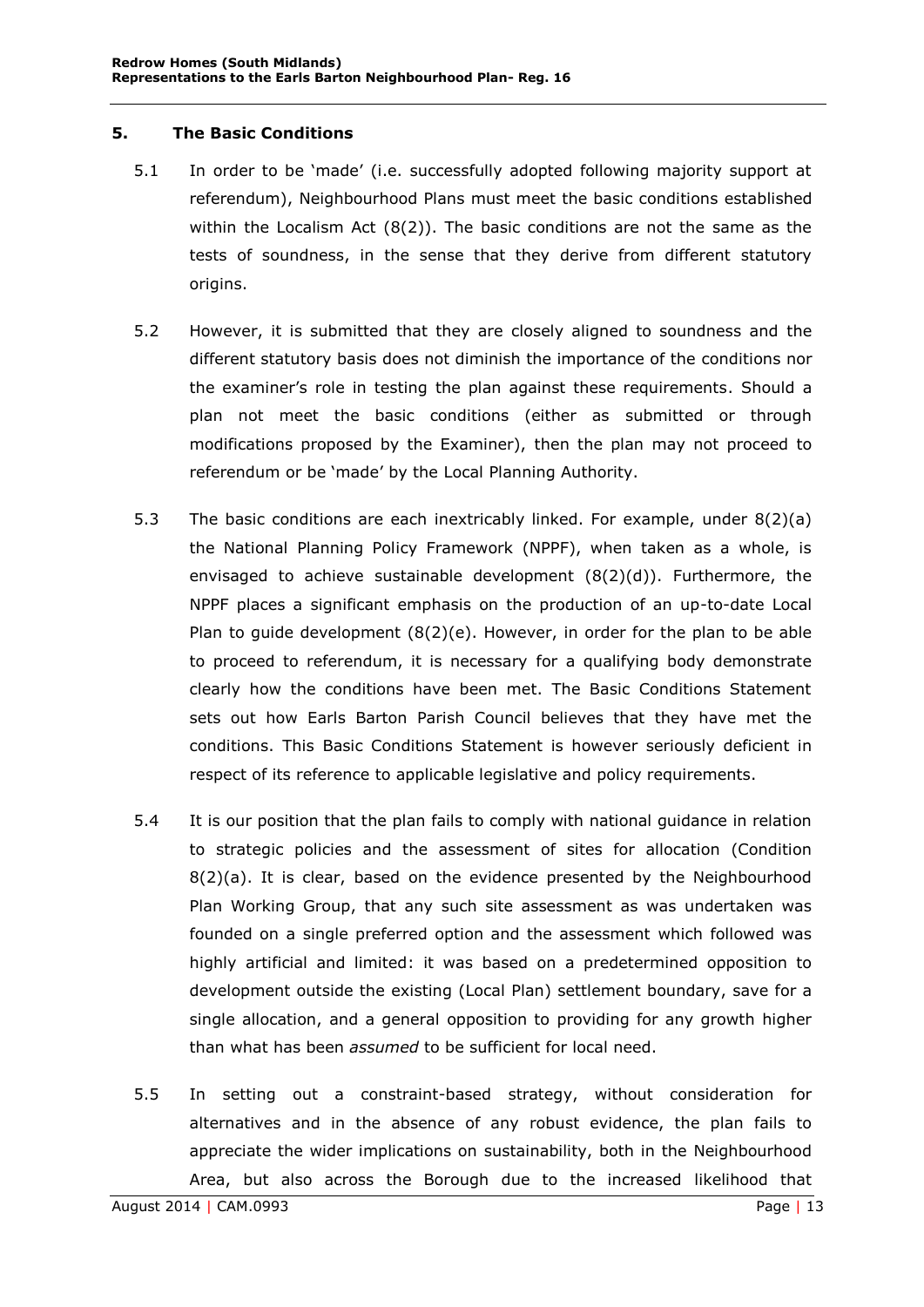development to meet wider needs will be directed to less sustainable locations (given the village's primary role in the settlement hierarchy). The plan is therefore in conflict with the overall distribution policy of the adopted Development Plan (Condition 8(2)(e)), the achievement of sustainable development (Condition 8(2)(d)) and being able to demonstrate compliance with relevant EU policy on Strategic Environmental Assessments (8(2)(f).

- 5.6 In summary, whilst the Neighbourhood Plan seeks to frame itself as prodevelopment, the reality is that it seeks to preserve a narrow interest in terms of meeting the needs of the village. The Plan fails to take account of persistent under-delivery of housing within Wellingborough and the unequivocal direction of national policy to ensure a robust supply of housing.
- 5.7 Furthermore, the Plan overlooks evidence which suggests that the site promoted by Redrow Homes, on Land off Station Road, is sustainable by virtue of its location, access to the facilities in the village, the positive Case-Officer recommendation and negligible environmental or landscape impacts. Therefore, in its present form, the Neighbourhood Plan should not be recommended to proceed to referendum.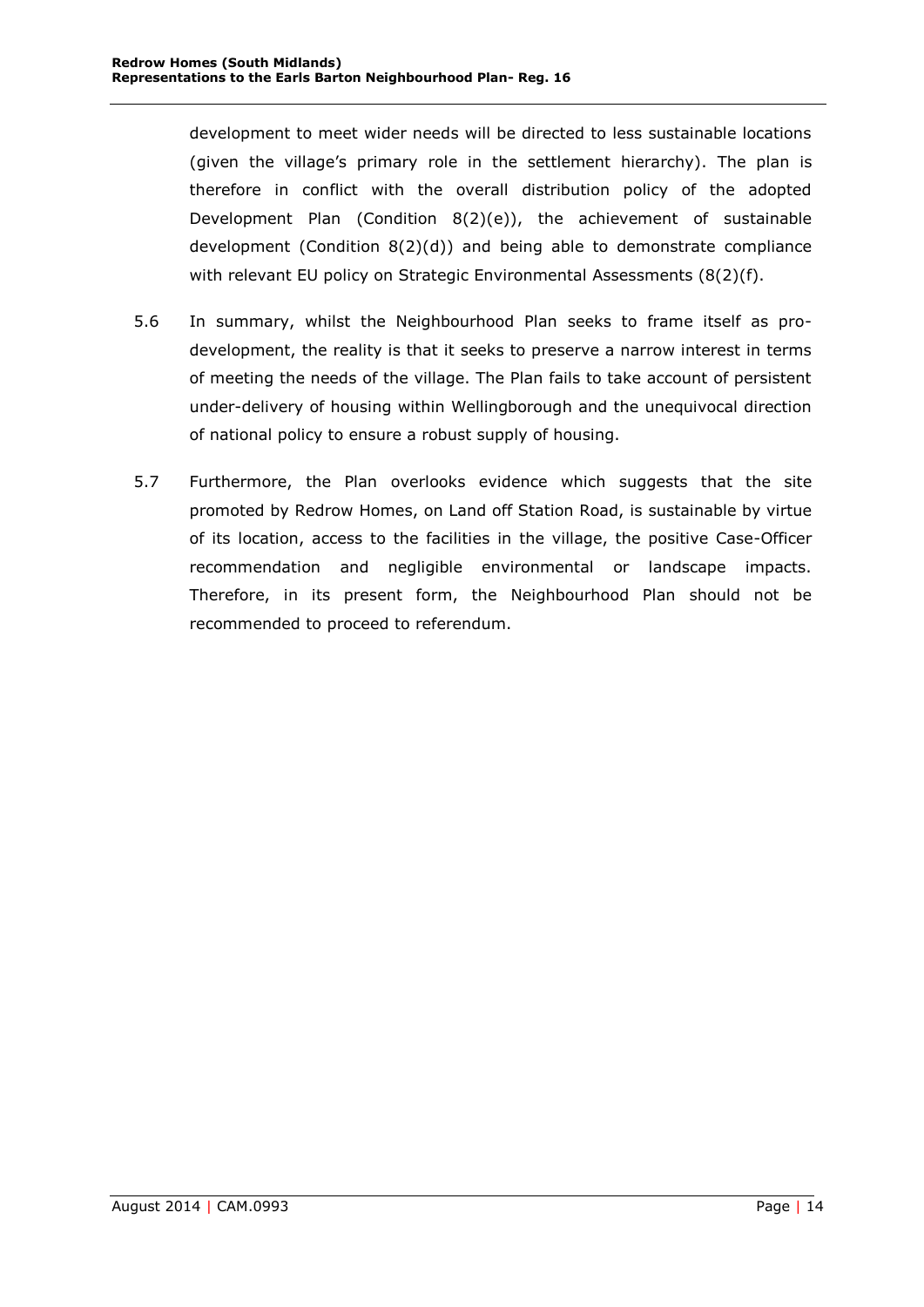#### <span id="page-15-0"></span>**6. Basic Condition 8(2)(A): Having regard to national policies and advice contained in guidance issued by the Secretary of State it is appropriate to make the order (or neighbourhood plan);**

- 6.1 This condition refers to the National Planning Policy Framework and the Planning Practice Guidance. We are not aware of any other formal guidance that has been produced to date and Ministerial Statements that have been produced are of an informal character, pointing to the PPG. The Planning Practice Guidance suggests that the content of the plan will dictate which elements of the National Planning Policy Framework that will form a relevant consideration<sup>7</sup>, and these are set out in detail below. However, it should be noted that the NPPF must be read as a whole and not selectively, (NPPF, paragraph 2, 6, 14, 16, 17 and 184). As such we strongly disagree with conclusions that the Basic Conditions Statement reaches in respect of national policy and guidance.
- 6.2 It is observed that the statement does not set out how the plan has had regard to the extensive guidance set out as part of the Online Planning Practice Guidance; the Basic Conditions Statement therefore fails to comply with the requirements of Basic Condition 8(2)(a) as it has not ostensibly had regard to this guidance at all.

## <span id="page-15-1"></span>**Regard to National Planning Policy Framework Section 6: Delivering a Wide Choice of high-quality homes**

- 6.3 The Earls Barton Neighbourhood Plan is being brought forward in advance of an up-to-date Local Plan which will set out the levels of new housing required and the distribution of this housing. The Neighbourhood Plan is very ambitious, seeking to allocate a large, single site and restrict all other development outside the settlement boundary, save in exceptional circumstances.
- 6.4 An unequivocal aim of the Framework is to deliver sustainable development. It is clear that meeting housing needs is an important policy imperative, contributing to social sustainability, economic sustainability and, when located appropriately, assisting to ensure that patterns of growth contribute to longer term economic sustainability.
- 6.5 Paragraph 47 requires Local Planning Authorities to *'significantly boost the supply of housing'*. This includes:

August 2014 | CAM.0993 Page | 15 7 Paragraph: 070 Reference ID: 41-070-20140306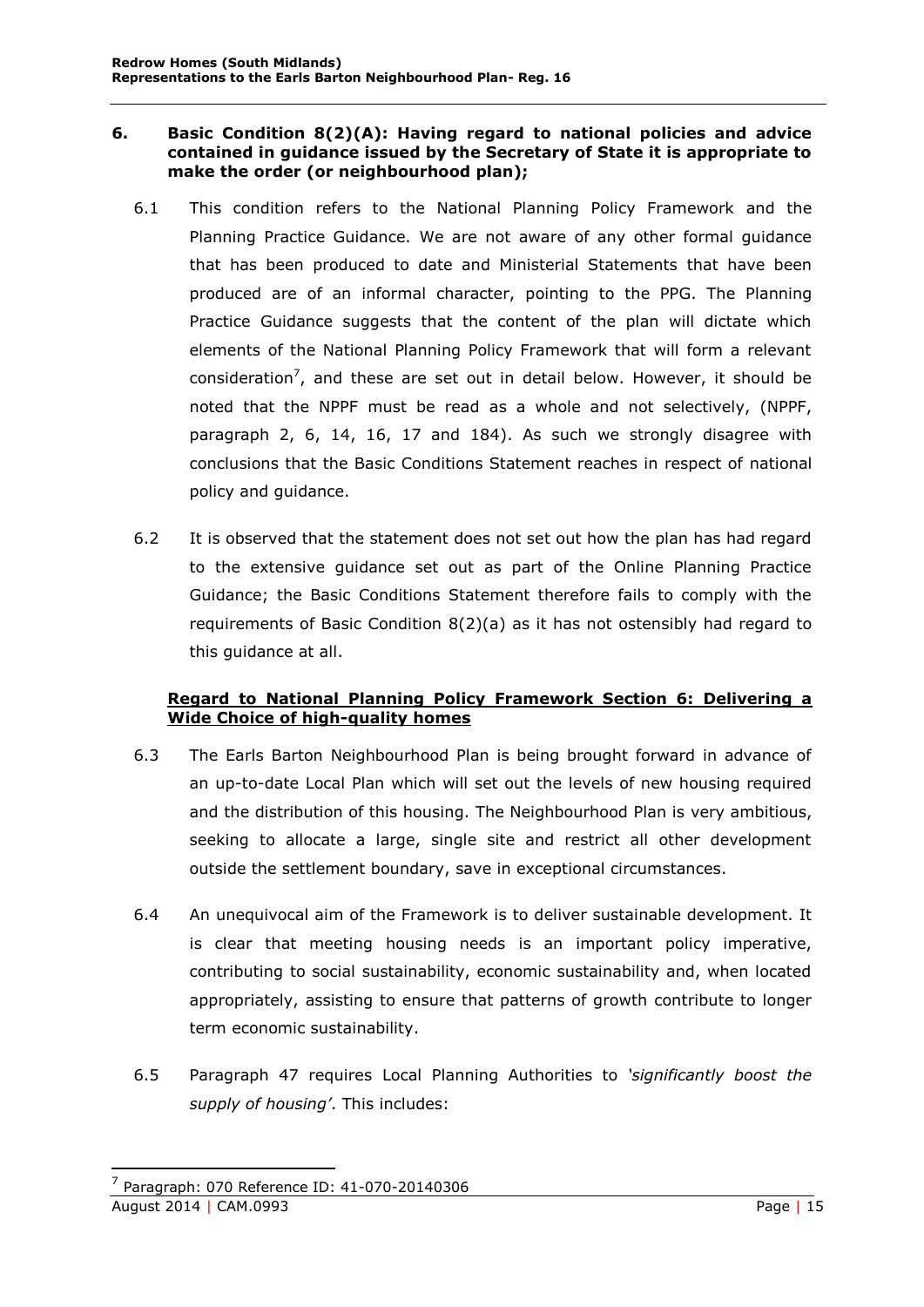- Using their evidence base to meet the full objectively assessed needs for market and affordable housing; and
- Identifying and updating annually a supply of specific deliverable sites sufficient to provide five years' worth of housing against their housing requirements, plus an appropriate buffer, to provide choice and competition in the market.
- 6.6 The need to provide for housing is not limited to Section 6 of the Framework. Paragraph 16 states that Qualifying Bodies should:

*"plan positively to support local development, shaping and directing development in their area that is outside the strategic elements of the Local Plan.";*

- 6.7 Paragraph 184 of the National Planning Policy Framework states that neighbourhood plans and orders should not promote less development than set out in the Local Plan or undermine its strategic policies<sup>8</sup>."
- 6.8 It is acknowledged that paragraph 47 refers to Local Planning Authorities. However, the *Basic Conditions Statement* at paragraph 5.8.1 contends that the approach within the Neighbourhood Plan meets this wider objective. This important element of the Framework cannot exist in isolation and it was a matter acknowledged during the Inquiry that the Local Planning Authority has taken no reasonable, proactive steps through the planning policy process to address its historic shortfall<sup>9</sup>. In the current situation, this vital function of the Local Authority, to plan to meet its housing needs, is being delegated to local communities through Neighbourhood Planning, resulting in a piecemeal approach.
- 6.9 The Basic Conditions statement makes no attempt to grapple with the policy requirement of meeting further housing need. Paragraph 50 (referenced at 5.8.1) states the supply of new homes can sometimes be best achieved through planning for larger scale development, such as new settlements or extensions to existing villages and towns *that follow the principles of Garden Cities*. This is not an exclusive option for meeting needs. It is further noted that, in planning for a village extension, the Neighbourhood Plan group has failed to apply this final clause in Policy EB.G1 (The Grange Allocation).This

 $8$  see also NPPF Paragraphs 12, 14, 16, 17 (bullet 1).

<sup>&</sup>lt;sup>9</sup> See proof of Mr Robert Barber and Closing Statement of the Appellant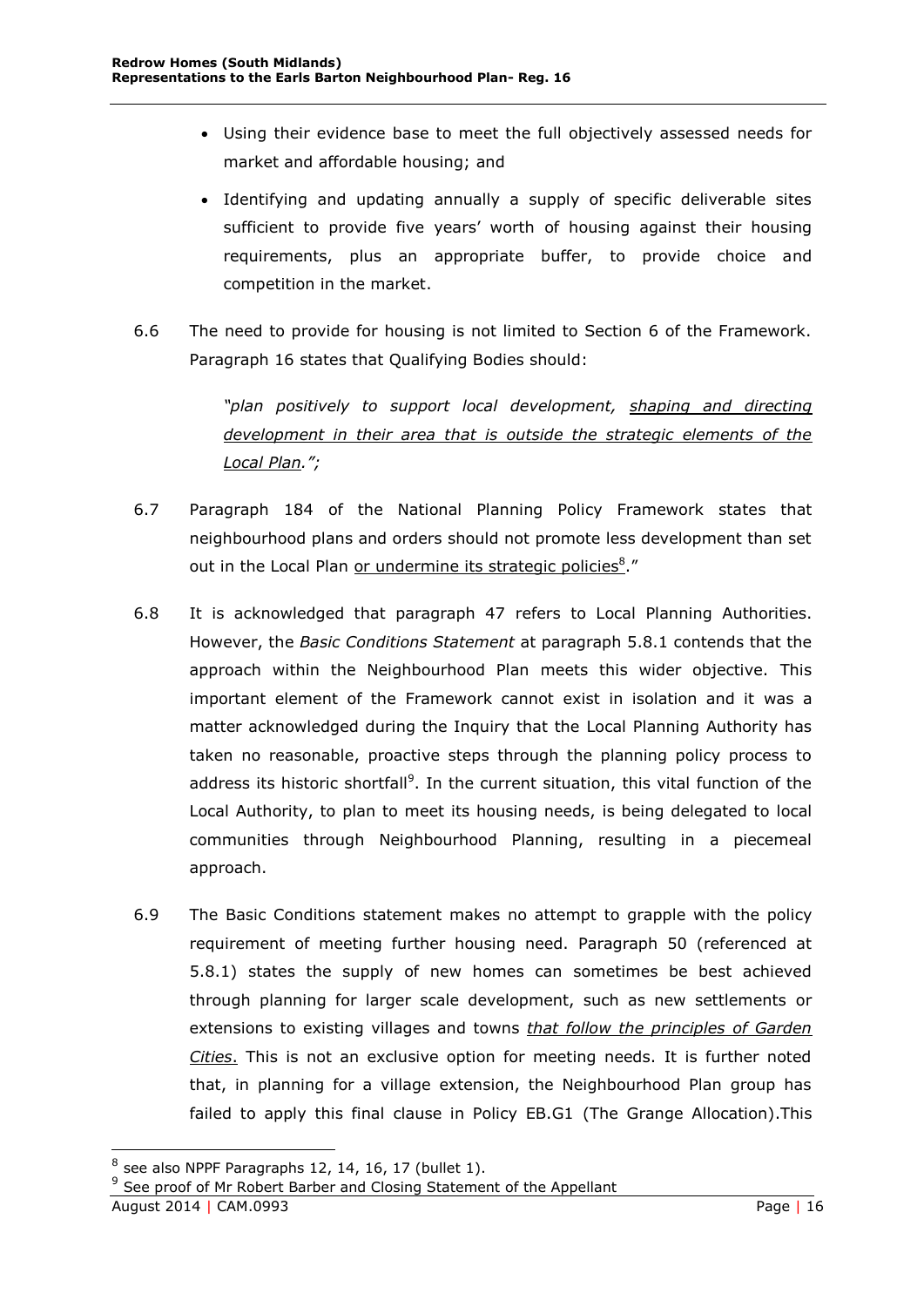attempt to force the policy into inapplicable categories of the NPPF is characteristic of the Plan's wilful blindness with respect to the full implications of paragraph 47 and 49 on implementing a housing constraint policy. As such, the proposed modifications (provided without prejudice) seek to introduce flexibility through the removal of clauses that restrict development and the inclusion of additional sites (including Land off Station Road) to provide a wider range of options for meeting the needs of the wider area.

## The Housing Requirement:

- 6.10 Given the timing of the plan, paragraphs 158 and 159 of the Framework are engaged. These paragraphs indicate the importance of basing plan on robust and up-to-date evidence which takes into account the social and environmental characteristics of the area (paragraph 158), and plans which cater for housing demand and the scale of housing necessary to meet this demand.
- 6.11 The Pre-Submission Neighbourhood Plan $^{10}$  observes:

*"The Earls Barton Housing Needs Survey was published in October 2012. A rural housing paper 'Identifying a Rural Housing Target for the Joint Core Strategy' was produced by the Borough Council of Wellingborough in February 2013 to assist Neighbourhood Plan areas within the Borough determine a justifiable basis on which to project housing targets for the Principal Villages undertaking plans. This was to feed into the evidence basis for the Core Spatial Strategy however to date this work has not been published or consulted on. The Earls Barton Neighbourhood Plan Group determined to utilise an extrapolation of the Housing Needs Survey as the basis for the future housing target for the village. The Borough Council's housing paper is published as part of the evidence base for the Earls Barton Neighbourhood Plan." (Emphasis added)*

- 6.12 It is acknowledged that the Neighbourhood Plan will not be tested against the 'emerging' plan or evidence. However, we make the following observations in respect of the housing evidence base used to underpin the strategy:
	- 1) The Housing Needs Survey is local to Earls Barton, providing a snap-shot of housing needs *within the village* in October 2012. This approach does not seek to address any wider housing needs within Wellingborough (or

August 2014 | CAM.0993 Page | 17 <sup>10</sup> Earls Barton Neighbourhood Plan Appendix 3, footnotes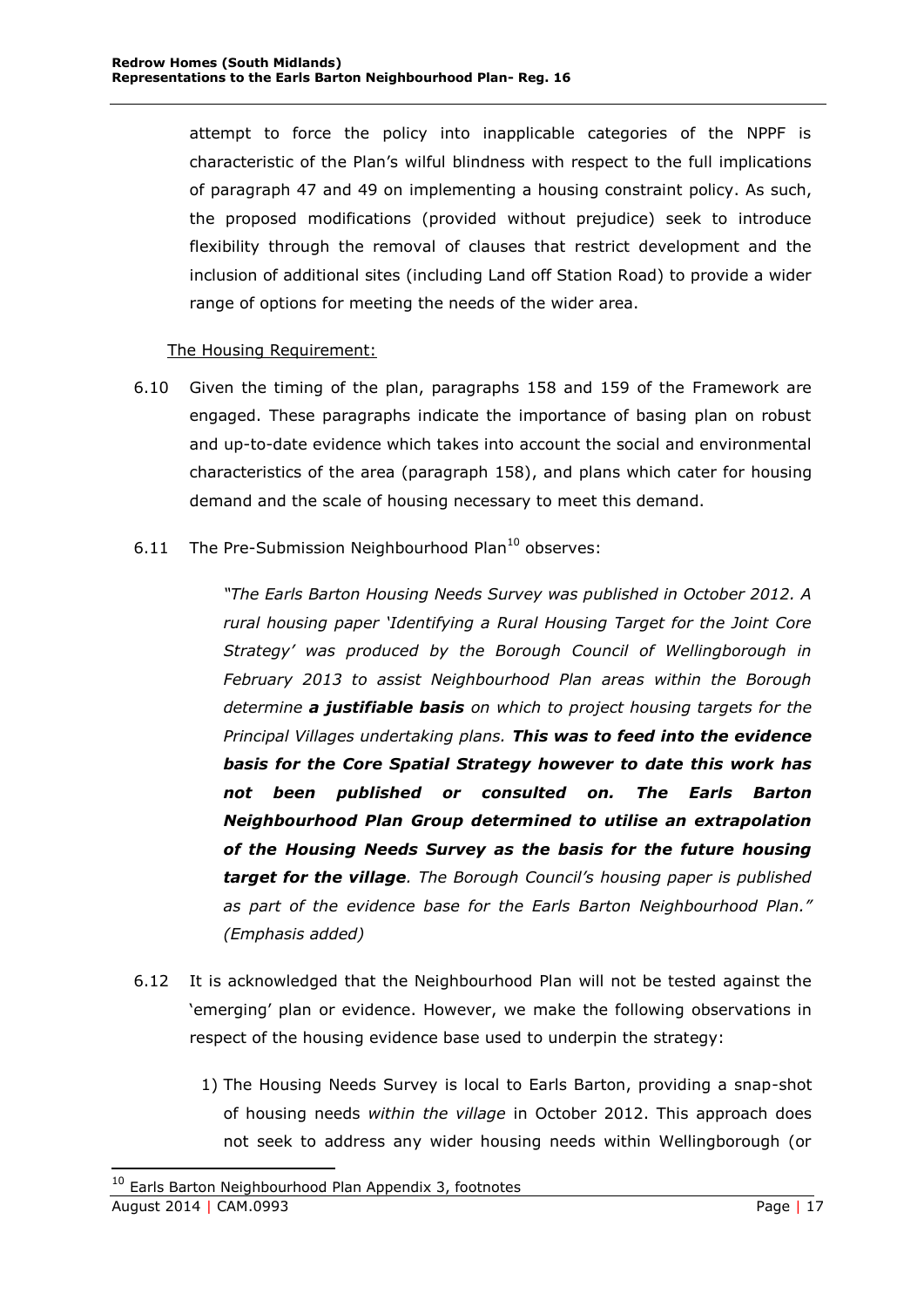indeed the wider Housing Market Area). The evidence does not meet the requirements of the Framework $^{11}$ 

- 2) Appendix 1 to the *Earls Barton Determining a Housing Target* paper sets out the Borough Council of Wellingborough's analysis of a series of options for identifying a rural housing target for the principal villages of Wellingborough. The Parish Council's preferred Option is Scenario E, as confirmed in a letter dated the **6 th February 2013.** This option extrapolates the most recent housing needs surveys over the plan period. It should be noted that the North Northamptonshire Joint Planning Unit express issues with this option namely: (a) It assumes needs will follow existing trends and (b) that housing needs surveys relate principally to affordable needs. This paper suggests that *"Scenarios D and E give the best indication of local needs using local evidence"*. This would give a range of between **256-372** units. However, this is before the wider needs of the area are taken into consideration $^{12}$ .
- 6.13 The Report suggests at Paragraph 3.4 that the evidence set out within the Strategic Housing Market Assessment has been dismissed as it will only "*provide a picture of housing need at the district level*". Scenario C looks at the consequence for this option, which delivers a hypothetical working figure of 460 units for each of the principal villages. It is interesting that this scenario is dismissed as it *"would not fit the strategy of urban orientated growth"*. However, this scenario would leave 68% of the growth (based on the minimum requirement) directed to the town of Wellingborough, and some 76% of growth should the Strategic Opportunity Figure (which accounts for additional growth in the town beyond natural change) be used.
- 6.14 The assertion of Option C not meeting the strategy of the CSS is, therefore, made on the basis of the current Joint Core Strategy distribution which is the product of the now revoked East Midlands Regional Plan and its strong emphasis on growth in the towns to deliver an urban renaissance. This presented an apportionment of growth unreflective of past trends and housing needs. As a supporting evidence base, this cannot be considered robust.
- 6.15 The Neighbourhood Plan self-professedly seeks to restrict development beyond the single allocation (EB.G1), and to the housing figures set out within

 $11$  See: NPPF 47, 158, 159, 184

<sup>&</sup>lt;sup>12</sup> As required by NPPF Paragraph 184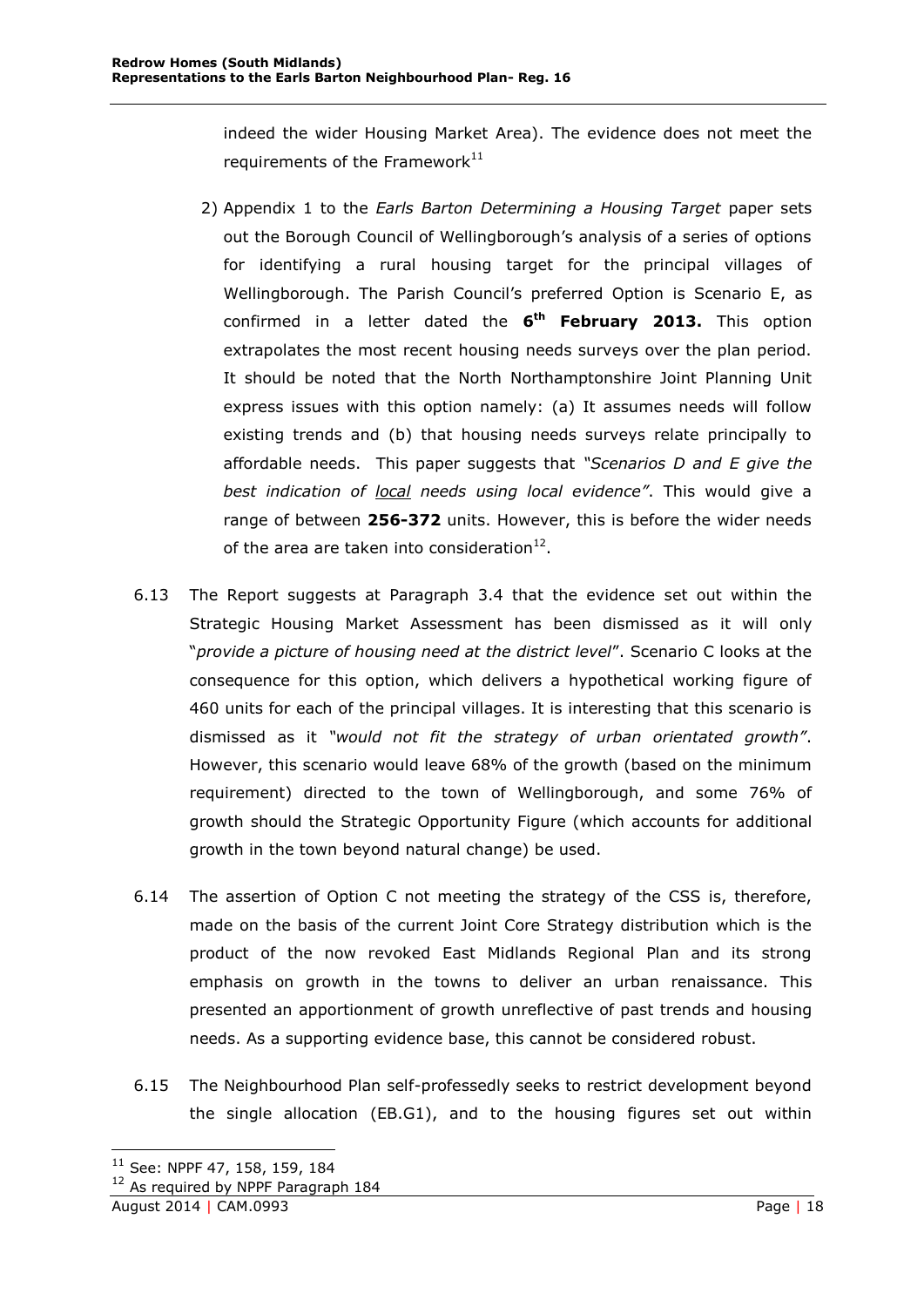Appendix 3 e.g. sites within the village boundary. The text within section 6.2, although phrased in such a way as to appear to be "shaping" development, is clearly intended to *restrict* any further development. The Objective seeks to *"allow limited housing…to meet local needs",* with the justification referring to "*some housing*" and "*meeting local needs*".

- 6.16 The Framework states that Neighbourhood Plans may be powerful tools to shape development; however when one reads the NPPF as a whole, that role in shaping development is entirely dependent upon the existence of up-to-date strategic policies at the Local Plan level $^{13}$ . It is contended that the Neighbourhood Plan for Earls Barton is instead seeking to prematurely restrict strategic planning decisions that must be taken first at a Borough-wide level and be subject to independent examination for soundness through the Local Plan process.
- 6.17 Moreover, a strong element of the housing evidence, including that contained within Appendix 1 of the housing report submitted by the Neighbourhood Plan Working Group, is founded on consultation with those organisations progressing a plan. The letter, sent by Mr James Wilson strongly advocates option E (the option taken forward in the plan). From this, it can be inferred that, rather than policies and evidence relating to housing supply being prepared by the Local Planning Authority under the relevant legislation taking into account matters such as the *duty-to-cooperate* and other strategic matters that could affect the distribution of development, they are being predetermined through the preferences of those preparing Neighbourhood Plans with localised interests.
- 6.18 Such an approach is inconsistent with National Policy, which clearly sets out that Local Authorities should set the strategic policies<sup>14</sup> through Local Plans (which are subject to the tests of soundness). The approach being undertaken in Wellingborough has the potential to undermine the sustainability of the strategic plan-making process set out within the Framework, a matter raised on behalf of Redrow Homes in respect of the Borough Council's Local Plan consultation.

August 2014 | CAM.0993 Page | 19 <sup>13</sup> See: NPPF 14, 16, 17, 184, and PPG Guidance on "strategic policies": Paragraph: 070 Reference ID: 41-070-20140306, Paragraph: 075 Reference ID: 41-075-20140306, Paragraph: 076 Reference ID: 41-076-20140306, Paragraph: 077 Reference ID: 41-077-20140306 <sup>14</sup> NPPF 14, 16, 17, 184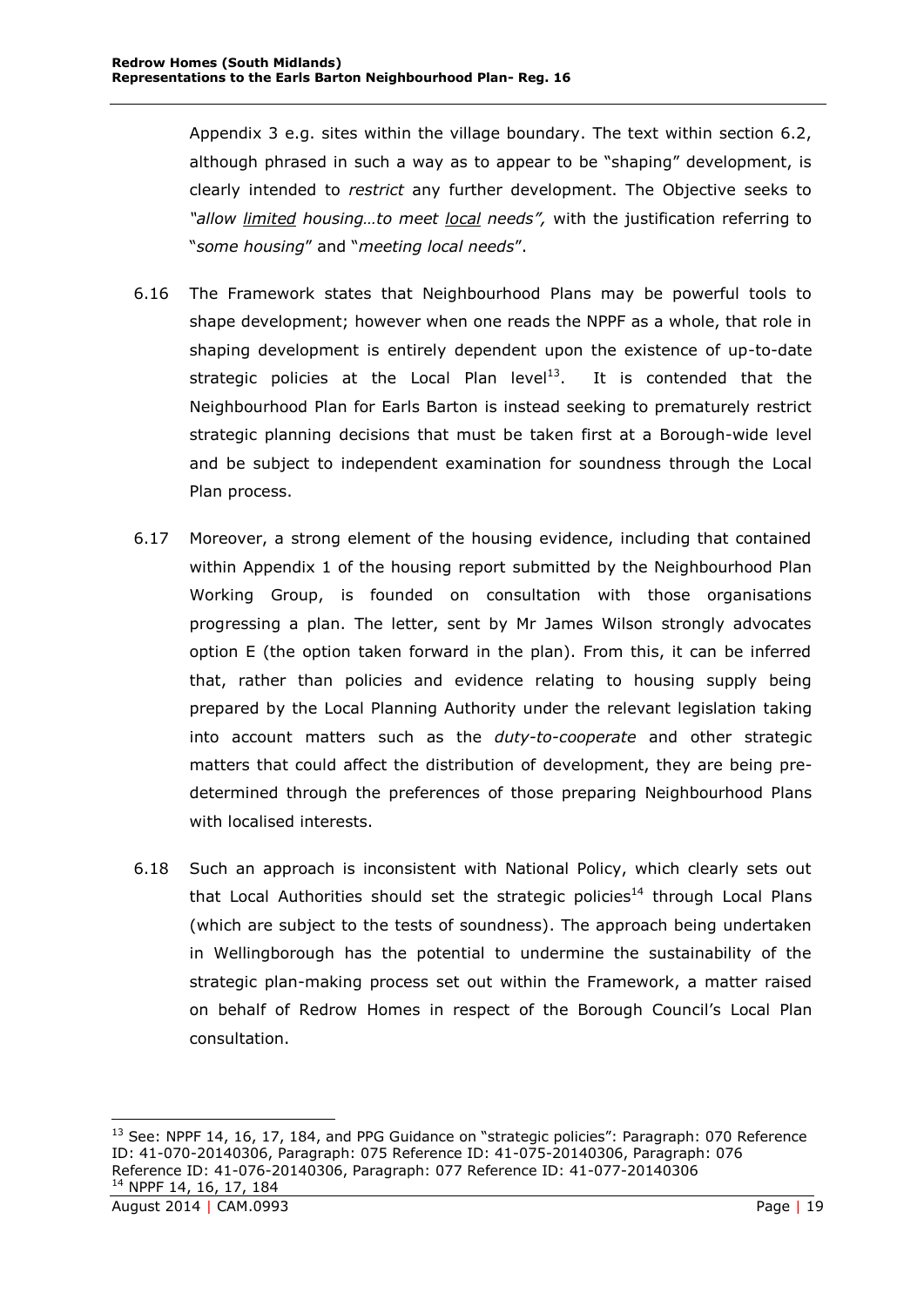6.19 There are a number of discrepancies and deliberations in respect of the distribution of development to meet wider needs of the Borough that must be resolved. Until such time as the distribution of development within the rural area has been firmly established and subject to the rigours of examination, the Neighbourhood Plan should not seek to constrain itself to a particular dwelling requirement. In doing so, the Neighbourhood Plan cannot be in general conformity with the clear direction of National Policy and therefore fails to meet the requirement of basic condition 8(2)(A). Furthermore, it also runs the risk of being 'out of date' as soon as more up-to-date plans are adopted (should it proceed to referendum).

## The Village Boundary:

- 6.20 The plan provides for a single, large extension for *up to* 280 homes through policy EB.G1. The Grange is the only sizeable contribution to meeting housing needs that the plan makes until 2031. Beyond this allocation, the Neighbourhood Plan restricts development that falls outside of a tightly drawn village boundary, shown in Figure 3, Key Diagram, save in exceptional circumstances. To be clear, the changing of this wording to *approximately* or *at least* within EB.G1 will not, in isolation, address the significant restriction placed on development by the boundary given the likely density of development on the site. Although not a policy in itself, the village boundary is critical to the wording and intended implementation of Policies EB.GD1 and EB.GD2. These policies are related to infill development and exceptions sites respectively. Having reviewed the village boundary, in the context of the Strategic Housing Land Availability Assessment published by the North Northamptonshire Joint Planning Unit, the contribution that sites within the village could make are severely limited.
- 6.21 The evidence for the village boundary is very limited indeed and appears to have been essentially based on the 1999 adopted Local Plan, with a simple extension to include the land under construction on Land off Compton Road and the allocation (now permitted) to the north. The Criteria set out in section 6.1 highlights the restrictive and inflexible nature of the boundary, which only includes the curtilage of a dwelling *"unless the land has the capacity to extend the built form of the village"* and the exclusion of land with unimplemented planning permission. Nowhere is it suggested (either within the plan or freestanding evidence) that the boundary is based on landscape evidence, setting or the character of the area. As such, it is contended that the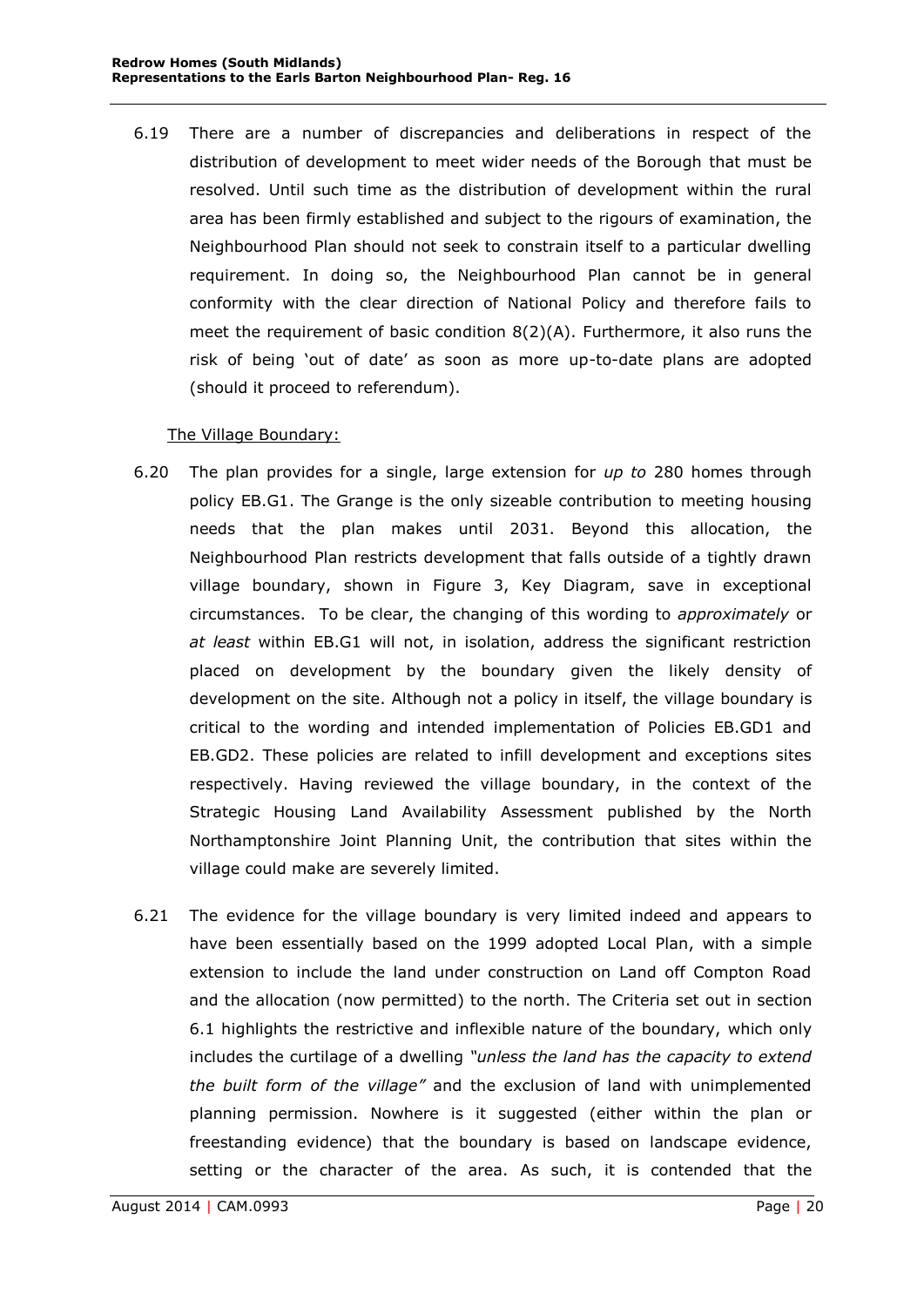Neighbourhood Plan has not undertaken a thorough review of a housing constraint policy which has been in place in the Borough since the mid-1990s and is therefore seriously out of date.

- 6.22 Redrow Homes consider that a restrictive boundary could be permissible **if there was an up-to-date adopted Local Plan in place** where matters such as housing allocations to the principal villages and rural area, which are considered strategic, had been subject to the rigours of public examination. However, at the present time the Neighbourhood Plan risks being out-of-date by virtue of the Borough Council's failure to maintain an up-to-date supply of land to meet wider housing needs. **Such an approach does not accord with National Planning Policy, and therefore fails to meet the requirements of basic condition (8)(2)(A)**
- 6.23 In the absence of an up-to-date Local Plan, the approach set out within these two policies and the use of a settlement boundary does not accord with the provisions of paragraph 47 and the need to *significantly boost the supply of housing<sup>15</sup>*, nor the flexibility to meet changing circumstances implicit within paragraph  $14^{16}$ . Furthermore, based on the current land supply position within Wellingborough, the boundary is likely to be considered out of date and of little weight when applying Paragraph  $49^{17}$ . The modifications propose that section 6.1 of the Earls Barton Neighbourhood Plan should be deleted in its entirety, thus enabling suitable, sustainable sites to come forward through the Development Management process.

## Assessment of Alternative Sites

- 6.24 Section 4 of the Neighbourhood Plan asserts that the Working Group explored a number of strategic options for growth together with existing sites and those evaluated though the SHLAA (May 2013) and the local call for sites. The supporting evidence provided is notably reticent about how this selection was actually undertaken.
- 6.25 Having examined the *consultation statement* and the Sustainability Appraisal, it appears that no assessment of individual sites has been undertaken. This is contrary to the advice set out in the Planning Practice Guidance which states $^{18}$ :

 $15$  See NPPF paragraph 17, bullet 1 and paragrahs 49 and 159

<sup>&</sup>lt;sup>16</sup> See also NPPF paragraph 16 and 184

 $17$  A principle established in Broughton Astely

<sup>18</sup> Paragraph: 042 Reference ID: 41-042-20140306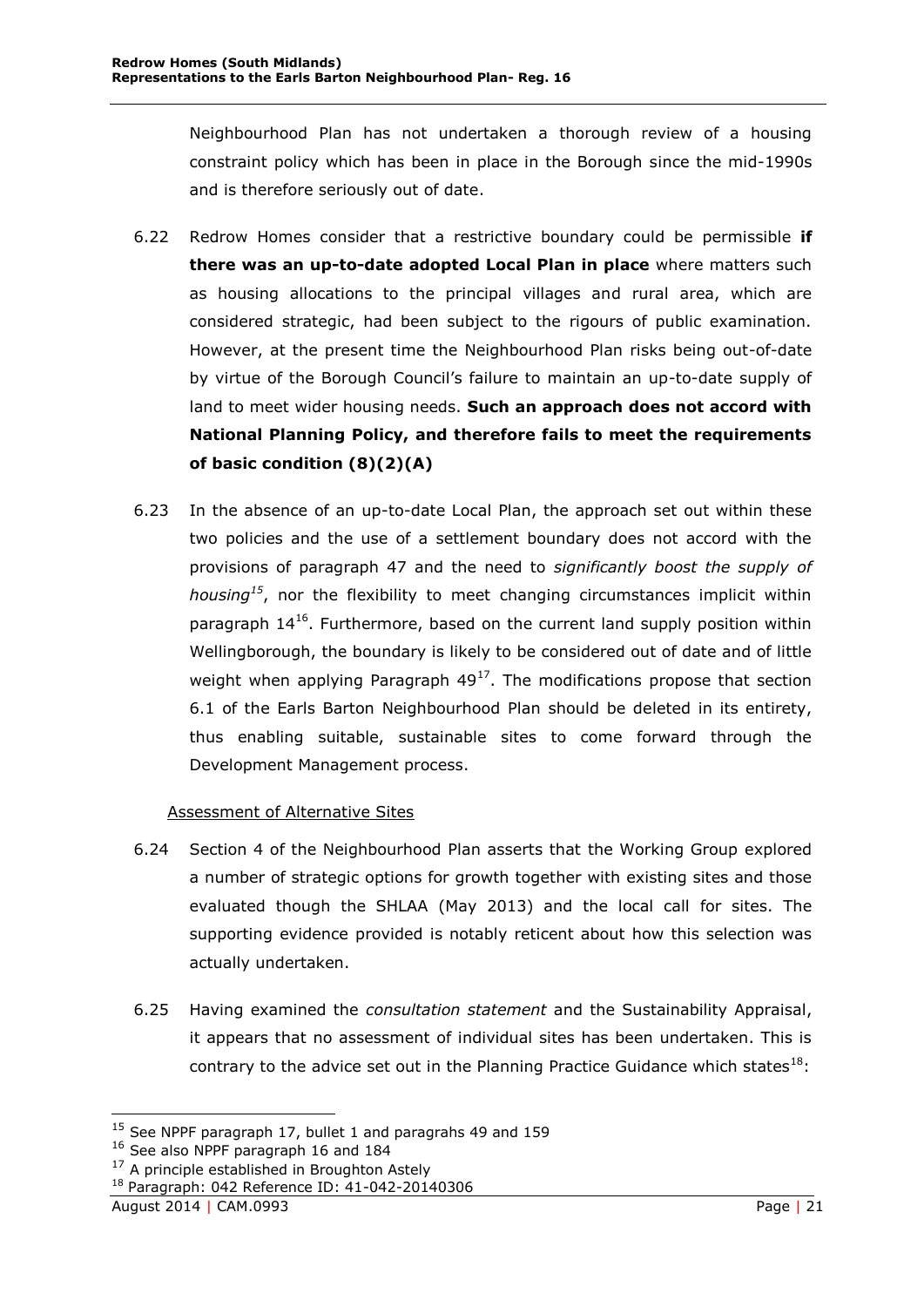*"A neighbourhood plan can allocate sites for development. A qualifying body should carry out an appraisal of options and an assessment of individual sites against clearly identified criteria*."

- 6.26 The Core Outputs expected from the exercise are  $19$ :
	- *a list of all sites or broad locations considered, cross-referenced to their locations on maps;*
	- *an assessment of each site or broad location, in terms of its suitability for development, availability and achievability (including whether the site/broad location is viable) to determine whether a site is realistically expected to be developed and when;*
	- *contain more detail for those sites which are considered to be realistic candidates for development, where others have been discounted for clearly evidenced and justified reasons;*
	- *the potential type and quantity of development that could be delivered on each site/broad location, including a reasonable estimate of build out rates, setting out how any barriers to delivery could be overcome and when;*
	- *an indicative trajectory of anticipated development and consideration of associated risks.*
- 6.27 Paragraph 4.4 of the Sustainability Appraisal (submitted with the plan) specifically acknowledges this weakness it stating:
	- "The Neighbourhood Plan has been an iterative process. Its direction of travel has been informed by extensive public consultation and a clear vision about how the Parish should develop. An exhaustive process of identifying, exploring and testing options has therefore not been appropriate or necessary in this instance".
- 6.28 However, the above is a misleading description. There is no evidence of this 'exhaustive' process which has been provided and the last objective assessment of additional development sites within Earls Barton was that of the Development Management Officers through the committee report. These plans identified no technical or other reasons, such as cumulative impact, to justify refusal for development, as set out above and in Mr Barber's evidence to the inquiry.

<sup>-</sup><sup>19</sup> Paragraph: 028 Reference ID: 3-028-20140306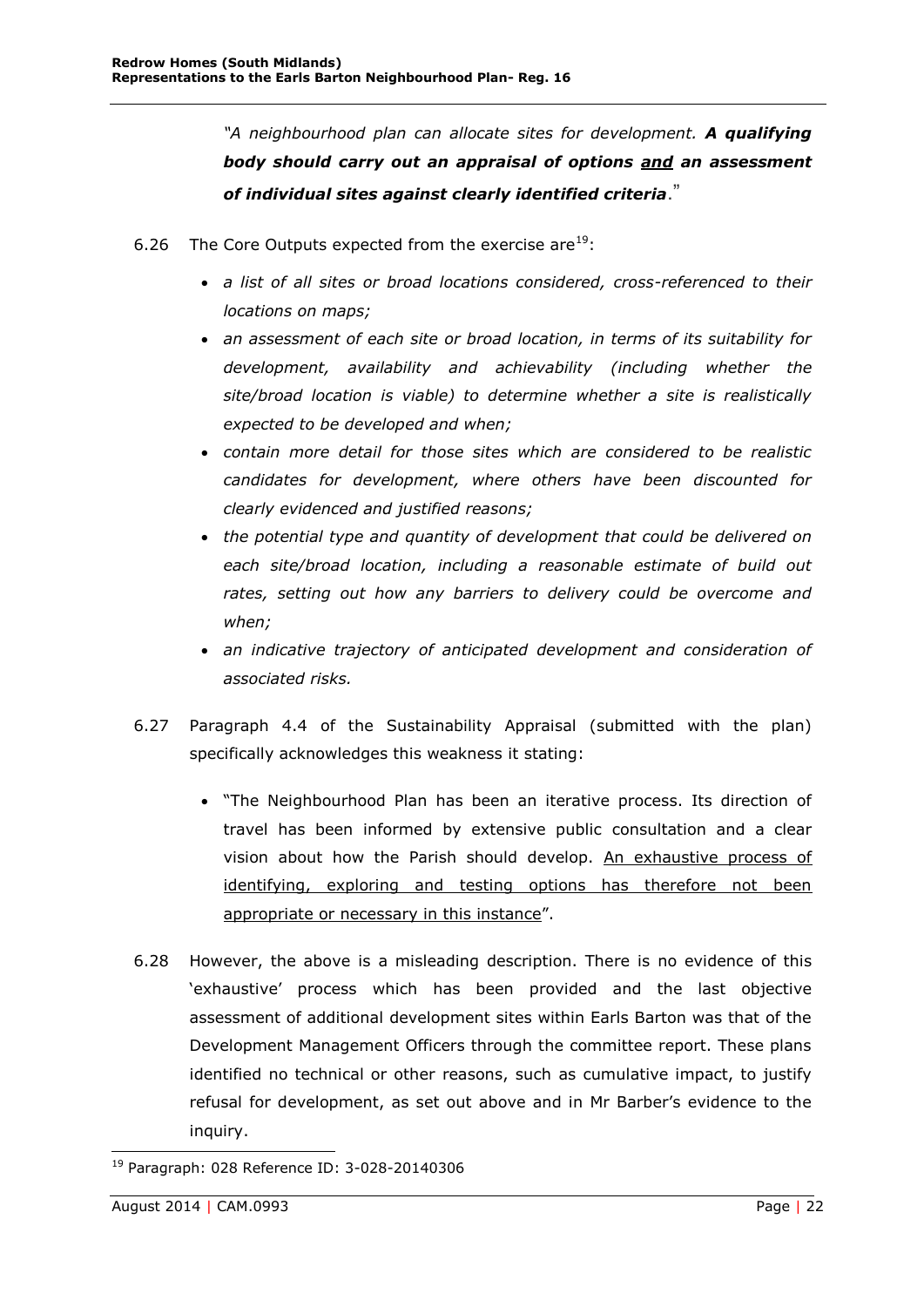- 6.29 Therefore, the Neighbourhood Plan fails to meet the Secretary of State's guidance as:
	- 1) The criteria have not been clearly identified nor published as part of the housing (or other) evidence. There are a number of 'good practice' examples in respect of site evaluation, including Broughton Astley, which the working group could have used as a template as part of the wider evidence.
	- 2) The 'issues and options' leaflet did not provide an opportunity to gather comments on individual sites. Rather, consultees were asked to comment on levels of growth linked to broad development areas. Whilst the Issues and Options leaflet goes some way to meeting the 'appraisal of options', it does not provide an assessment of *individual sites against clearly identified criteria*.
- 6.30 The failure to adhere to the online guidance at paragraph 042, and the associated guidance on Housing and Economic Land Assessments<sup>20</sup> goes to the heart of the strategy of the Neighbourhood Plan. It is a matter of fact that Redrow Homes site (Land off Station Road) has been assessed by the Borough Council's Officers and found to be suitable for development as recently as January 2014<sup>21</sup>, and that this is consistent with additional plan making evidence (such as the SHLAA) which identified the site as 'Category 2', a more suitable category for meeting development needs than the final allocated option.
- 6.31 However, it is the failure of the Neighbourhood Plan Working Group to clearly set out the site assessment criteria, and then to undertake an assessment of individual sites which means that the Neighbourhood Plan cannot comply with Basic Condition 8(2)(a) and cannot proceed to referendum; this fundamental weakness cannot be addressed through the modifications. Furthermore, the site assessment is directly linked to conditions  $8(2)(D)$  and  $8(2)(F)$  and is integral to being able to demonstrate that the chosen strategy represents Sustainable Development and is compliant with EU Legislation in respect of the Strategic Environmental Assessment Directive<sup>22</sup>. The Legal Submissions address this last matter in further detail.

<sup>20</sup> Paragraph: 001 Reference ID: 3-001-20140306

<sup>&</sup>lt;sup>21</sup> See the Committee Report, Appendix 8

<sup>22</sup> Directive 2001/42/EC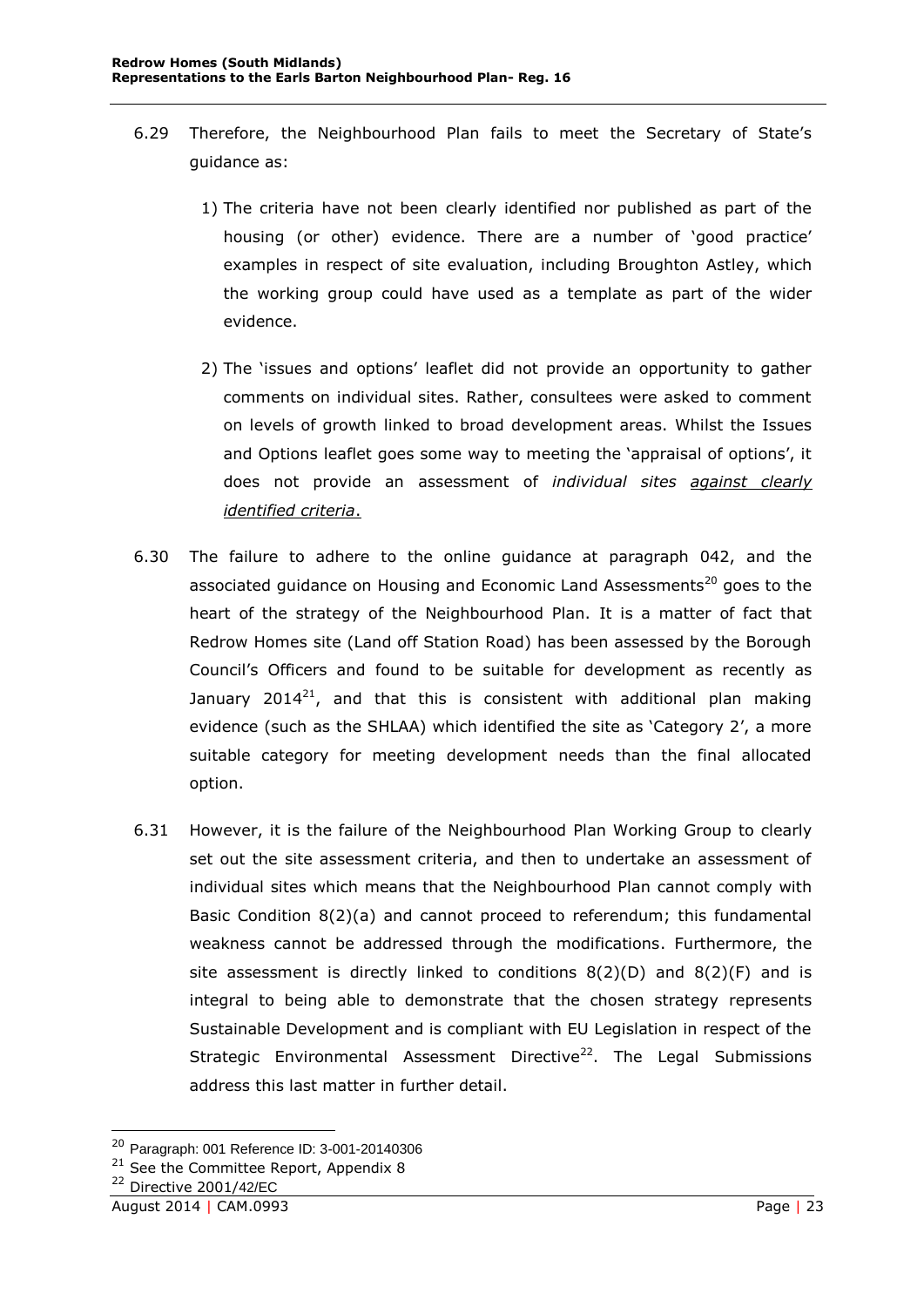## **Other Matters:**

<span id="page-24-0"></span>6.32 The Basic Conditions Statement highlights a number of additional policy areas that the Neighbourhood Plan has taken into account. These are addressed below:

> **Promoting Sustainable Transport:** The justification of policy EB.T1 cites evidence collected in May 2014. This follows the publication of the Pre-Submission document. Therefore, it appears that the policy contained within the pre-submission was not 'evidence-based' in the traditional sense. It is noted that the plan makes a number of references to car parking and no support for developments that will increase congestion within the village. Many of the conditions attached to the policies are somewhat subjective and, in the recent appeal case, there was a clear matter of disagreement between the technical evidence and the views of local people<sup>23</sup>. Words such as 'adequately' are without additional clarity, the policies as drafted are likely to create antagonism in addition to being in conflict with NPPF.

> The third bullet point of NPPF paragraph 32 explicitly states that *"Development should only be prevented or refused on transport grounds where the residual cumulative impacts of development are severe"*.

> It is considered that conflict with the Framework can be addressed through the modifications proposed.

> **Building a Strong, Competitive Economy:** The Neighbourhood Plan contains a number of policies that are directed at supporting businesses within the village, including two allocations: one within 'The Grange' and another as part of EB.E2. Paragraph 21 of the Framework states "*investment in business should not be over-burdened by the combined requirements of planning policy expectations*". Throughout the plan policies seeking to support development are restrictive in relation to standards to address local concerns in respect of car parking. The text of Policy EB.E2 is particularly restrictive and would be particularly challenging to meet to the satisfaction of local residents. This policy wording is also in conflict with Paragraph 32 which states that "development should only be

August 2014 | CAM.0993 Page | 24 <sup>23</sup> See proof of Evidence of Mr Julian Clarke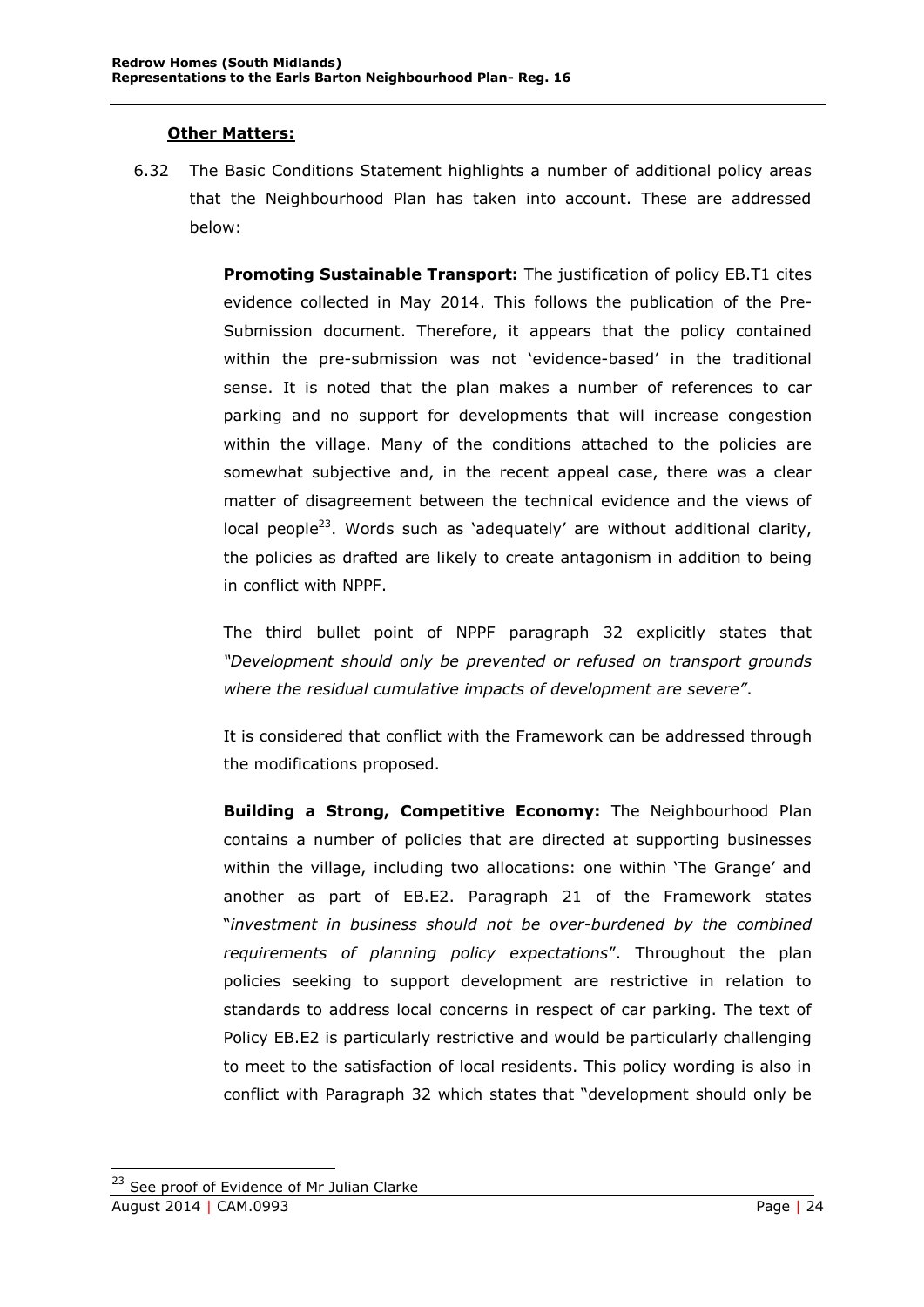prevented where the residual cumulative impacts of development are severe."

It is considered that this particular conflict with the Framework can be addressed through the modifications proposed.

**Supporting a Prosperous Rural Area:** A matter raised in our previous representation was the lack of policies or attention given to the rural hinterland of the village. In our view, this conflicts with the advice of paragraph 28 which seeks to *support sustainable growth and expansion of all types of business and enterprise in rural areas, both through conversion of existing buildings and well-designed new buildings*. Whilst Policy EB.E2 is stated within the Conditions Statement as encouraging rural enterprise, this is not set out within the policy itself.

It is considered that this particular conflict with the Framework can be addressed through the modifications proposed.

## **Conclusions- Basic Condition 8(2)(A)**

<span id="page-25-0"></span>6.33 The Neighbourhood Plan seeks to frame itself as a pro-development plan, counting existing commitments to deliver some 397 units over a 20 year plan period. This equates to 20 dwellings p.a. compared to a historic delivery rate of approximately 23 dwellings p.a. However, historic delivery levels, which have contributed to an undersupply of homes within the Borough, cannot be a convincing guide. A lower planned delivery rate for the second most sustainable settlement within Wellingborough has the potential to undermine and exacerbate wider issues of under-delivery across the Borough at a time when a large number of homes for the town are considered to be undeliverable<sup>24</sup>. Close reading of the text, shows that the Neighbourhood Plan is not taking into account the wider needs of the Borough of Wellingborough, with numerous references to 'limited' or 'local need'. This approach does not accord with the approach of National Planning Policy in respect of boosting housing and delivering sustainable development and nor is it consistent with the appeal decision in Cheshire where an undersupply of housing is a 'Borough wide issue, which must be considered on a borough wide basis"<sup>25</sup>

<sup>&</sup>lt;sup>24</sup> See proof of Mr John Turner and correspondence of Cllr Robert Gough (Appendix 2) <sup>25</sup> See Proof of Evidence of Mr Barber, appendix 3.2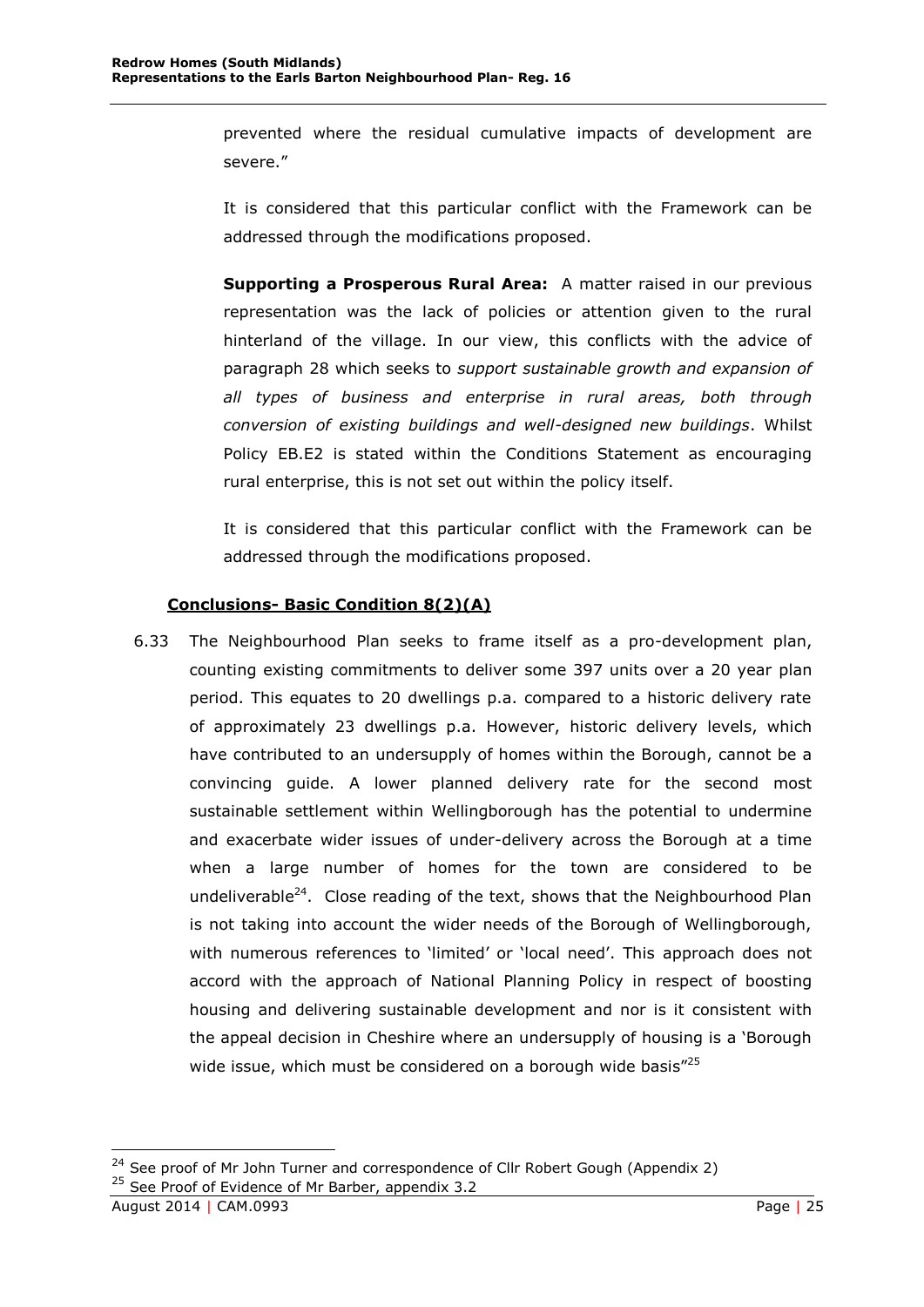6.34 A fundamental matter, going to the heart of the *basic conditions,* is the failure to take account of national guidance. Tellingly, national guidance not addressed at all within the Basic Conditions Statement. The approach of the Neighbourhood Plan Working Group, taken in the statement, conflicts directly with the clear instruction of the Planning Practice Guide, which states:

"*A qualifying body is advised to set out in its basic conditions statement how they have had regard to national policy and considered whether a particular policy is or is not relevant. A qualifying body is encouraged to set out the particular national polices that it has considered, and how the policies in a draft neighbourhood plan or the development proposals in an Order take account of national policy and advice*." 26

- 6.35 Given that the Pre-Submission plan was not published until April 2014, there was opportunity to have regard to this advice, which had been published in draft form for almost a year prior to the March 2014 launch. It cannot be contended that the Parish Council were unaware of the guidance as it is cited in response to observations made in respect of the Pre-Submission Document regarding the absence of up-to-date guidance $^{27}$ .
- 6.36 It is clear that no site assessment as was undertaken for the Neighbourhood Plan, rather the strategy was founded on a single preferred option and any assessment that was undertaken was highly artificial and limited. It was based on a predetermined opposition to development, particularly in the south of the village, and falling outside of the 1999 village boundary, and a general opposition to providing for any growth higher than what has been *assumed* to be sufficient for local need, events that have occurred prior to the examination for soundness at the Local Plan level. It is therefore concluded that the assessment did not properly inform the strategic options that were subject to consultation.
- 6.37 Based on the above analysis, the Neighbourhood Plan is far from meeting the aspirations of the Framework in respect of housing supply. The plan is simply seeking to allocate an estimated level of local housing need through a single allocation and limit further development through the imposition of an inflexible village boundary, which has not been comprehensively reviewed since the

<sup>&</sup>lt;sup>26</sup> Paragraph: 070 Reference ID: 41-070-20140306

 $27$  See response to representation PC154 in the Earls Barton Neighbourhood Plan Consultation Statement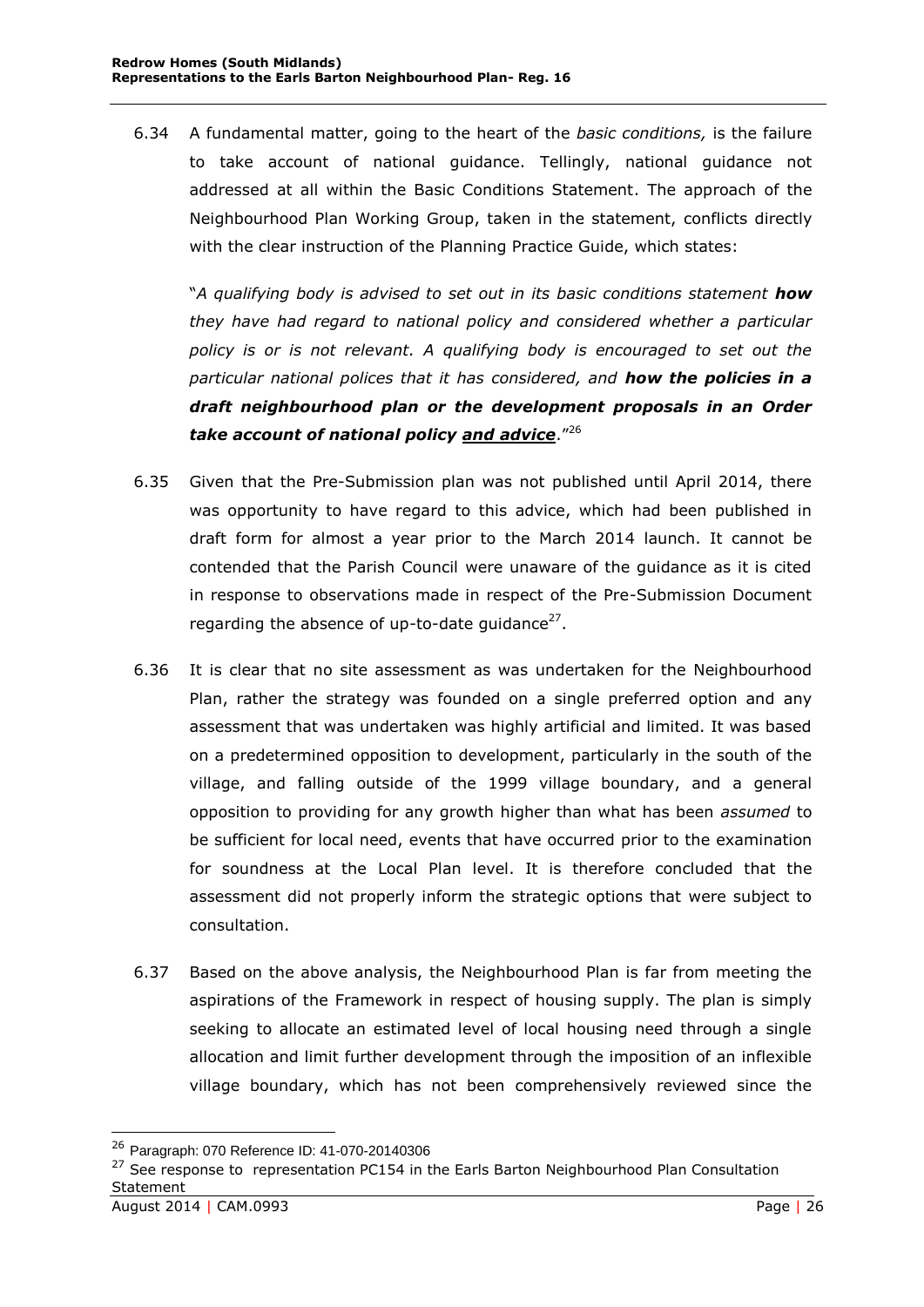Local Plan was adopted in 1999. Based on recent case law, in Barwood Homes, South Northamptonshire<sup>28</sup>, Mr Justice Ouseley held that village boundaries are the counterparts to policies that dictate the level of development. As such, they are considered to be restrictive. Under the provision of Paragraph 49 of the Framework, and established through the Secretary of State Recovered appeal at Broughton Astley, such policies can become out-of-date instantaneously should the Borough not be able to demonstrate a five-year supply of land; an up-to-date Local Plan, which will provide the correct reference figure, is unlikely to be adopted prior to 2016.

6.38 It is not considered that it is appropriate to make the Neighbourhood Plan, in its current form. A number of modifications are offered on a without prejudice basis as set out above. However, these modifications will not address concerns in respect of how sites were selected or the assessment process and will not overcome significant reservations in respect of how the Plan has taken into account the Planning Practice Guidance.

August 2014 | CAM.0993 Page | 27 <sup>28</sup> See Robert Barber's Proof of Evidence- Appendix 4.1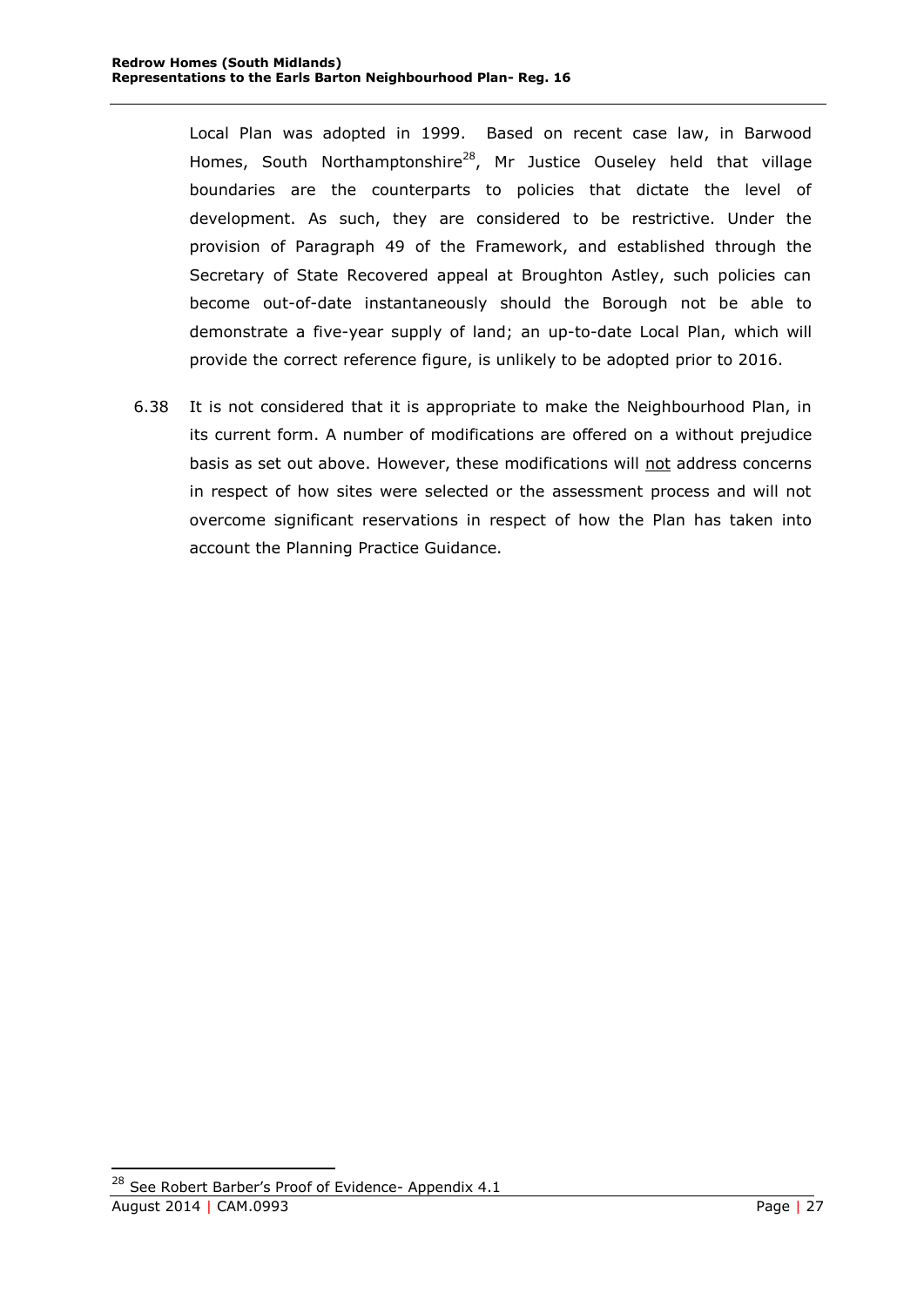#### <span id="page-28-0"></span>**7. Basic Condition 8(2)(D): the making of the order (or neighbourhood plan) contributes to the achievement of sustainable development.**

7.1 Basic Condition  $8(2)(d)$  interlocks with that of  $8(2)(a)$  in that the National Planning Policy Framework and online Guidance seek to promote sustainability through the three dimensions of economic, social and environmental sustainability. Paragraph 6 of the Framework states:

> *"…the policies in paragraphs 18-219, taken as a whole, constitute the Government's view of what sustainable development in England means in practice for the planning system".*

- 7.2 Paragraph 14 sets out that at the heart of the Framework is the presumption in favour of sustainable development and that policies within plans should follow the approach so that sustainable development can be approved without delay, guiding how this should be applied locally.
- 7.3 The Earls Barton Neighbourhood Plan at Chapter 3 sets out what Sustainable Development means for Earls Barton. In the opening paragraph, the Neighbourhood Plan concedes that the shaping and direction of sustainable development is subject to conformity with strategic policies. It goes on to contend that *'this Neighbourhood Plan is about directing and positioning growth"*. However, the implementation of this overall aim is frustrated by the application of a restrictive village boundary, which restricts development beyond the allocation at EB.G1 (up to 280 homes) and to that of infill development and sites of fewer than 10 (to meet local needs). This matter has been addressed in detail under Basic Condition 8(2)(A).
- 7.4 The opening paragraphs move on to say:
	- *"it [the plan] is not against development, however, in order that development does not erode the very qualities that Earls Barton has or diminish it as an attractive place to live, it needs to be delivered in a way that does not undermine this or the sustainability of the village".*
- 7.5 As noted under Condition 8(2)(a), the Parish Council sought to undertake a consultation on the Issues and Options, linking levels of growth to broad options. This method of appraisal fails to recognise that there may be reasonably options to deliver "medium growth" in the "south" (or any other combination). No option consulted on included the Redrow Homes (Land off Station Road). As such, it is considered that the assessment of the options, in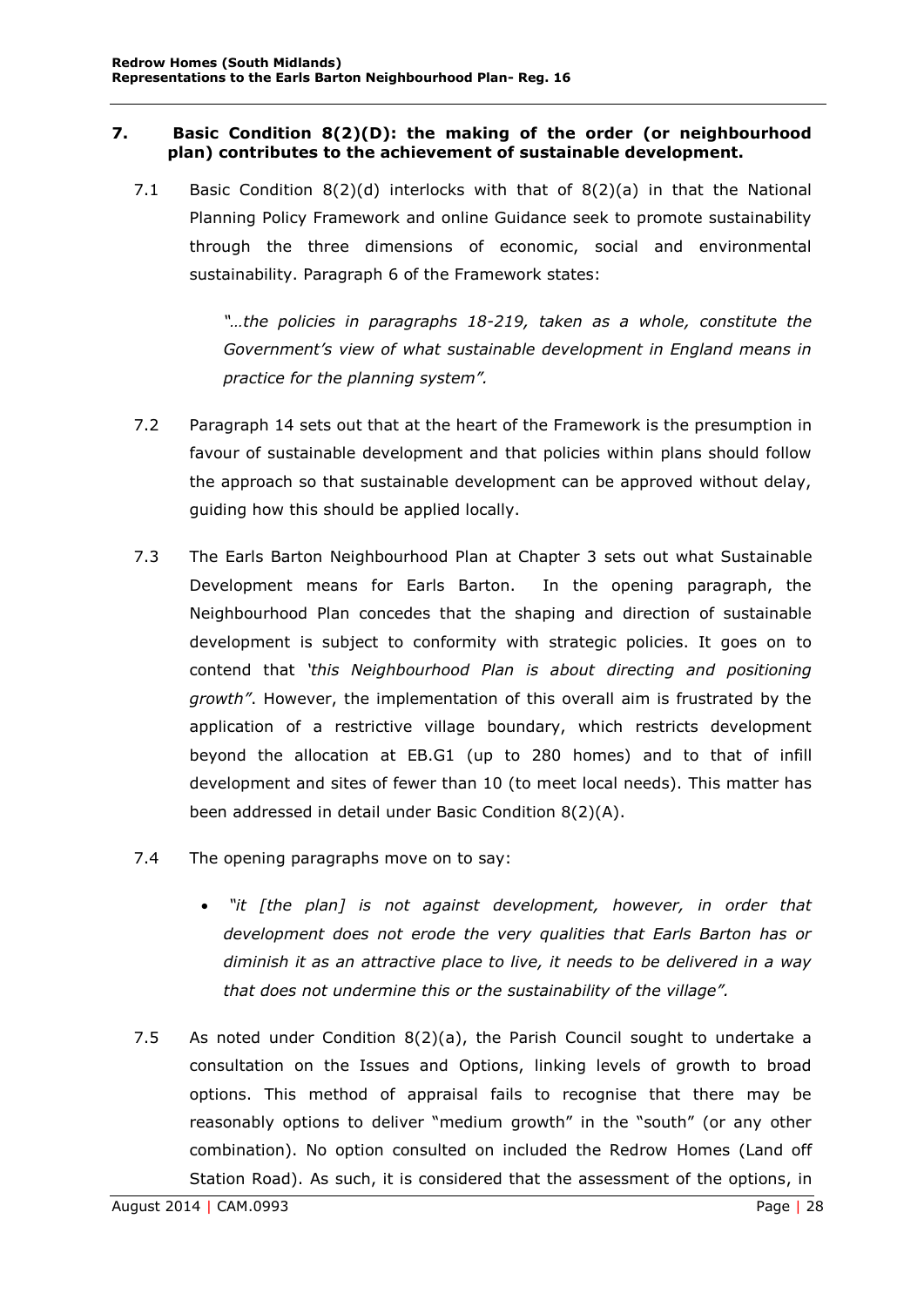demonstrating that the strategy chosen is the most sustainable, is flawed. The approach to assessing the options, even if they were not to be subject to the rigour of a full SEA process, is at odds with the Planning Policy Guidance for the reasons set out in Condition 8(2)(a).

- 7.6 National Policy and guidance requires a clear demonstration of how the strategy arrived at is one that can deliver the most sustainable options for Earls Barton, contributing to the three strands of sustainable development and the clear journey of the plan from inception to submission. The Sustainability Appraisal fails to consider the sustainability of selecting any higher or lower level of growth than that which was predetermined on the basis of the very limited evidence base (See Condition 8(2)(a)). The reference in the consultation statement and plan to an "exhaustive process" ignores the fact that there has been no genuine attempt to set out the Options in any full or balanced manner.
- 7.7 Evidence presented to the Inquiry on the  $12<sup>th</sup>$ -14<sup>th</sup> August sets out the sustainability of the settlement and the site (Land off Station Road, as promoted by Redrow Homes). This evidence is not the assertion of the appellant but has been drawn from the Local Planning Authorities' own evidence base. This shows that the village is a sustainable location for development, when considered against alternatives. Such evidence includes the scoring of the village as the most sustainable, after Wellingborough; and the sustainability of the site through the SHLAA (2013)<sup>29</sup>.
- 7.8 Through only seeking to provide for the village's needs through a single extension the *wider* implications of imposing a restrictive boundary on broader sustainability objectives has not been considered. The Borough Council of Wellingborough acknowledges that it has *persistently failed to deliver* homes to meet its needs<sup>30</sup>, in part due to the reliance on a number of single large schemes, e.g. a lack of flexibility. This matter has not been addressed since the appeal in Compton Way, Earls Barton in 2012. The under-delivery of housing has a number of implications for sustainable development, not least creating displacement of families having an adverse impact on social sustainability, putting pressure on the local economy through a lack of homes to accommodate appropriately skilled workers and longer or skewed commuting patterns.

<sup>&</sup>lt;sup>29</sup> See Robert Barber's Proof of Evidence- Appendix 5.3 and 5.4

<sup>&</sup>lt;sup>30</sup> See Proof of Evidence of Mr Robert Barber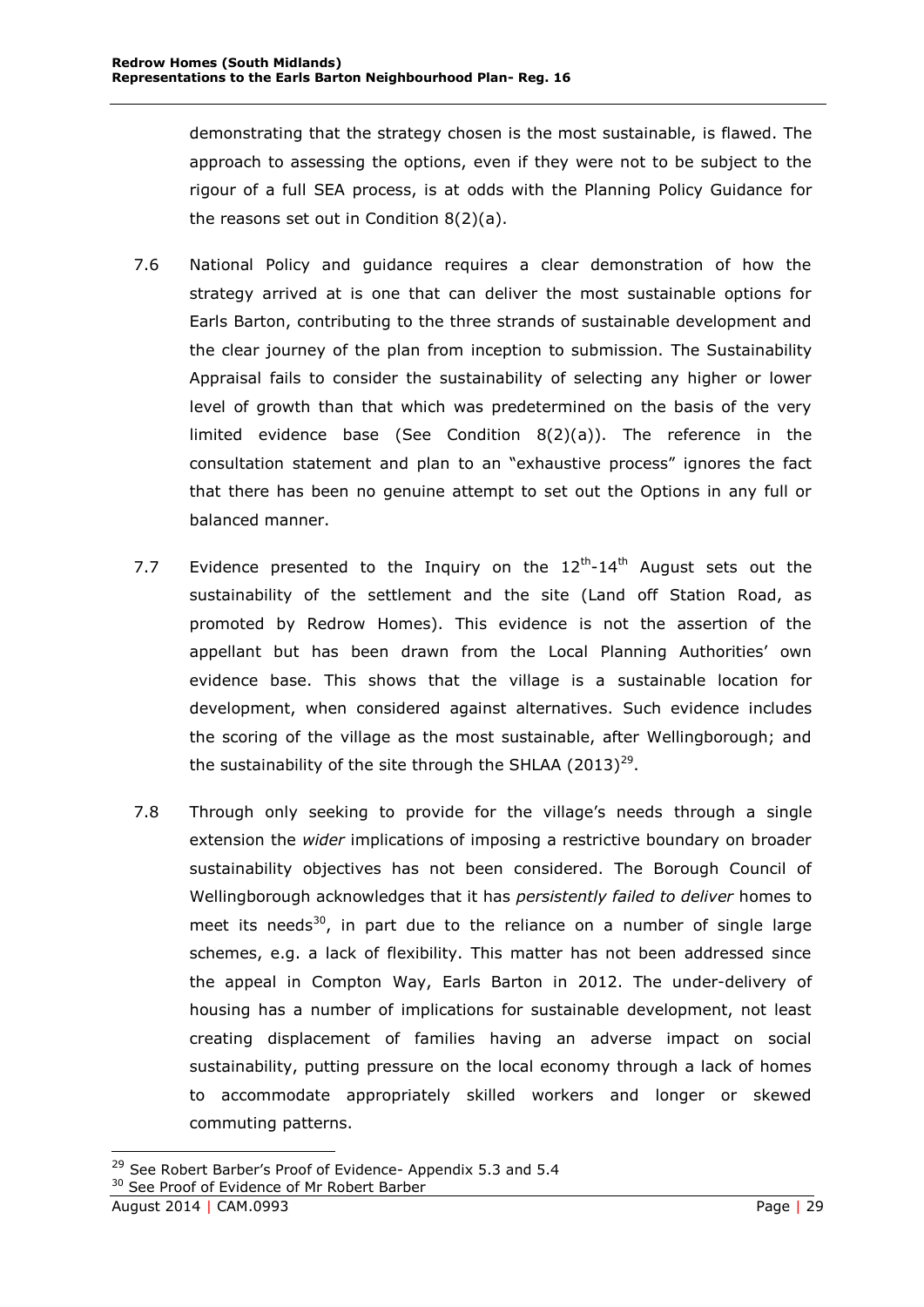7.9 Based on this evidence, there is no clear justification for not allocating the site on Station Road for approximately 85 dwellings to provide flexibility in the chosen strategy, upon which there have been no objections on grounds of landscape, ecology, transport impacts, and positive recommendations relating to access to the village services and contributions towards infrastructure and meeting wider housing needs in respect of market and affordable dwellings.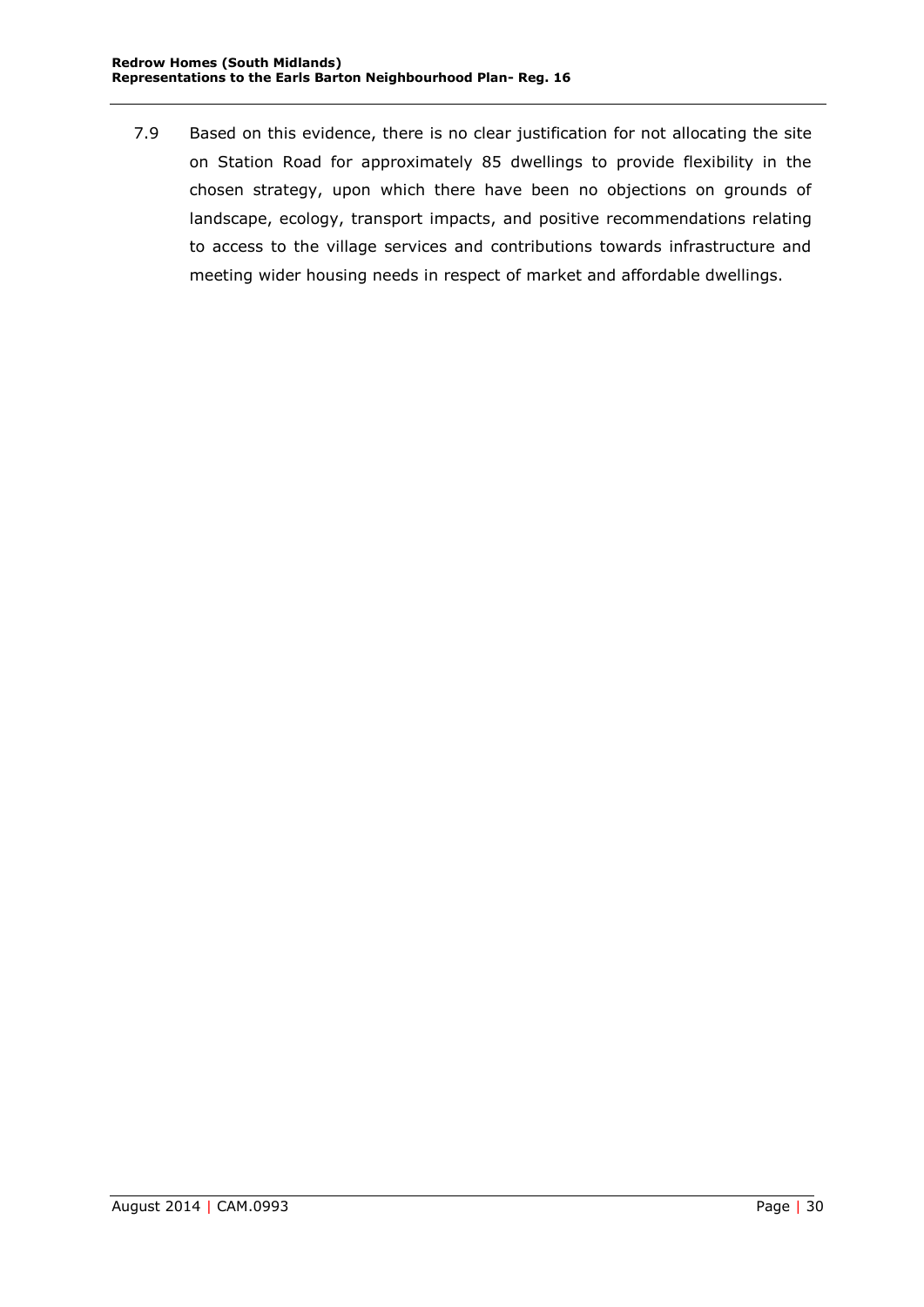#### <span id="page-31-0"></span>**8. Condition E the making of the order (or neighbourhood plan) is in general conformity with the strategic policies contained in the development plan for the area of the authority (or any part of that area).**

- 8.1 In the absence of an up-to-date Local Plan in place for the Borough of Wellingborough from which Neighbourhood Plans can be developed, the Neighbourhood Plan may use evidence from emerging plans. It should be noted that this evidence is either (a) extremely dated or (b) itself at an emergent stage, having not been subjected to consultation beyond the 'issues stage'. However, the Neighbourhood Plan is not assessed against emerging policies. Therefore, compliance with this basic condition is focused on compliance with the North Northamptonshire Core Spatial Strategy.
- 8.2 The North Northamptonshire Core Spatial Strategy (NNCSS) sets out the spatial strategy for North Northamptonshire, which covers the administrative areas of: Corby, Kettering, Wellingborough and East Northamptonshire. The Core Strategy reflects policy of the now-revoked East Midlands Regional Plan. The North Northamptonshire area was identified as part of the Milton Keynes South Midlands (MKSM) as one of four growth areas for the south east. North Northamptonshire was a key component of the MKSM growth area and was expected to accommodate some 52,100 new dwellings, of which 34,100 incorporated at the growth towns of Wellingborough, Kettering and Corby to meet the wider growth ambitions of the MKSM-SRS and, leaving a remaining 18,000 dwellings to be accommodated across the Rural Area according to the hierarchy. The level of housing directed to the growth towns is therefore in excess of local need. However, to meet the wider needs of the district, development within the rural area is required.
- 8.3 Following the strict hierarchy, set out in the NNCSS, all development that falls outside of the current village policy lines is considered to be within the rural area. Paragraph 3.14 of the CSS seeks to restrain development at rural settlements, stating: *"given the need for overall rural restraint of development, village boundaries will closely relate to the main built up area"*. The Core Strategy does not distribute development beyond the principal growth town of Wellingborough and a broad apportionment to the 'Rural Areas'; this covers the whole of the Borough and does not distinguish between the more sustainable settlements, such as Earls Barton, and small hamlets and villages with very limited services.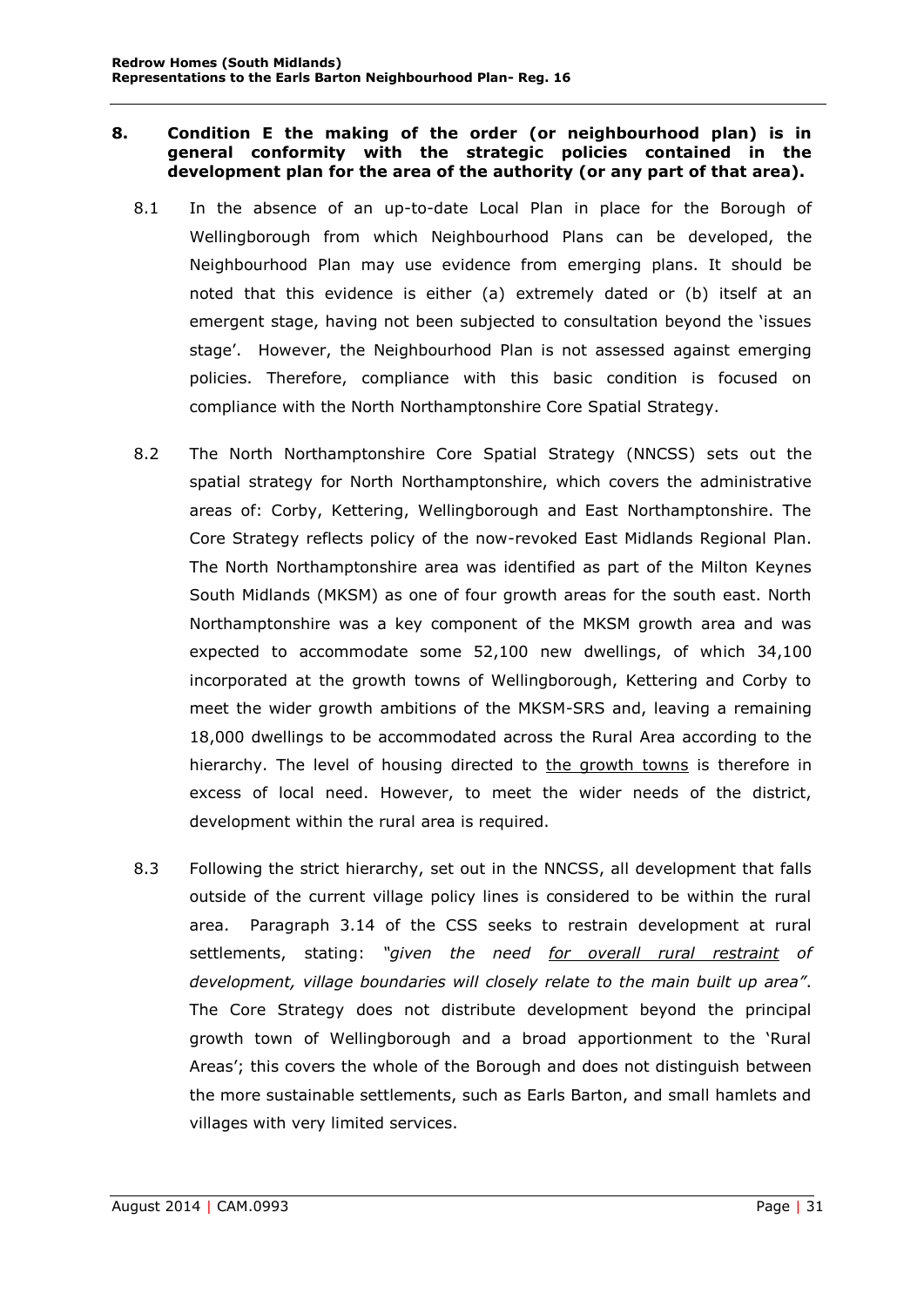8.4 The current strategy, set out within the Neighbourhood Plan, is considered to supersede the distribution policies within the NNCSS through the inclusion of a 280 dwelling village extension. This is in conformity with the wider aims of the Framework where communities may deliver levels of development above that set out in the Strategic Policies of the Local Plan.

## **Suitability of Earls Barton:**

- <span id="page-32-0"></span>8.5 Earls Barton is considered to be the most sustainable location within the Borough of Wellingborough, after the town itself<sup>31</sup>. This is a matter highlighted within the Borough Council's plan-making evidence base, namely the 2009 "Rural Hierarchy Background Paper". More recent plan making evidence, including the "Settlement Hierarchy Background Paper" (2012), produced by the North Northamptonshire Joint Planning Unit acknowledges the levels of services in Earls Barton to be greater than some of the rural service centres. The various options presented in the background paper consistently identify Earls Barton as having a wider than local role.
- 8.6 Whilst a review of the NNCSS plan is underway, which includes a more detailed village hierarchy, it has yet to reach a stage capable of being given material weight by virtue of paragraph 216 of the Framework for the following reasons:
	- It remains at an early stage, having not progressed beyond 'Issues' consultation in 2012 for various reasons;
	- Elements of the plan, pertinent to shaping Neighbourhood Plans, are also the subject of significant material objection. This includes the level of development across North Northamptonshire as a whole, the distribution between the constituent Local Authorities and the rural hierarchy itself; and
	- The degree of consistency with the Framework is, at this stage, unknown.
- 8.7 At a more local level, the Wellingborough Local Plan was adopted in 1999, with evidence to support the village boundaries (G4, G6) prepared during the early 1990s and presently unrevised. In 2010 Wellingborough sought to prepare a Development Plan Document (DPD) to provide greater certainty to the rural hierarchy within the town. This document was abandoned, and the Borough Council issued an Issues consultation in 2014 to seek views on a number of

August 2014 | CAM.0993 Page | 32 <sup>31</sup> See Proof of Evidence of Mr Robert Barber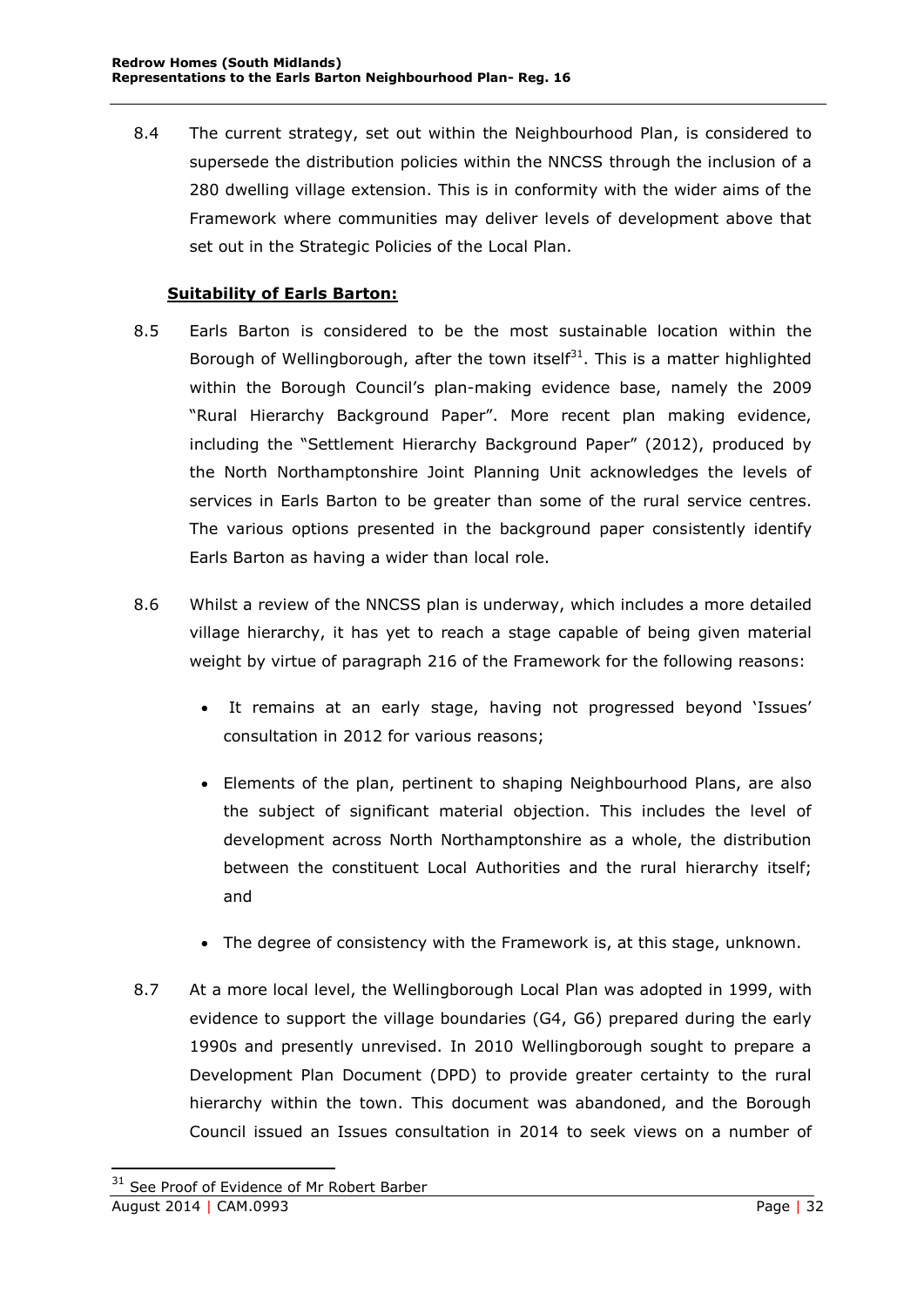different matters. Due to its stage of preparation, this document does not carry any weight for decision taking.

## Compliance with CSS Policy C1:

- 8.8 Adopted Policy CSS1 seeks to strengthen the network of settlements within Northamptonshire, to achieve greater self-sustainability. Due to the failure to deliver the required level of housing, this policy is considered to be out of date. The *Basic Conditions Statement* states that the Neighbourhood Plan "*has set a level of growth that can provide for its own needs and contribute to the wider housing supply of Wellingborough as a 'Principal Village' as designated in the emerging Core Strategy*", it goes onto say that it, "*does not promote itself as a location for excessive growth*". For the reasons set out in 8(2)(A), there are significant questions around the levels of development being promoted and the range of different figures.
- 8.9 Due to the embryonic stage of the Wellingborough Local Plan and the level of objection to the emerging Joint Core Strategy Review, it is questionable how reliable this emerging evidence is upon which to base a plan that will set out the development framework for the village for 20 years (or until such as time as the Local Plan is adopted).

## Compliance with policy CS9 and CS10

8.10 These policies are considered to be out of date and of little material weight. In the *Basic Condition Statement* the Parish Council contends,

> *"The focus of housing development in the CSS is on the main growth towns; however, a level of housing allocation is directed to the rural areas. As Earls Barton is the largest settlement in the Borough apart from Wellingborough it is consistent to consider this location along with other sustainable rural locations as areas to accommodate future housing delivery"*

<span id="page-33-0"></span>8.11 The Proof of Evidence of Mr Robert Barber presented to the Inquiry deals with the provision of these policies in further detail. However, it is a matter of contention as to how they operate in an environment where the housing needs assessed against the adopted plan stands at some 1.5 years.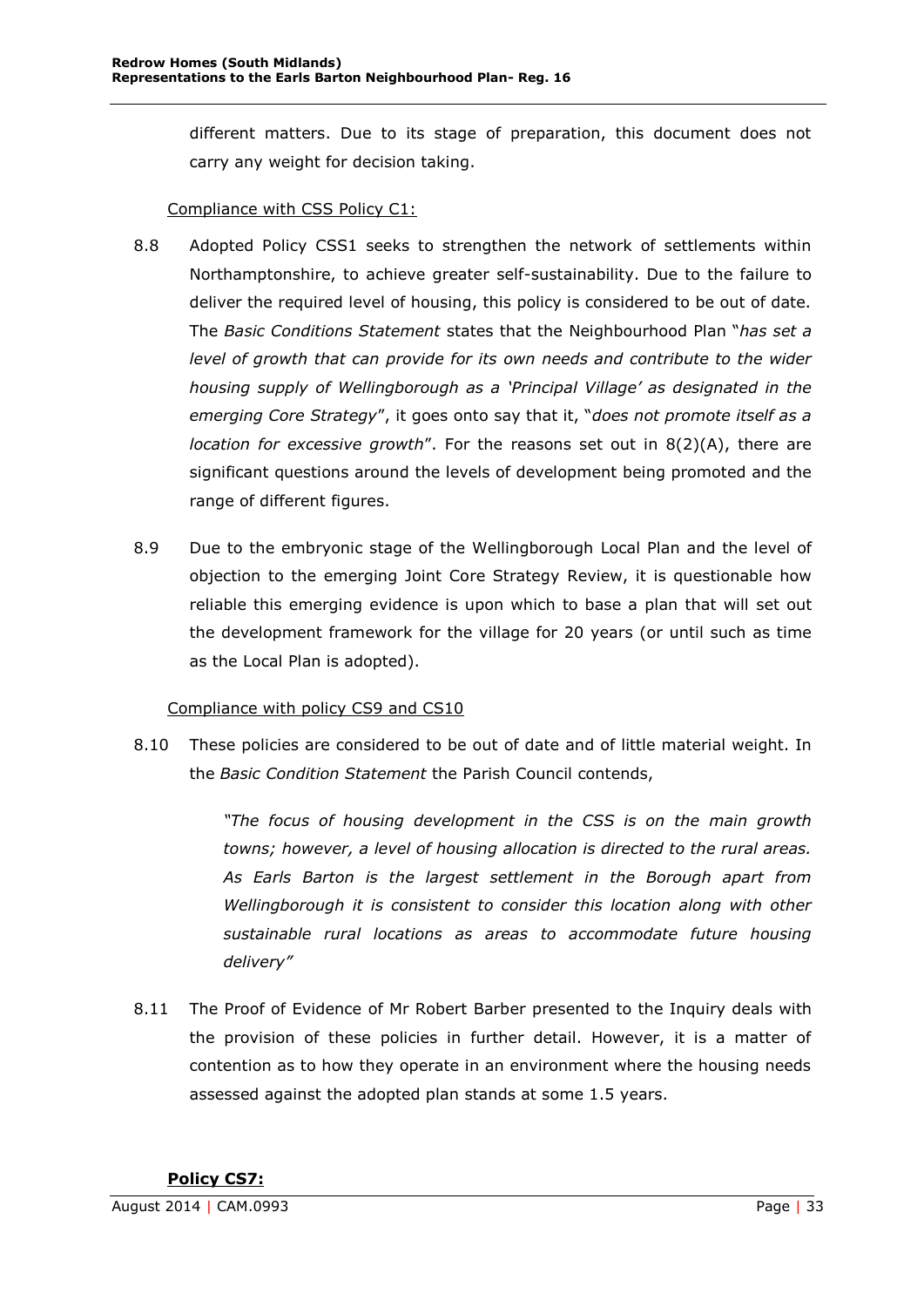8.12 In assessing compliance with policies CS9 and CS10, the Parish Council have failed to take into account the provision of policy CS7 which indicates that, in a failure to deliver the levels of housing required, additional sites should be brought forward through the Development Management process. Through the implication of a restrictive policy line and an overall limit to development, the Neighbourhood Plan is preventing the provisions of this policy from being implemented. Such a policy, in respect of maintaining a supply of sites, is considered broadly consistent with the NPPF

## Summary:

8.13 Whilst there are some concerns in respect of the overall development plan and how this basic condition can be fulfilled (a matter addressed in the Legal Submission), it is considered that the modifications proposed within the schedule (Appendix 4) will contribute to overcoming issues in respect of meeting basic condition 8(2)(e) from a planning perspective. However, this does not prejudice our overall position in respect of comments in relation to other conditions that the plan cannot proceed to referendum.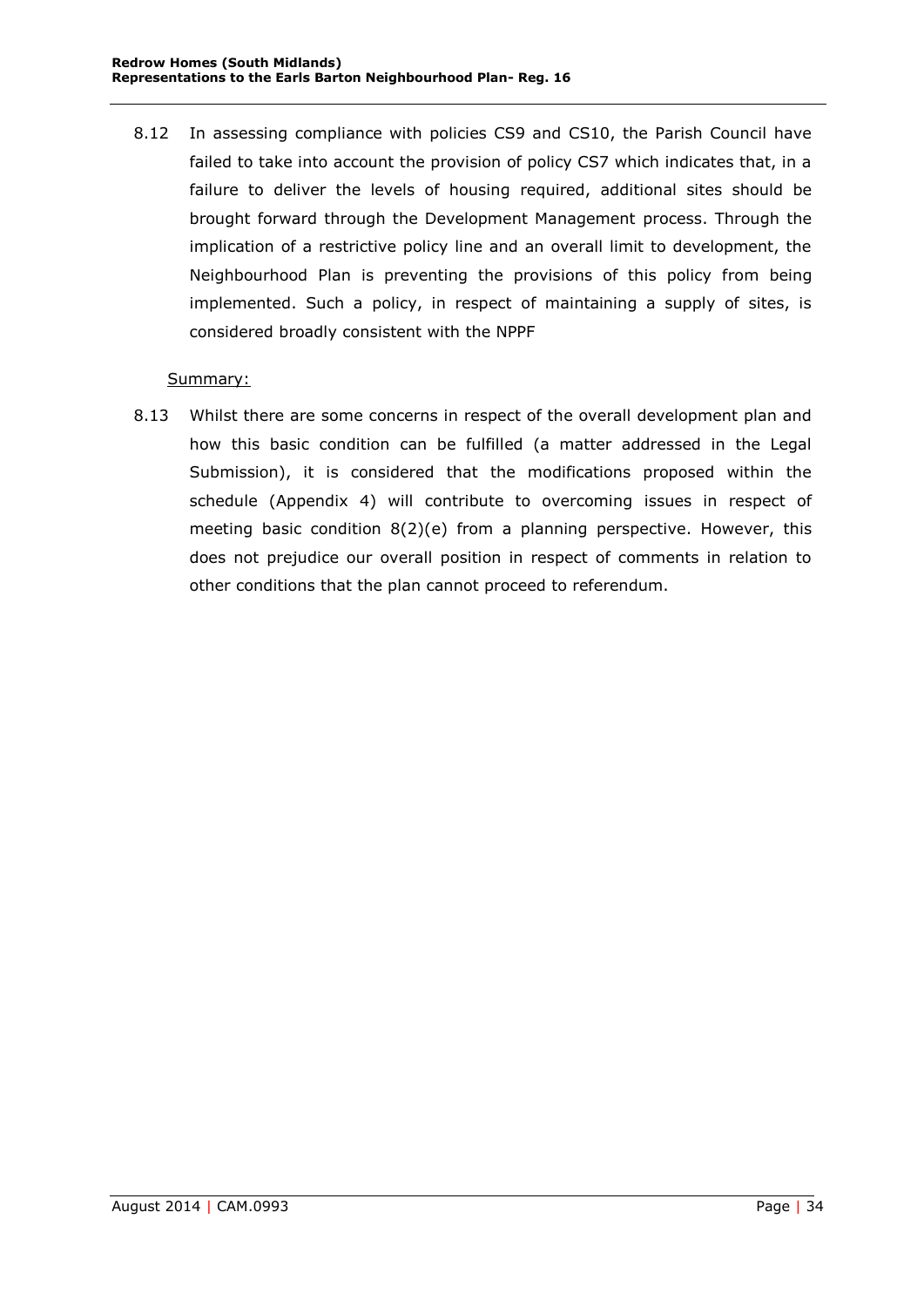## <span id="page-35-0"></span>**9. Basic Condition 8(2)(F): the making of the order (or neighbourhood plan) does not breach, and is otherwise compatible with, EU obligations.**

- 9.1 The delivery of sustainable development has been addressed under basic condition 8(2)(d). This condition deals principally with the fulfilment of the obligations of EU law and, as such this basic condition has been addressed in detail through the Legal Submission (Appendix 1), which deals primarily with the application of the EU obligation in respect of sustainability appraisal.
- 9.2 For the avoidance of doubt, we do not consider that the plan breaches the European Convention on Human Rights and the Human Rights Act 1998, in substance, although the principles of an Article 6 ECHR fair hearing do extend to the examination process.

### Sustainability Appraisal:

9.3 The Planning Practice Guidance<sup>32</sup> states:

*"There is no legal requirement for a [neighbourhood plan](http://planningguidance.planningportal.gov.uk/blog/guidance/neighbourhood-planning/what-is-neighbourhood-planning/) to have a sustainability appraisal as set out in section 19 of the Planning and Compulsory Purchase Act 2004. However, a qualifying body must demonstrate how its plan or order will contribute to [achieving sustainable](http://planningguidance.planningportal.gov.uk/blog/guidance/neighbourhood-planning/the-basic-conditions-that-a-draft-neighbourhood-plan-or-order-must-meet-if-it-is-to-proceed-to-referendum/sustainable-development/#paragraph_072)  [development.](http://planningguidance.planningportal.gov.uk/blog/guidance/neighbourhood-planning/the-basic-conditions-that-a-draft-neighbourhood-plan-or-order-must-meet-if-it-is-to-proceed-to-referendum/sustainable-development/#paragraph_072) A sustainability appraisal may be a useful approach for doing this and the [guidance on sustainability appraisal of Local Plans](http://planningguidance.planningportal.gov.uk/blog/guidance/strategic-environmental-assessment-and-sustainability-appraisal/sustainability-appraisal-requirements-for-local-plans/#paragraph_005) should be referred to."*

- 9.4 The Guidance on Sustainability Appraisal on Local Plans<sup>33</sup> sets out the process for preparing an appraisal. This indicates that work should start at the beginning of the process and show iteratively how the plan develops. However, a key principle is the assessment of alternative, reasonable options on the baseline information.
- 9.5 Prior to issuing the draft plan in April 2014, three applications for development in Earls Barton were presented to the Planning Committee (January 2014). At this stage, it is considered that the plan as a minimum, should have appraised the proposed strategy against both 'do nothing' in addition to a scenario where all development was permitted. Without such an assessment, the impact on the village remains unknown and the impact of additional development, which

<sup>32</sup> Paragraph: 026 Reference ID: 11-026-20140306

August 2014 | CAM.0993 Page | 35 <sup>33</sup> Paragraph: 005 Reference ID: 11-005-20140306 to Paragraph: 025 Reference ID: 11-025-20140306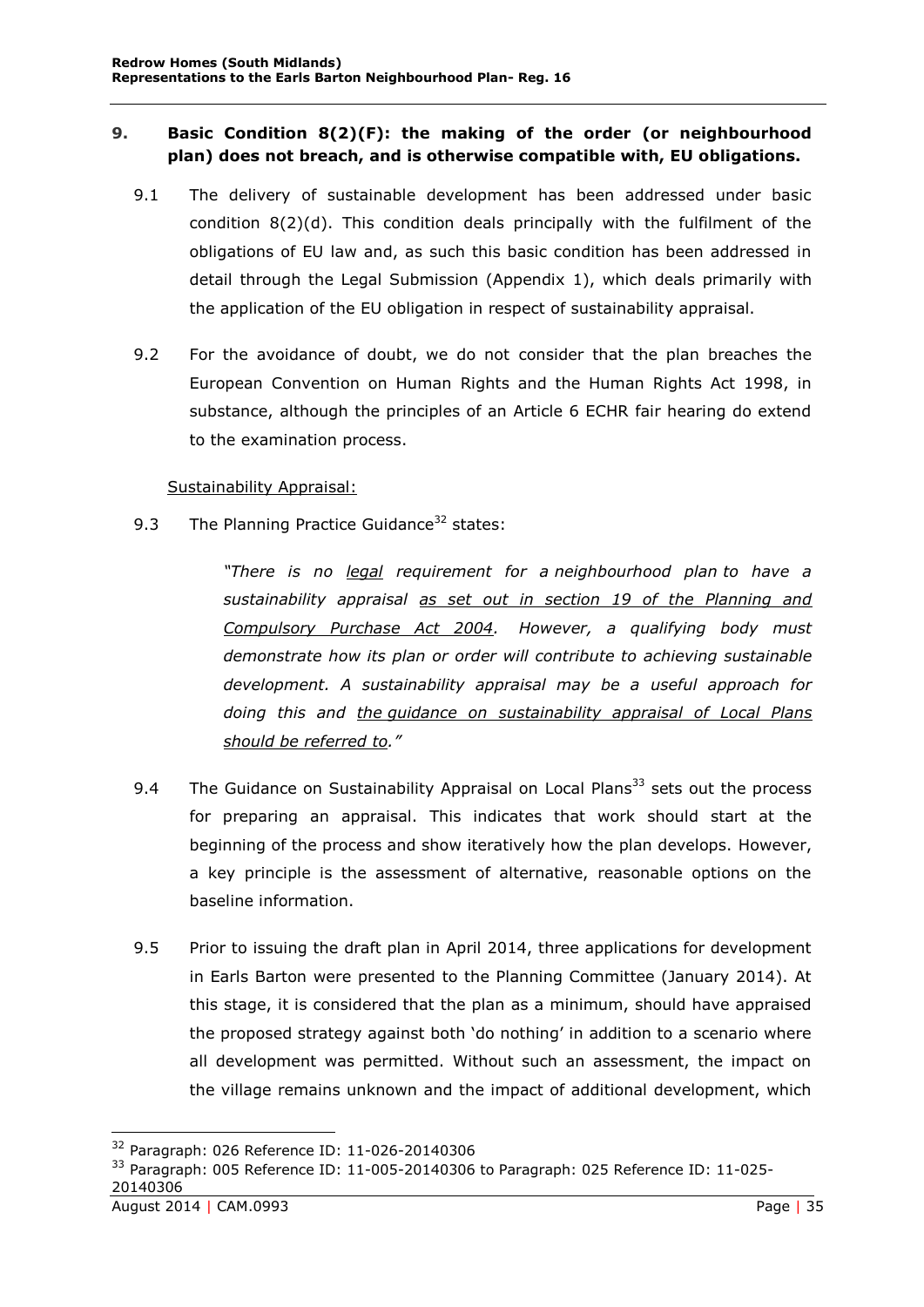may come forward on appeal, is not assessed as part of the planning framework.

9.6 However, the Earls Barton Sustainability Appraisal at 4.4 dismisses the need to assess options through the statement that, *"its direction of travel has been informed by extensive public consultation and a clear vision about how the Parish should develop"*. Such a statement does little to refute the concern of Redrow Homes that the Neighbourhood Plan, and its options, has been promoted with a closed mind, irrespective of technical evidence or a fair assessment of reasonable alternatives.

## <span id="page-36-0"></span>**10. Basic Condition 8(2)(G): Having regard to national policies and advice contained in guidance issued by the Secretary of State it is appropriate to make the order (or neighbourhood plan);**

10.1 The prescribed regulations are set out within the Neighbourhood Planning (General) 2012 Regulations. For the avoidance of doubt, we believe that the plan has complied with the procedural requirements (Paragraph 8(2)(g)) of Schedule 4B of the Town and Country Planning Act 1990) and therefore concur with the findings of the Borough Council of Wellingborough that the plan may be progressed to independent examination.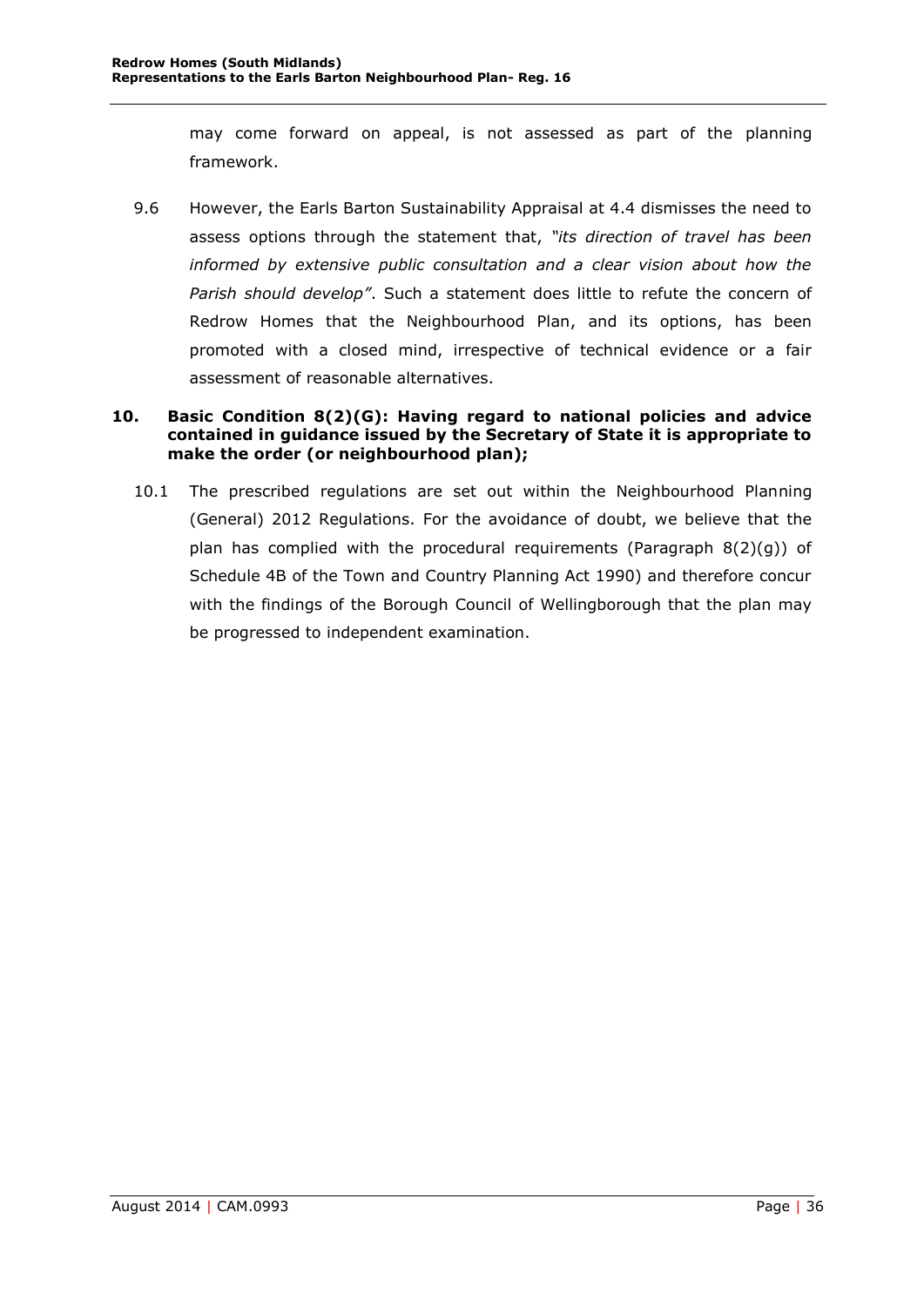#### <span id="page-37-0"></span>**11. Consultation Process:**

- 11.1 The process of consultation is not a basic condition and the plan will not be tested against the quality of the engagement process. However, we briefly set out a number of observations below:
	- $\triangleright$  There is no doubt that the Parish Council has sought to keep members of the public informed about the process through the website, Facebook and the newsletter. However, the stages of community-wide consultation have been restricted to short leaflets and questionnaires that provide limited scope to explore alternative policies or approaches the plan may have considered.
	- $\triangleright$  It is interesting to note that one of the highest return rates (33%) was to the Housing Needs Survey, where all forms of rent or home ownership within the village are unaffordable on lower incomes, whereas the consultation leaflets achieved a return rate of around 20% of households.
	- $\triangleright$  No spatial analysis or profiling of the respondents has taken place to enable an assessment of particular groups that have been overrepresented within the process. However the consultation statement reveals the preparation of the plan based on a strategy of restraint and the ability of those who are opposed to a particular development to prepare a plan that serves their needs, regardless of the wider requirements of the Borough.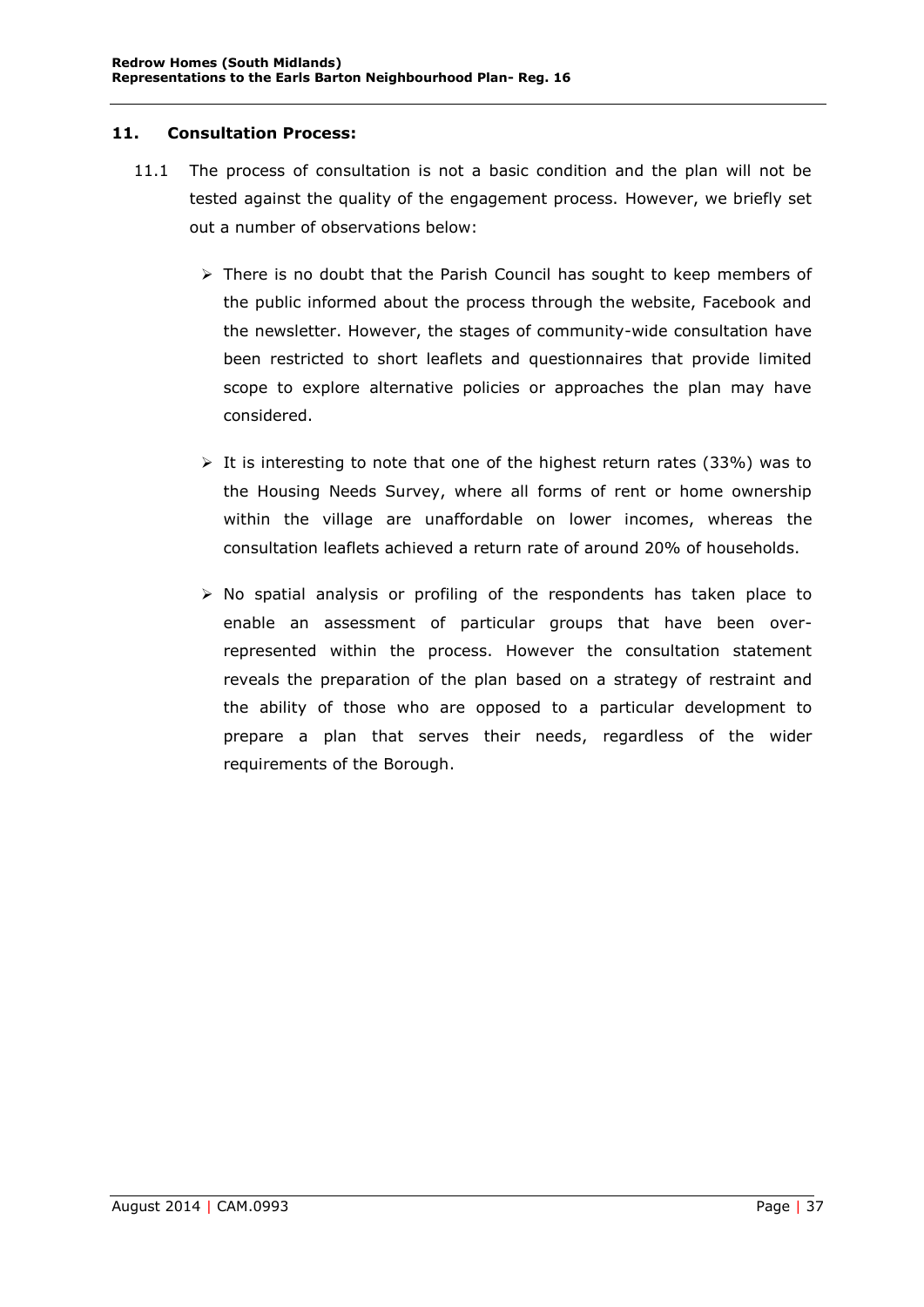#### <span id="page-38-0"></span>**12. Conclusion**

- 12.1 As presently drafted, we do not believe that the plan may not proceed to referendum as it does not meet the Basic Conditions. The plan is in conflict with National Policy and the unequivocal need to boost the supply of housing. Moreover, the Neighbourhood Plan Working Group have failed to have regard to the extensive guidance in respect of site selection and appraisal, leading to the premature exclusion of realistic alternatives that could assist in meeting the need for housing within the wider local area.
- 12.2 This representation has highlighted weaknesses within the emerging evidence base, upon the plan is predicated. Whilst it is acknowledged that there is no condition which tests this evidence (plans are tested against adopted Local Plans), the stage of preparation of the Core Strategy Review and Local Plan, taken together with the significant objections raised in respect of the objectively assessed needs and distribution of development, must weigh heavily against a plan which seeks to restrict development in the second most sustainable location within the Borough.
- 12.3 The restriction of development, through a village boundary, is a significant matter of contention. No assessment has been made of the wider sustainability implications of restricting housing in this location, nor of the potential impacts of the line being 'out of date' by virtue of Paragraph 49 of the Framework upon the longevity of the Neighbourhood Plan. Robert Barber's Proof of Evidence seeks to highlight the shortfall in the Borough's housing supply. The line does not allow any flexibility within the chosen strategy, and by virtue of the High Court Decision in South Northamptonshire, together with the Secretary of State's decision in Broughton Astley, should the village boundary remain within the plan, then it will simply become out-of-date instantaneously.
- 12.4 The Neighbourhood Plan does not justify the exclusion of sites, including land off Station Road. This site benefits from a positive officer recommendation for approval (January 2014) and is consistent with the wider aims and objectives of the plan, should the boundary and section 6.1 be deleted. The site will not detract from the village 'feel' and is a logical infill bounded on three sides by existing development with a mature hedgerow on the fourth. It will support shops and facilities by being in close proximity to the village centre and provide contributions for school places and other infrastructure. The proposal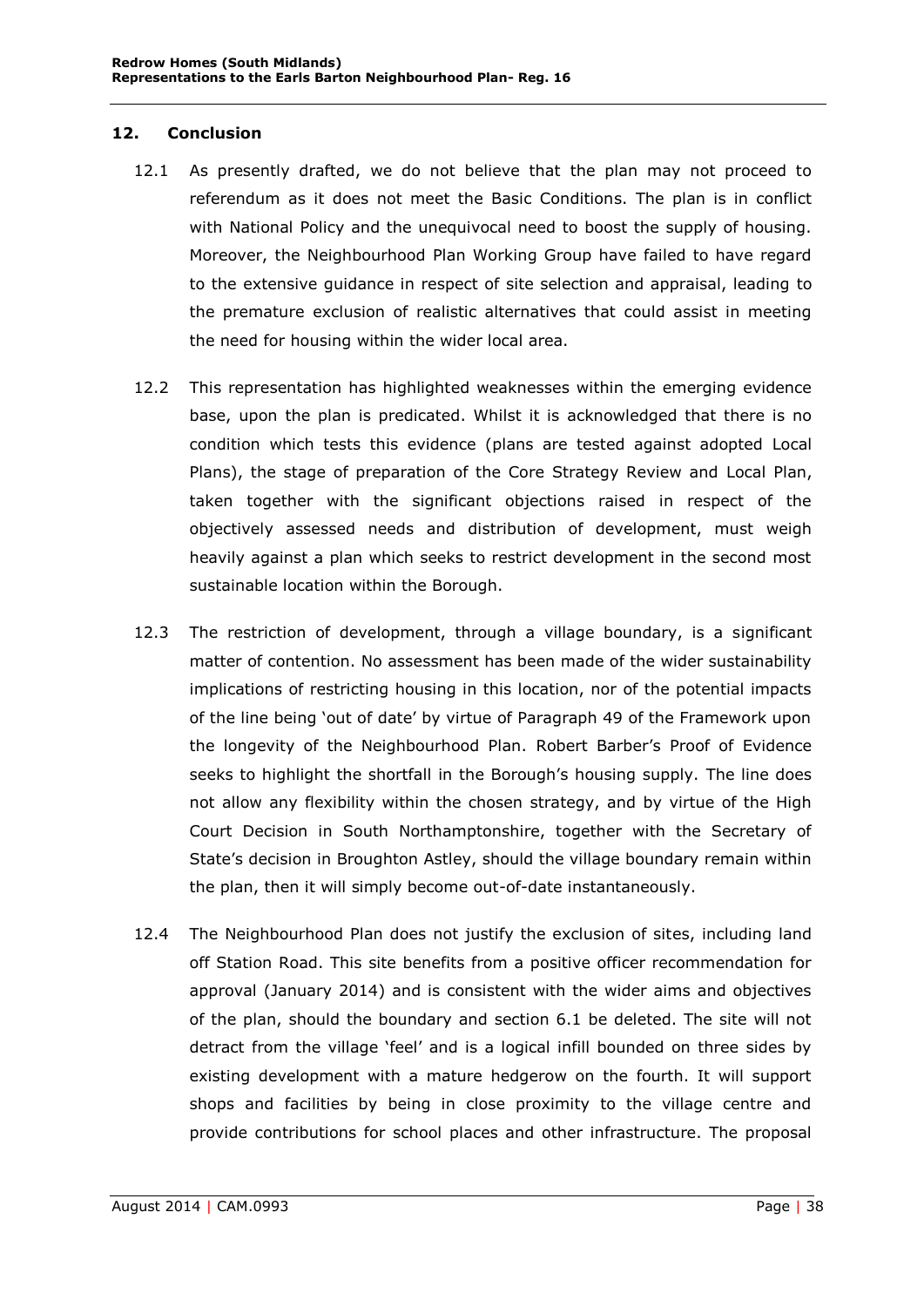would have no impact on on-street parking in the village (as demonstrated in the Transport Assessment, which accompanied the application).

- 12.5 The proposal would comply with policy EB.GD1, with a scale appropriate to the village in terms of infill development. The Officer's report finds no issues with loss of amenity and the visual impacts are negligible (see Robert Barber's Appendix 1). The site will, overall, provide a beneficial net contribution to meeting market and affordable housing needs of current and future households in Earls Barton and the wider Borough. Matters such as design can be addressed through the Development Management process.
- 12.6 In conclusion, the only element of the plan which prevents allocation is the village boundary which is, in our view, contrary to National Policy. Both this representation and the accompanying legal submissions highlight significant shortcomings in respect of plan preparation, and in particular the SEA process and the transparency of site selection, scoping and screening of the Neighbourhood Plan. Should the Examiner agree with the propositions of the Legal Submission and the conflicts with National Policy identified, then it is our position that the plan cannot be modified to address such shortcoming and thus, may not proceed to referendum.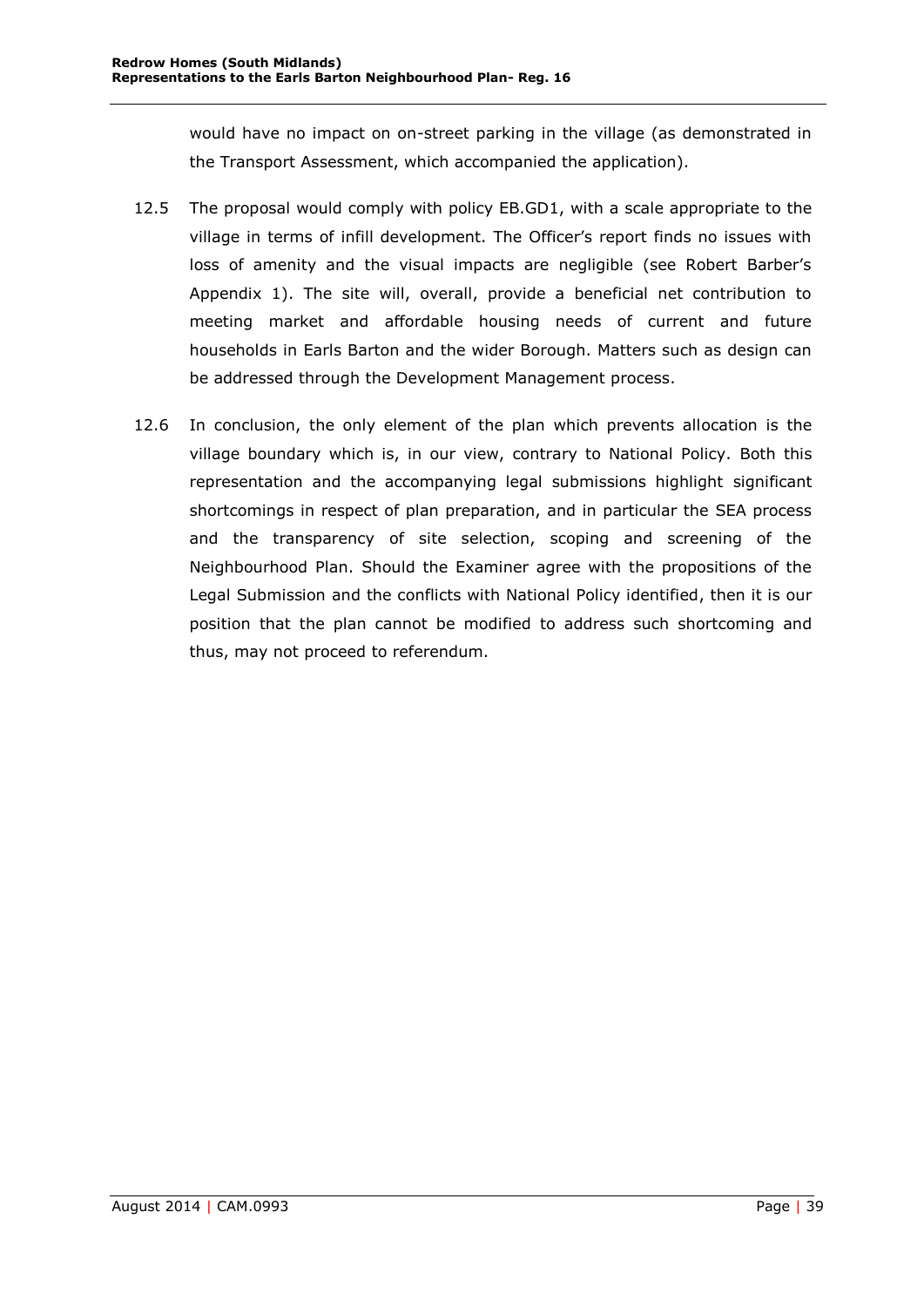## <span id="page-40-0"></span>**Appendix 1: Legal Submissions**

(Under separate cover)

## <span id="page-40-1"></span>**Appendix 2: Letter from the Planning Inspectorate in respect of Secretary of State Recovery**

(Under Separate cover)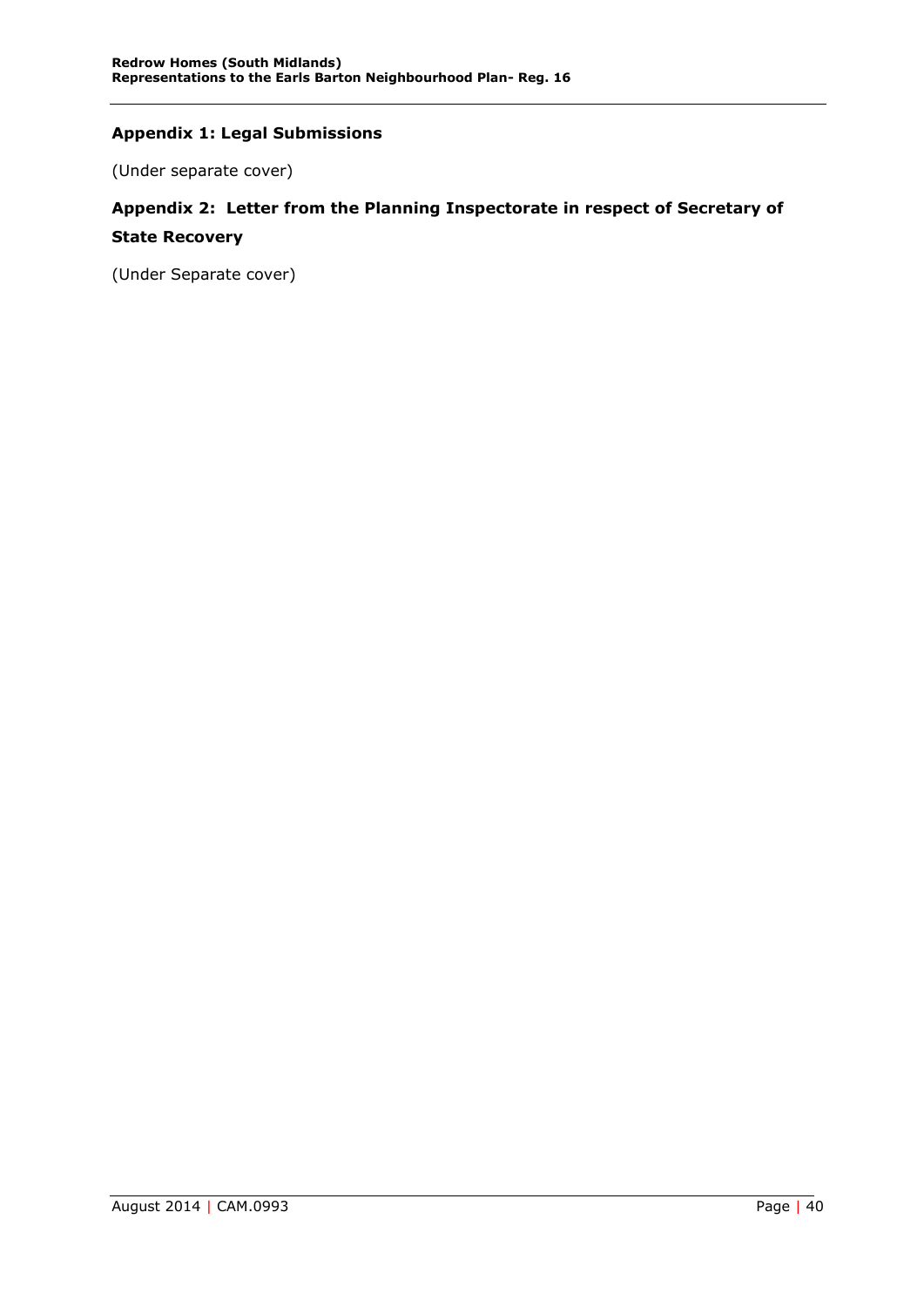## <span id="page-41-0"></span>**Appendix 3: Plan Production Timeline**

**P**= publicity, **M=** Earls Barton Neighbourhood Plan Working Group Minutes,

**E=**evidence, **D=** Decision

|   | <b>Document</b>               | <b>Comments</b>                                                                          | <b>Date</b>             |
|---|-------------------------------|------------------------------------------------------------------------------------------|-------------------------|
| P | <b>Initial consultation</b>   | Early stages of Neighbourhood Plan - initial                                             | June 2012               |
|   | and launch                    | consultation on local priorities.                                                        | onwards                 |
|   | <b>EBNP</b>                   |                                                                                          |                         |
| м | <b>Minutes</b>                | Housing Needs Survey required as part of<br>$\bullet$                                    | 19 July 2012            |
|   | <b>EBNP</b>                   | evidence base.                                                                           |                         |
|   |                               | Sports and leisure provision considered<br>$\bullet$                                     |                         |
|   |                               | key part of Neighbourhood Plan.<br>Based upon a survey of EB residents -                 |                         |
| Е | <b>Housing Needs Survey</b>   | assesses the overall need for housing within                                             | October 2012            |
|   | <b>BCW/EBNP</b>               | the village including for affordable and open-                                           |                         |
|   |                               | market housing. Suggests 52                                                              |                         |
|   |                               | affordable/shared-ownership dwellings, and                                               |                         |
|   |                               | 12 market dwellings are required.                                                        |                         |
|   |                               |                                                                                          |                         |
| P | Vision, Objectives,           | Gives three main options. $1 -$ dispersed and                                            | closed                  |
|   | <b>Strategic Options</b>      | little development, 2 - medium-scale                                                     | $21^{st}$ Jan 2013      |
|   | consultation                  | development to north of Earls Barton                                                     |                         |
|   | <b>EBNP</b>                   | (Grange site), 3 - large-scale development<br>to south. Result of consultation suggested |                         |
|   |                               | option 2 was best-preferred by respondents.                                              |                         |
|   |                               |                                                                                          |                         |
|   |                               | Leaflet style consultation- did not cover                                                |                         |
|   |                               | individual site assessments.                                                             |                         |
| M | <b>Minutes</b>                | Review of recent consultation - most<br>$\bullet$                                        | 31 Jan 2013             |
|   | <b>EBNP</b>                   | popular option was the Grange site - plan                                                |                         |
|   |                               | to be based around this preferred option of<br>the majority of respondents.              |                         |
|   |                               | 105 dwellings is minimum amount<br>$\bullet$                                             |                         |
|   |                               | supported by the Housing Needs Survey;                                                   |                         |
|   |                               | BCW calculated it at 300, agreed at                                                      |                         |
|   |                               | meeting to lobby for 250 dwellings.                                                      |                         |
|   |                               | Meeting sought with landowners of<br>$\bullet$                                           |                         |
|   |                               | Grange site.<br>Work to start on basing the                                              |                         |
| M | <b>Minutes</b><br><b>EBNP</b> | $\bullet$<br>Neighbourhood Plan around the Grange                                        | 7 May 2013              |
|   |                               | site as indicated as preferred option at                                                 |                         |
|   |                               | consultation. Policies to be fleshed out                                                 |                         |
|   |                               | based around issues raised. Specific                                                     |                         |
|   |                               | issues need to be backed up by an                                                        |                         |
|   |                               | evidence base.<br>BCW housing figure for Earls Barton now                                |                         |
|   |                               | put at 150                                                                               |                         |
| M | <b>Minutes</b>                | Redrow exhibition to be held 16 <sup>th</sup> July,<br>$\bullet$                         | 20 June 2013            |
|   | <b>EBNP</b>                   | proposals not considered in line with the                                                |                         |
|   |                               | Neighbourhood Plan.                                                                      |                         |
|   |                               | Meeting to be held 8 <sup>th</sup> July with developers<br>$\bullet$                     |                         |
| M | <b>Minutes</b>                | re. Grange site<br>Meetings with DWH took place to discuss<br>$\bullet$                  | $18th$ July 2013        |
|   | <b>EBNP</b>                   | options to bring Grange scheme forward -                                                 |                         |
|   |                               | EBNP would like it to come forward                                                       |                         |
|   |                               | concurrently with the Neighbourhood Plan.                                                |                         |
|   |                               | Viability consultants appointed to assess<br>$\bullet$                                   |                         |
|   |                               | the viability of the DWH scheme.                                                         |                         |
| M | <b>Minutes</b>                | Meetings taking place with DWH re. sports<br>$\bullet$                                   | $15^{\text{th}}$ August |
|   | <b>EBNP</b>                   | provision, comments to be taken on board<br>at masterplanning stage.                     | 2013                    |
| M | <b>Minutes</b>                | On-going negotiation with DWH re. sports<br>$\bullet$                                    | $3rd$ Sept 2013         |
|   |                               |                                                                                          |                         |

August 2014 | CAM.0993 Page | 41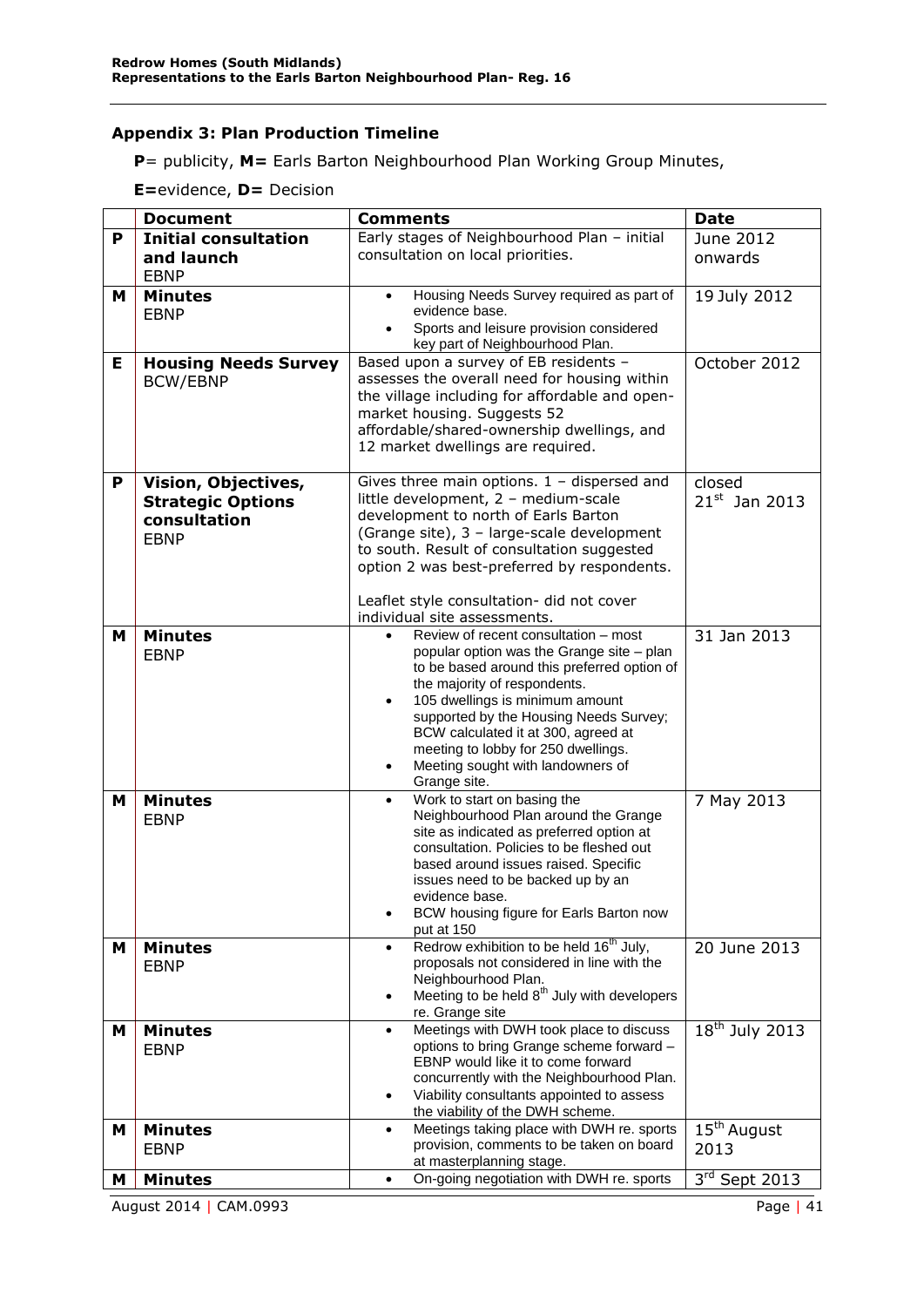|   | <b>Document</b>                                                                                                      | <b>Comments</b>                                                                                                                                                                                                                                                                                                                                                                                                                                                         | <b>Date</b>                                              |
|---|----------------------------------------------------------------------------------------------------------------------|-------------------------------------------------------------------------------------------------------------------------------------------------------------------------------------------------------------------------------------------------------------------------------------------------------------------------------------------------------------------------------------------------------------------------------------------------------------------------|----------------------------------------------------------|
|   | <b>EBNP</b>                                                                                                          | provision.<br>Meeting to be requested with BCW to ask<br>$\bullet$<br>how they will defend against speculative<br>development with no Neighbourhood Plan<br>in place.                                                                                                                                                                                                                                                                                                   |                                                          |
| м | <b>Minutes</b><br><b>EBNP</b>                                                                                        | On-going negotiation with DWH re. sports<br>$\bullet$<br>provision.<br>Clerk to Council spoke to BCW Resources<br>Committee regarding unlocking of<br>Wellingborough SUE                                                                                                                                                                                                                                                                                                | $24th$ Sept 2013                                         |
| P | <b>Preferred Option</b><br>consultation<br><b>EBNP</b>                                                               | Intended to establish whether preferred<br>option (option 2, Grange site) is the correct<br>approach.                                                                                                                                                                                                                                                                                                                                                                   | closed<br>15 <sup>th</sup> Oct 2013                      |
| M | <b>Minutes</b><br><b>EBNP</b>                                                                                        | Workshop held with BCW / NNJPU /<br>EBNP. 4 options put forward by councils<br>for rural housing options, option 1 (250<br>dwellings) preferred, but considered that<br>Wellingborough SUEs should be growth<br>focus                                                                                                                                                                                                                                                   | $19th$ Nov 2013                                          |
| D | <b>Development</b><br><b>Management</b><br><b>Committee, Borough</b><br><b>Council of</b><br>Wellingborough          | Positive Officer recommendation for 3x<br>applications (404 dwellings in total).<br>Members resolved to approve 280 dwellings<br>and refuse Land off Station Road (85<br>dwellings) and Land off Thorpe Road (39<br>dwellings) on conflict with Local Plan policies,<br>conflict with Neighbourhood Plan, S106<br>matters and Traffic impact.                                                                                                                           | 29 <sup>th</sup> January<br>2014                         |
| P | <b>Draft Neighbourhood</b><br>Plan<br><b>EBNP</b>                                                                    | Plan released with strategic allocation for<br>280 dwellings at David Wilson site, and<br>overall target of ~400 taking into account<br>existing permissions.                                                                                                                                                                                                                                                                                                           | March 2014                                               |
| P | <b>Pre-Submission</b><br><b>Neighbourhood Plan</b><br><b>EBNP</b>                                                    | Released alongside other evidence base<br>documents, retains allocation and target<br>from draft plan.                                                                                                                                                                                                                                                                                                                                                                  | 26 <sup>th</sup> June 2014                               |
| Е | Determining a<br><b>Housing Target report</b><br><b>EBNP</b>                                                         | Sets a minimum target of 280 dwellings<br>based upon findings of Identifying a Rural<br>Housing Target. Considers Scenario E<br>(affordable housing led, extrapolated over 20<br>years) to be most appropriate target (170<br>dwellings) but considers that a higher target<br>should be adopted to facilitate sports facility<br>improvements. Also considers finding of<br>Rural Housing Targets for Wellingborough's<br>Principal Villages and Housing Needs Survey. | June 2014                                                |
| Е | <b>Identifying a Rural</b><br><b>Housing</b><br><b>Target for the Joint</b><br>Core<br><b>Strategy</b><br><b>BCW</b> | Sets out six scenarios for basing housing<br>targets upon, including SHMA-derived<br>targets, past trends, meeting affordable<br>housing needs.                                                                                                                                                                                                                                                                                                                         | Published June<br>2014<br>(prepared<br>December<br>2012) |
| Е | <b>Rural Housing Targets</b><br>for<br>Wellingborough's<br><b>Principal</b><br><b>Villages</b><br><b>BCW/NNJPU</b>   | Assesses potential housing targets for<br>Wellingborough's villages based on a number<br>of criteria and scenarios. Sets out target for<br>Earls Barton of 250 dwellings as derived<br>from a combination of Identifying a Rural<br>Housing Target scenarios, extrapolated<br>requirement from Housing Needs Survey,<br>past trends, outcome of EBNP consultations<br>thus far.                                                                                         | Published June<br>2014(?)                                |
| ? | <b>Sustainability</b>                                                                                                | SA completed at same time as EBNP - states                                                                                                                                                                                                                                                                                                                                                                                                                              | June 2014                                                |

August 2014 | CAM.0993 Page | 42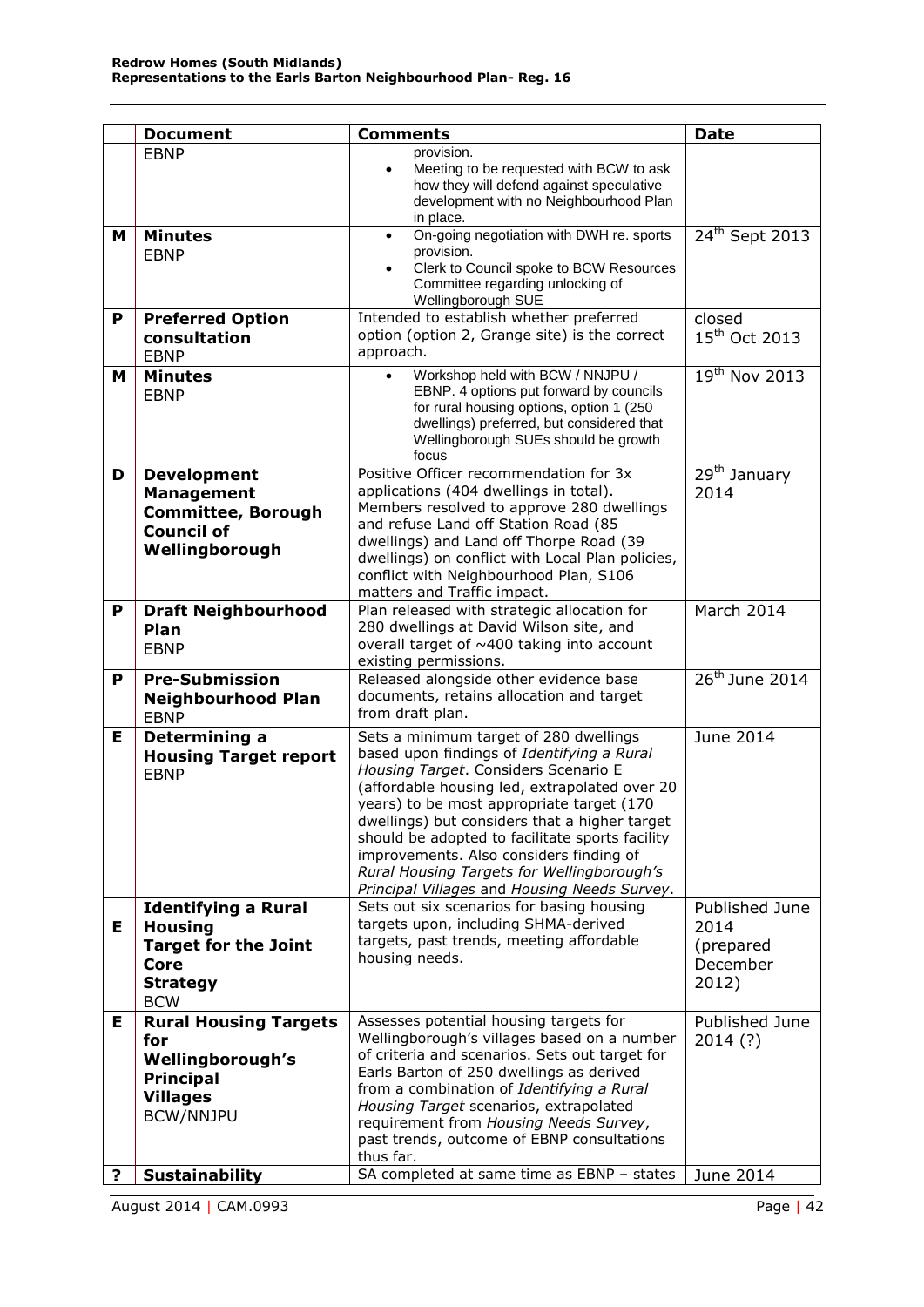| <b>Document</b>                 | <b>Comments</b>                                                                                                                                       | Date |
|---------------------------------|-------------------------------------------------------------------------------------------------------------------------------------------------------|------|
| <b>Appraisal</b><br><b>EBNP</b> | at para 4.4 the methodology behind strategic<br>proposals, saying an exhaustive process of<br>testing the options is not appropriate in this<br>case. |      |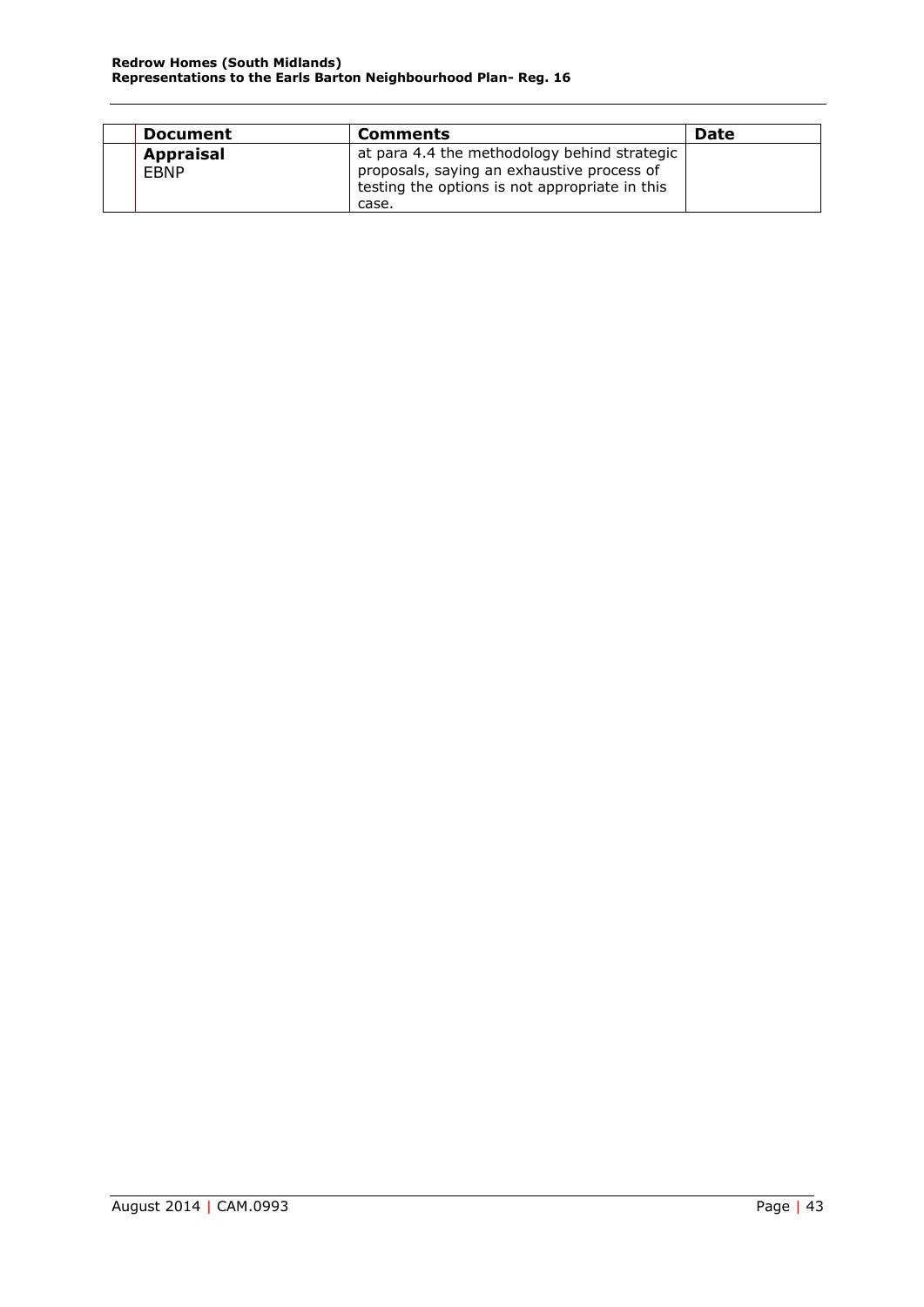

### **Appendix 4: Proposed Modifications**

<span id="page-44-0"></span>12.7 The proposed modifications have been provided should the examiner disagree with the primary submission that the matters raised constitute a failure to meet the basic conditions. These suggested modifications do not overcome the significant objections set out in these representations, but are presented on a "without prejudice" basis. The purpose is to attempt to remove the constraint on housing delivery and enable the levels of flexibility required to ensure that the plan goes some way to meet the needs of both Earls Barton and the wider local area and not prejudice the preparation of an up-to-date Local Plan (which is likely to come forward in 2016) and which can properly deal with matters of housing distribution in the Borough.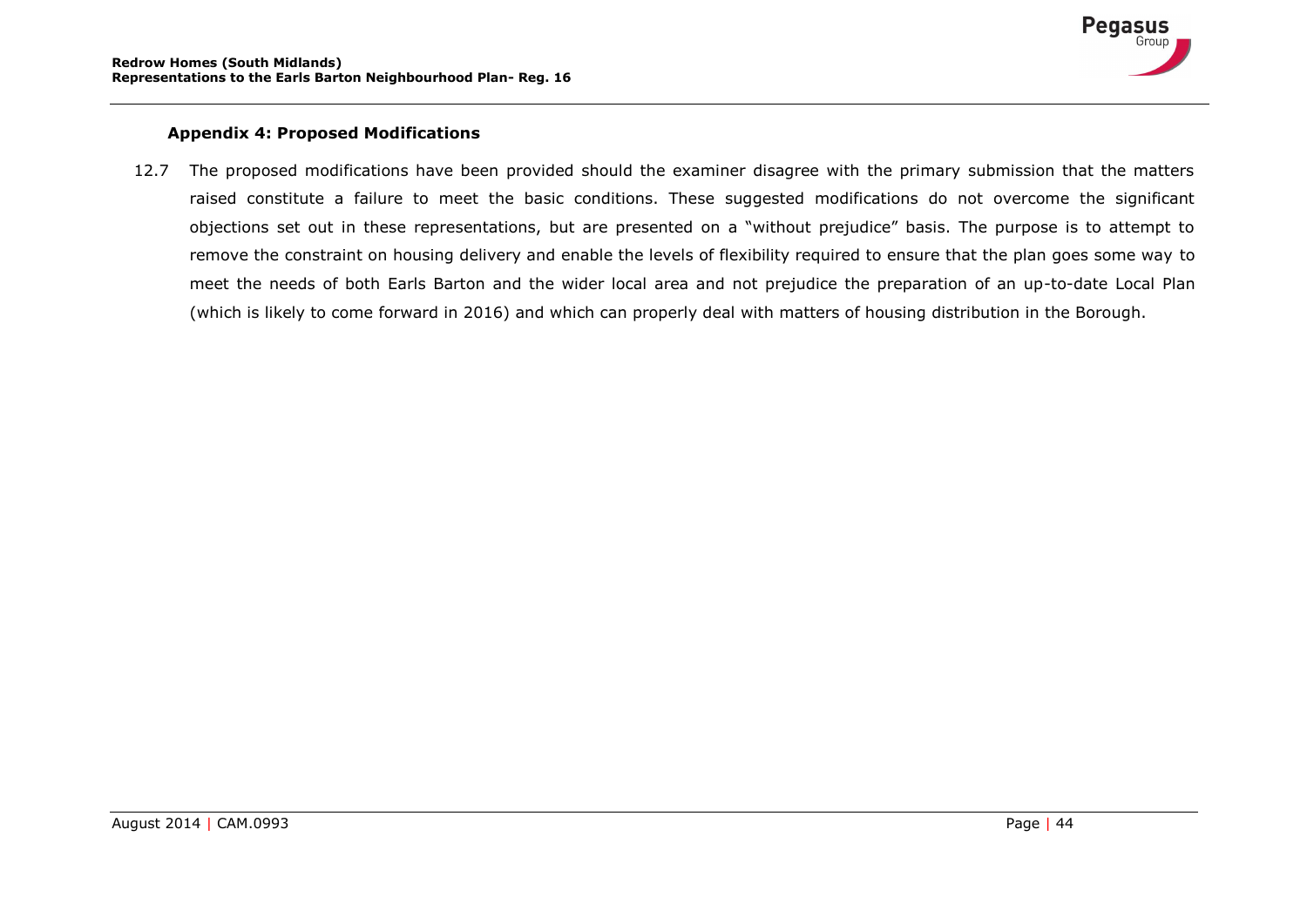| Page<br>No. | <b>Section</b> | <b>Current Text</b>                                                                                                                                                                                                                                                                                                                                                                                                                                                                                                                                                                   | <b>Action</b>                                                                                                                                                                                                                                                                                                                                                                                                                                                                                                                                                                                                                                                                 | <b>Comments</b>                                                                                    |
|-------------|----------------|---------------------------------------------------------------------------------------------------------------------------------------------------------------------------------------------------------------------------------------------------------------------------------------------------------------------------------------------------------------------------------------------------------------------------------------------------------------------------------------------------------------------------------------------------------------------------------------|-------------------------------------------------------------------------------------------------------------------------------------------------------------------------------------------------------------------------------------------------------------------------------------------------------------------------------------------------------------------------------------------------------------------------------------------------------------------------------------------------------------------------------------------------------------------------------------------------------------------------------------------------------------------------------|----------------------------------------------------------------------------------------------------|
|             | Foreword       | "It identifies the future housing needs for Earls<br>Barton, to ensure that we support the growth of<br>the village but in a way that makes sure<br>important services and infrastructure are not<br>overstretched and are protected"                                                                                                                                                                                                                                                                                                                                                 | "It identifies the future housing needs for Earls<br>Barton and the Borough of Wellingborough, to<br>ensure that we support the growth of the village<br>and Borough but in a way that makes sure<br>important services and infrastructure are not<br>overstretched and are protected"                                                                                                                                                                                                                                                                                                                                                                                        | Ensure that plan is<br>consistent between<br>stated aims (within<br>the plan) and<br>opening text. |
| 6           |                | "The Neighbourhood Plan will cover a 20 year<br>period (2011-2031) and should be reviewed<br>approximately every five years. The Plan has been<br>developed and based on significant research and<br>ribust community engagement and consultation<br>and therefore forms a reference point for<br>stakeholders wishing to promote development<br>within the village. The Plan forms part of the<br>statutory development plan and provides a basis<br>for the determination of planning applications and<br>influencing where and how development takes<br>place within the village." | "The Neighbourhood Plan will cover a 20 year<br>period (2011-2031) and should will be reviewed<br>approximately every five years. The Plan has been<br>developed and based on significant-research and<br>robust community engagement and consultation<br>and therefore forms a reference point for<br>stakeholders wishing to promote development<br>within the village Parish.<br>The Plan forms part of the statutory development<br>plan for the Borough Council of Wellingborough and<br>provides a basis for the determination of planning<br>applications and influencing where and how<br>development takes place within the village<br>Neighbourhood Area (Parish)." | Change to accord<br>with Paragraph 1.4<br>of the NH Plan,<br>plus factual<br>correction.           |
| 8           | 1.3            | "must be appropriate having regard to national<br>policy"                                                                                                                                                                                                                                                                                                                                                                                                                                                                                                                             | "must be appropriate having regard to national<br>policy and guidance"                                                                                                                                                                                                                                                                                                                                                                                                                                                                                                                                                                                                        | Factual correction                                                                                 |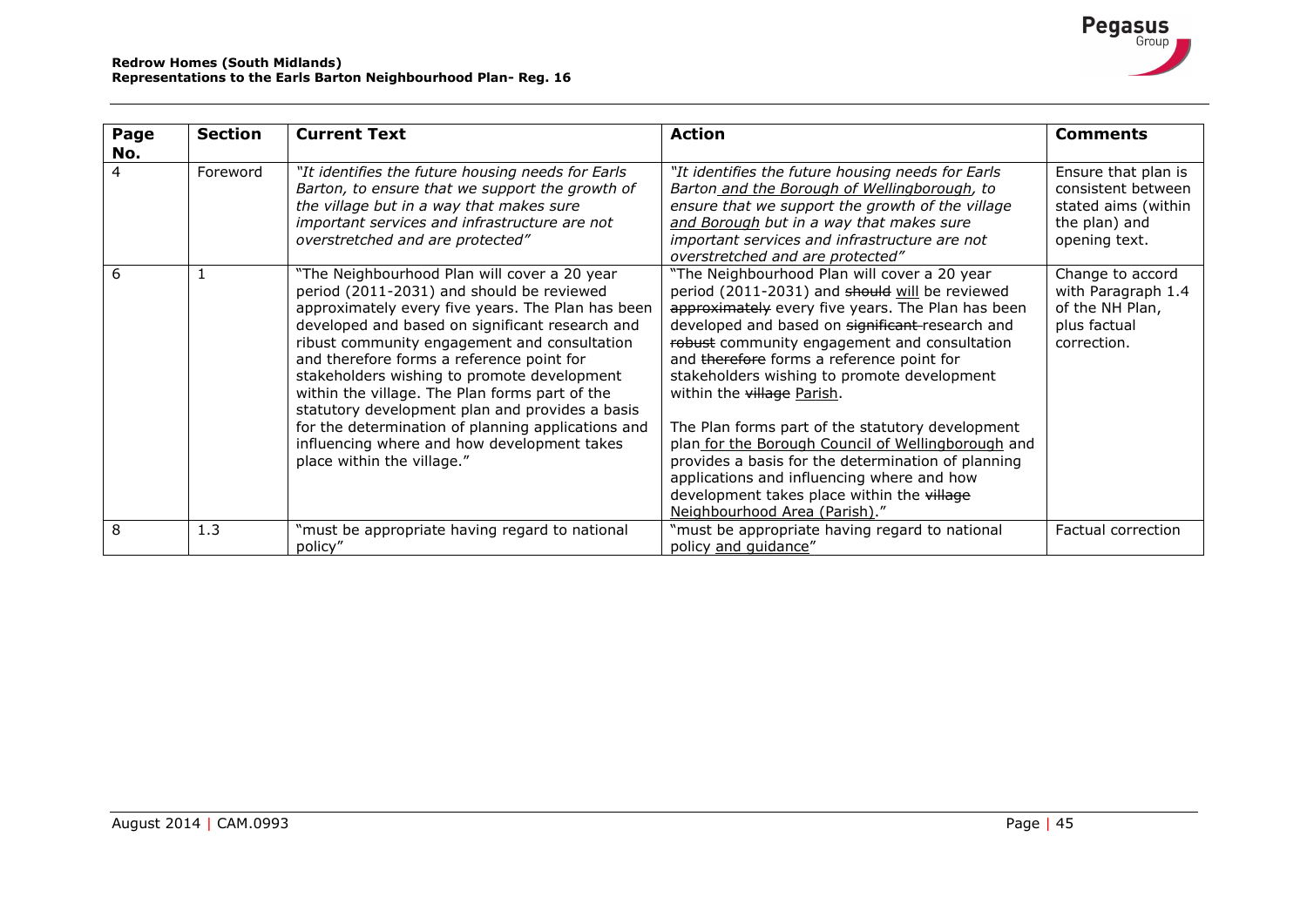| Page         | <b>Section</b> | <b>Current Text</b>                                                                                                                                                                                                                                                                                                                                                                                                                                                                                                                                                                                                 | <b>Action</b>                                                                                                                                                                                                                                                                                                                                                                                                                                                                                                                                                                                                                                                                                                                                                                                                                                                                                                                                                                                                                                       | <b>Comments</b>                                   |
|--------------|----------------|---------------------------------------------------------------------------------------------------------------------------------------------------------------------------------------------------------------------------------------------------------------------------------------------------------------------------------------------------------------------------------------------------------------------------------------------------------------------------------------------------------------------------------------------------------------------------------------------------------------------|-----------------------------------------------------------------------------------------------------------------------------------------------------------------------------------------------------------------------------------------------------------------------------------------------------------------------------------------------------------------------------------------------------------------------------------------------------------------------------------------------------------------------------------------------------------------------------------------------------------------------------------------------------------------------------------------------------------------------------------------------------------------------------------------------------------------------------------------------------------------------------------------------------------------------------------------------------------------------------------------------------------------------------------------------------|---------------------------------------------------|
| No.          |                |                                                                                                                                                                                                                                                                                                                                                                                                                                                                                                                                                                                                                     |                                                                                                                                                                                                                                                                                                                                                                                                                                                                                                                                                                                                                                                                                                                                                                                                                                                                                                                                                                                                                                                     |                                                   |
| $\mathsf{R}$ | 1.3            | "Emerging policy is also a material consideration<br>for the Neighbourhood Plan to evaluate and<br>consider. The North Northamptonshire Core<br>Spatial Strategy, which is currently under review<br>and the Neighbourhood Plan has had full regard to<br>this and the evidence base underpinning this<br>work. The Wellingborough Local Plan is at the first<br>stages of development, however previous work<br>including Preferred Options Site Specific Proposals<br>Development Plan Document and the Saved<br>Policies of the Wellingborough Local Plan 1999 as<br>amended in 2004 have been fully considered" | "Emerging policy is also a material consideration for<br>the Neighbourhood Plan to evaluate and consider.<br>The North Northamptonshire Core Spatial Strategy<br>and Wellingborough Local Plan are at an early stage<br>of development. The Neighbourhood Plan will be<br>required to be updated following the adoption of<br>these plans, which will set out strategic policy. The<br>Neighbourhood Plan has had regard to the current<br>evidence produced by the Borough Council and the<br>North Northamptonshire Joint Planning Unit,<br>although this has not been independently tested.<br>which is currently under review and the<br>Neighbourhood Plan has had full regard to this and<br>the evidence base underpinning this work. The<br>Wellingborough Local Plan is at the first stages of<br>development, however previous work including<br>Preferred Options Site Specific Proposals<br>Development Plan Document and the Saved Policies<br>of the Wellingborough Local Plan 1999 as amended<br>in 2004 have been fully considered" | Factual correction                                |
| 8            | 1.3            | "While planning applications are still determined<br>by the Borough Council of Wellingborough, once<br>made the Neighbourhood Plan provides the local<br>framework to guide where development should go<br>and how it should be delivered according to the<br>community's wishes"                                                                                                                                                                                                                                                                                                                                   | "While planning applications are still determined by<br>the Borough Council of Wellingborough, once made<br>the Neighbourhood Plan provides the local<br>framework to guide where development should go<br>and how it should be delivered according to the<br>community's wishes policies within the<br>Neighbourhood Plan"                                                                                                                                                                                                                                                                                                                                                                                                                                                                                                                                                                                                                                                                                                                         | Factual correction<br>for purposes of<br>clarity. |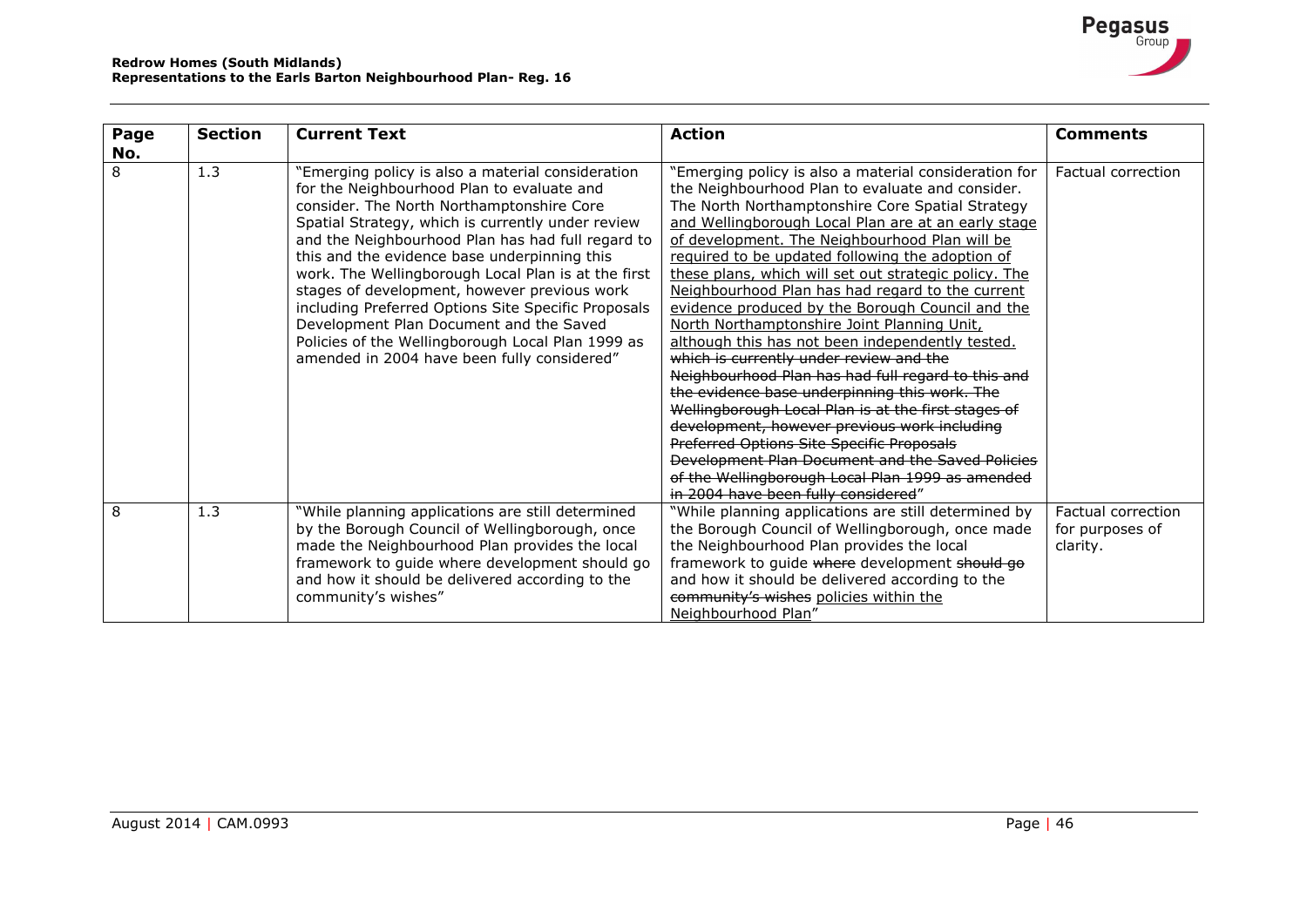| Page<br>No. | <b>Section</b>              | <b>Current Text</b>                                                                                                                                                                                                                                                                           | <b>Action</b>                                                                                                                                                                                                                                                                                                                      | <b>Comments</b>                                                                                                                                                                                                                                                                                                    |
|-------------|-----------------------------|-----------------------------------------------------------------------------------------------------------------------------------------------------------------------------------------------------------------------------------------------------------------------------------------------|------------------------------------------------------------------------------------------------------------------------------------------------------------------------------------------------------------------------------------------------------------------------------------------------------------------------------------|--------------------------------------------------------------------------------------------------------------------------------------------------------------------------------------------------------------------------------------------------------------------------------------------------------------------|
| 8           | 1.5                         | "They do have to be in general conformity with<br>the development plan which will have been<br>subject to a sustainability appraisal in terms of<br>the scale and distribution of growth planned"                                                                                             | "They do have to be in general conformity with the<br>development plan which will have been subject to a<br>sustainability appraisal in terms of the scale and<br>distribution of growth planned"                                                                                                                                  | The Sustainability<br>Appraisal for the<br>adopted North<br>Northamptonshire<br>CSS has not<br>appraised the scale<br>and distribution of<br>development<br>proposed within the<br>Neighbourhood<br>Plan. Therefore, no<br>higher level<br>appraisal has been<br>undertaken and<br>this sentence is<br>misleading. |
| 8/9         | 1.5                         | "It is important that sustainable development can<br>be achieved and the Earls Barton Neighbourhood<br>Plan can contribute towards this. It can do this by<br>ensuring that its development policies and<br>proposals will meet the needs of people living and<br>working within the parish." | "It is important that sustainable development can<br>be achieved and the Earls Barton Neighbourhood<br>Plan can contribute towards this. It can do this by<br>ensuring that its development policies and<br>proposals will meet the needs of people living and<br>working within the parish and the Borough of<br>Wellingborough." | Acknowledge wider<br>role of Earls Barton<br>in the settlement<br>hierarchy. Ensure<br>consistency in text,                                                                                                                                                                                                        |
| 9           | 1.5                         | "The Earls Barton Neighbourhood Plan<br>identifiesto determine the plan's detailed policies<br>and proposals"                                                                                                                                                                                 | "The Earls Barton Neighbourhood Plan identifiesto<br>determine the plan's detailed policies and<br>proposals"                                                                                                                                                                                                                      | Delete. No<br>evidence to support<br>this claim                                                                                                                                                                                                                                                                    |
| 12          | 3                           | "It is not against development, however, in order<br>that development does not erode the very<br>qualities that Earls Barton has or diminish it as an<br>attractive place to live, it needs to be delivered in<br>a way that does not undermine this or the<br>sustainability of the village" | "It is not against development, however, in order<br>that development does not erode the very qualities<br>that Earls Barton has or diminish it as an attractive<br>place to live, it development needs to be delivered<br>in a way that does not undermine this or the<br>sustainability of the village"                          | Clarity of text.                                                                                                                                                                                                                                                                                                   |
| 12          | 3<br>August 2014   CAM.0993 | "It also requires that any plan should be aligned<br>with the strategic needs and priorities of the wider<br>area that it 'should not promote less development<br>than set out in the Local Plan"                                                                                             | Page                                                                                                                                                                                                                                                                                                                               | Unclear in respect<br>of which needs that<br>plan has been<br>aligned with.<br>Requires additional<br>clarity<br>47                                                                                                                                                                                                |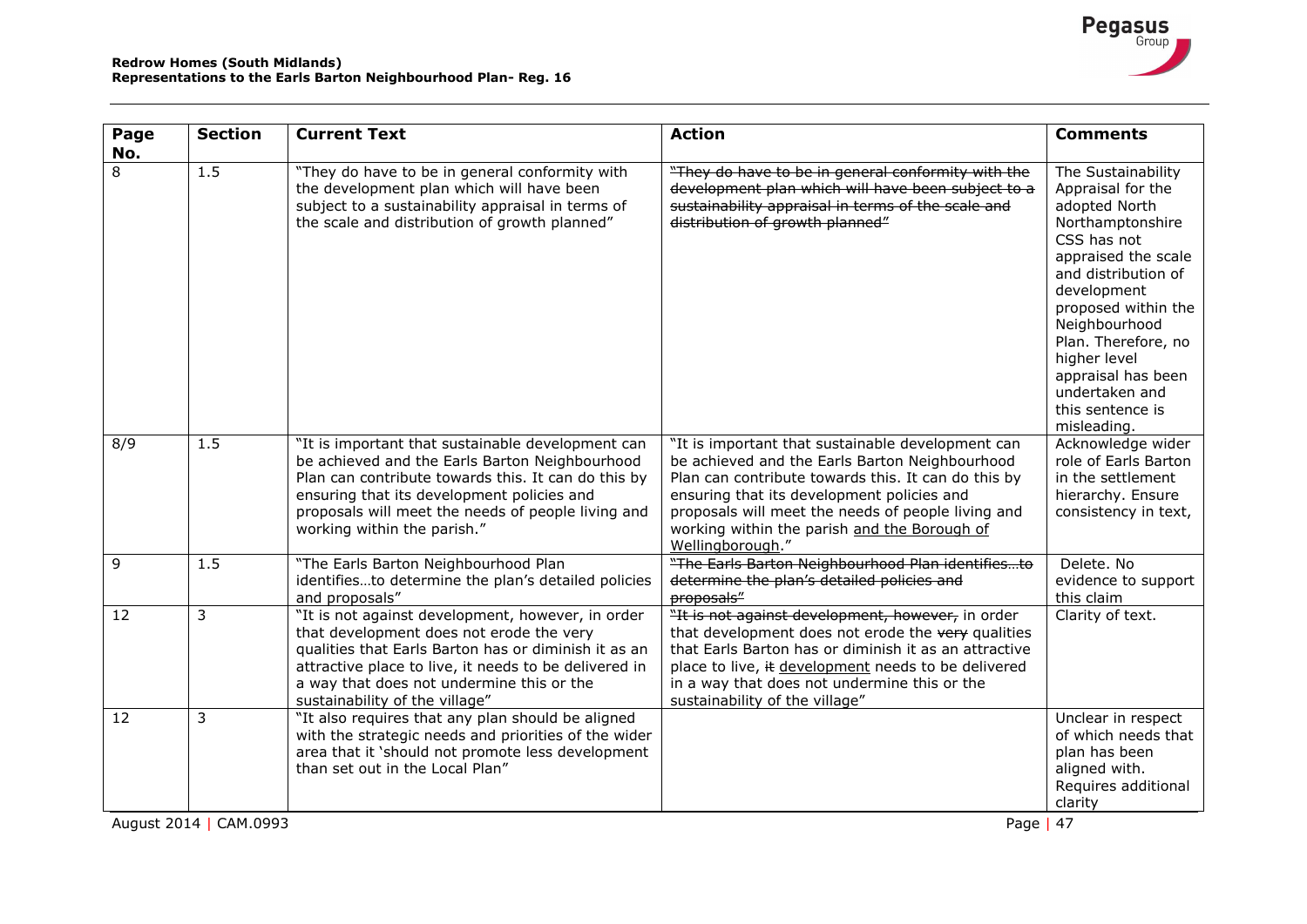

| Page                   | <b>Section</b>                                                                           | <b>Current Text</b>                                                                                                                                                                                                                                                                                                                                                                                                                                                                                                                                                                                                          | <b>Action</b>                                                                                                                                                                                                                                                                                                                                                                                                                                                                                                                                                                                                                       | <b>Comments</b>                                                                                                                                                                                                                                                                                                                                       |
|------------------------|------------------------------------------------------------------------------------------|------------------------------------------------------------------------------------------------------------------------------------------------------------------------------------------------------------------------------------------------------------------------------------------------------------------------------------------------------------------------------------------------------------------------------------------------------------------------------------------------------------------------------------------------------------------------------------------------------------------------------|-------------------------------------------------------------------------------------------------------------------------------------------------------------------------------------------------------------------------------------------------------------------------------------------------------------------------------------------------------------------------------------------------------------------------------------------------------------------------------------------------------------------------------------------------------------------------------------------------------------------------------------|-------------------------------------------------------------------------------------------------------------------------------------------------------------------------------------------------------------------------------------------------------------------------------------------------------------------------------------------------------|
| No.<br>$\overline{12}$ | 3                                                                                        | The Earls Barton Neighbourhood Plan seeks to<br>positively provide for the needs of its existing<br>residents while also allowing a limited amount of<br>expansion to provide for the wider needs and<br>priorities of the local area. The emerging North<br>Northamptonshire Joint Core Strategy will<br>eventually confirm the strategic approach to<br>housing growth in the plan area. In advance of<br>the completion of the Core Strategy the task set<br>for the Parish Council was to objectively identify<br>and meet the development needs of Earls Barton<br>through a positively prepared neighbourhood<br>plan. | The Earls Barton Neighbourhood Plan seeks to<br>positively provide for the needs of its existing<br>residents while also allowing a limited amount of<br>expansion to provide for the wider needs and<br>priorities of the local area. The emerging North<br>Northamptonshire Joint Core Strategy will<br>eventually confirm the strategic approach to<br>housing growth in the plan area. In advance of the<br>completion of the Core Strategy the task set for the<br>Parish Council was to objectively identify and meet<br>the development needs of Earls Barton through a<br>positively prepared, flexible neighbourhood plan. | The levels of<br>growth directed to<br>Earls Barton may<br>increase as a result<br>of the Joint Core<br>Strategy or<br>Wellingborough<br>Local Plan and the<br>Neighbourhood<br>Plan will need to be<br>reviewed to<br>accommodate<br>wider needs. The<br>NH Plan will need<br>to be able to<br>flexibly<br>accommodate<br>additional<br>development. |
| 12                     | 3                                                                                        | A total housing target of 397 (see appendix 3)<br>including completions and existing commitments<br>will result in a 17% increase in the size of the<br>village which is similar, in absolute housing<br>completions, to the previous 20 year period. While<br>accommodating significant objectively identified<br>housing need the plan also seeks to balance the<br>effects of the of growth and maintain the rural<br>character of the village which many residents<br>greatly cherish                                                                                                                                    | A total housing target of 397 (see appendix 3)<br>including completions and existing commitments<br>will result in a 17% increase in the size of the<br>village which is similar 63 dwellings fewer, in<br>absolute housing completions, to the previous 20<br>year period. While accommodating significant<br>objectively locally identified housing need the plan<br>also seeks to balance the effects of growth and<br>maintain the rural character of the village which<br>many residents greatly cherish.                                                                                                                      | Factual correction.<br>Minor<br>improvements to<br>clarity of text.                                                                                                                                                                                                                                                                                   |
| 13                     | Earls<br>Barton<br>Parish<br>Council<br>Approach<br>to<br>Sustainable<br>Developme<br>nt | Will work proactively with applicants to find joint<br>solutions which mean that proposals can be<br>supported whenever possible, where they accord<br>with the plan; and to secure development that<br>improves the economic, social and environmental<br>conditions in the area.                                                                                                                                                                                                                                                                                                                                           | Will work proactively with applicants to find joint<br>solutions which mean that proposals can will be<br>supported whenever possible, where they accord<br>with the plan or there are other material<br>considerations that indicate development should go<br>ahead; and to secure development that improves<br>the economic, social and environmental conditions<br>in the area.                                                                                                                                                                                                                                                  | Ensure positive<br>plan and greater<br>consistency with<br>requirements of the<br>National Planning<br>Policy Framework.                                                                                                                                                                                                                              |

August 2014 | CAM.0993 Page | 48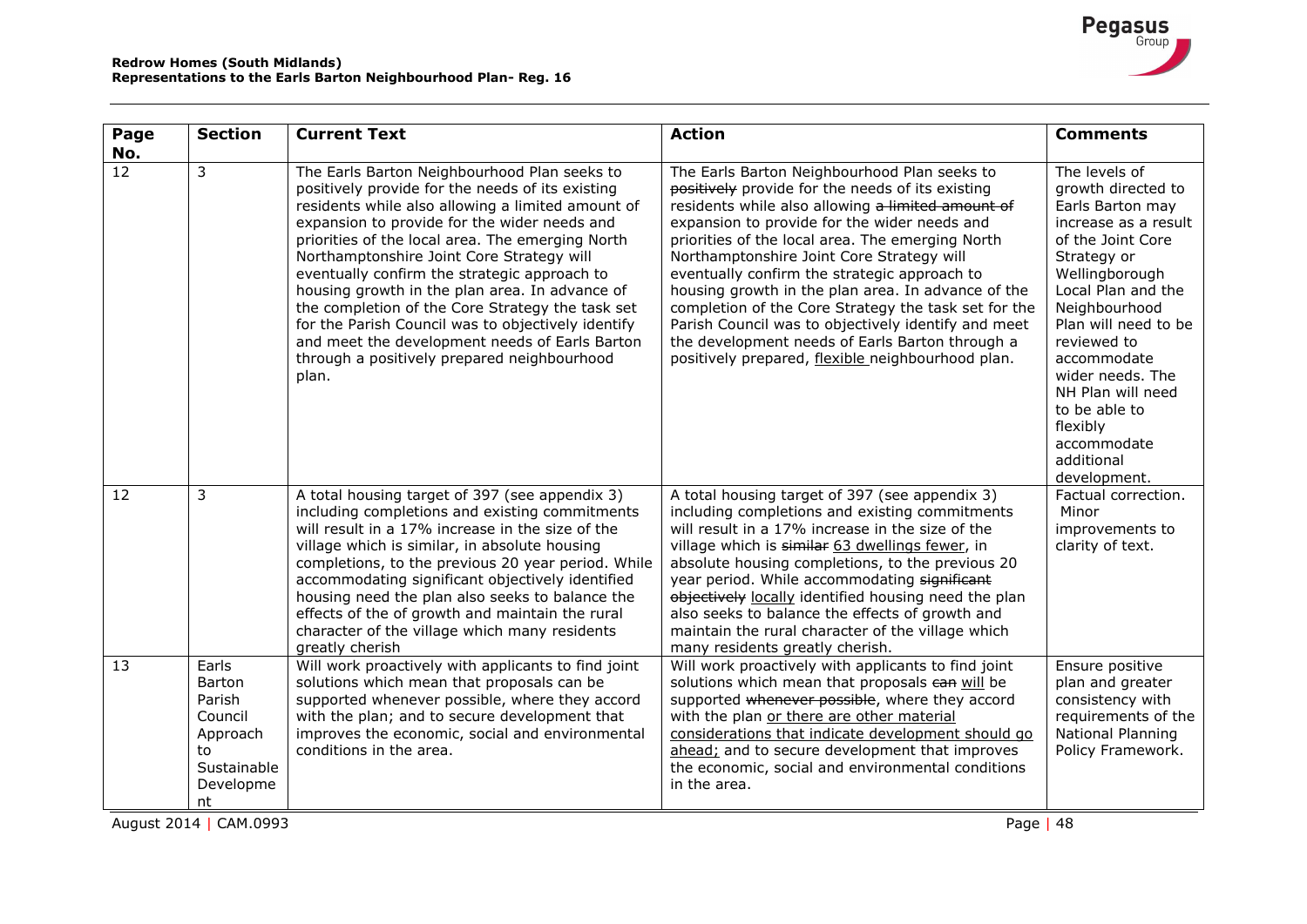| Page | <b>Section</b>  | <b>Current Text</b>                                                                                                                                                                                                                                                                                                                                                                                                                                                                                                                                                                                                                              | <b>Action</b>                                                                                                                                                                                                                                                                                                                                                                                                                                                                                                                                                                                                                                                                                                                                  | <b>Comments</b>                                                                                                                                       |
|------|-----------------|--------------------------------------------------------------------------------------------------------------------------------------------------------------------------------------------------------------------------------------------------------------------------------------------------------------------------------------------------------------------------------------------------------------------------------------------------------------------------------------------------------------------------------------------------------------------------------------------------------------------------------------------------|------------------------------------------------------------------------------------------------------------------------------------------------------------------------------------------------------------------------------------------------------------------------------------------------------------------------------------------------------------------------------------------------------------------------------------------------------------------------------------------------------------------------------------------------------------------------------------------------------------------------------------------------------------------------------------------------------------------------------------------------|-------------------------------------------------------------------------------------------------------------------------------------------------------|
| No.  |                 |                                                                                                                                                                                                                                                                                                                                                                                                                                                                                                                                                                                                                                                  |                                                                                                                                                                                                                                                                                                                                                                                                                                                                                                                                                                                                                                                                                                                                                |                                                                                                                                                       |
| 13   | $\overline{4}$  | Promoting a level of housing and employment<br>growth to provide for the local needs of the<br>community to help deliver additional facilities,<br>including expanded sports and leisure provision                                                                                                                                                                                                                                                                                                                                                                                                                                               | Promoting a level of housing and employment<br>growth to provide for the local and Borough needs<br>of the community to help deliver additional<br>facilities, including expanded sports and leisure<br>provision                                                                                                                                                                                                                                                                                                                                                                                                                                                                                                                              | Change to accord<br>with Paragraph 1.4<br>of the NH Plan,<br>plus factual<br>correction.                                                              |
| 13   | 4               | Supporting appropriately located development of<br>a scale which is proportionate to the future needs<br>of the village and will not create adverse pressure<br>on local facilities                                                                                                                                                                                                                                                                                                                                                                                                                                                              | Supporting appropriately sustainably located<br>development of a scale which is proportionate to<br>the future needs of the village and the Local Area,<br>which and will not create place adverse pressure on<br>local facilities that cannot be mitigated,                                                                                                                                                                                                                                                                                                                                                                                                                                                                                   | Change to accord<br>with Paragraph 1.4<br>of the NH Plan and<br>clarity of wording<br>to provide positive<br>wording.                                 |
| 14   | Developme<br>nt | Allow limited housing and commercial<br>development to meet local needs and increasing<br>local employment opportunity while providing<br>some degree of expansion.<br>Allocate 280 new dwellings<br>Focus growth of the village around 'The<br>Grange'<br>Promote in-fill development where<br>appropriate- within the defined village<br>envelope<br>provide a greater range of affordable and<br>shared ownership housing<br>provide a range of different housing types<br>across all tenures<br>Maintain opportunities for small<br>businesses within the village centre-<br>promote a business centre for small and<br>start-up businesses. | Allow <b>limited</b> housing and commercial development<br>to meet local and Borough needs and increasing<br>local employment opportunity while providing some<br>degree of expansion.<br>Allocate 280 new dwellings<br>Focus growth of the village around 'The<br>$\bullet$<br>Grange' and other sustainable locations<br>Promote in-fill development where<br>٠<br>appropriate-within the defined village<br>envelope<br>provide a greater range of affordable and<br>$\bullet$<br>shared ownership housing<br>provide a range of different housing types<br>across all tenures<br>Maintain opportunities for small businesses<br>$\bullet$<br>within the village centre- promote a<br>business centre for small and start-up<br>businesses. | Change to accord<br>with Paragraph 1.4<br>of the NH Plan.<br>Remove reference<br>to the village<br>boundary as this is<br>a restriction on<br>growth. |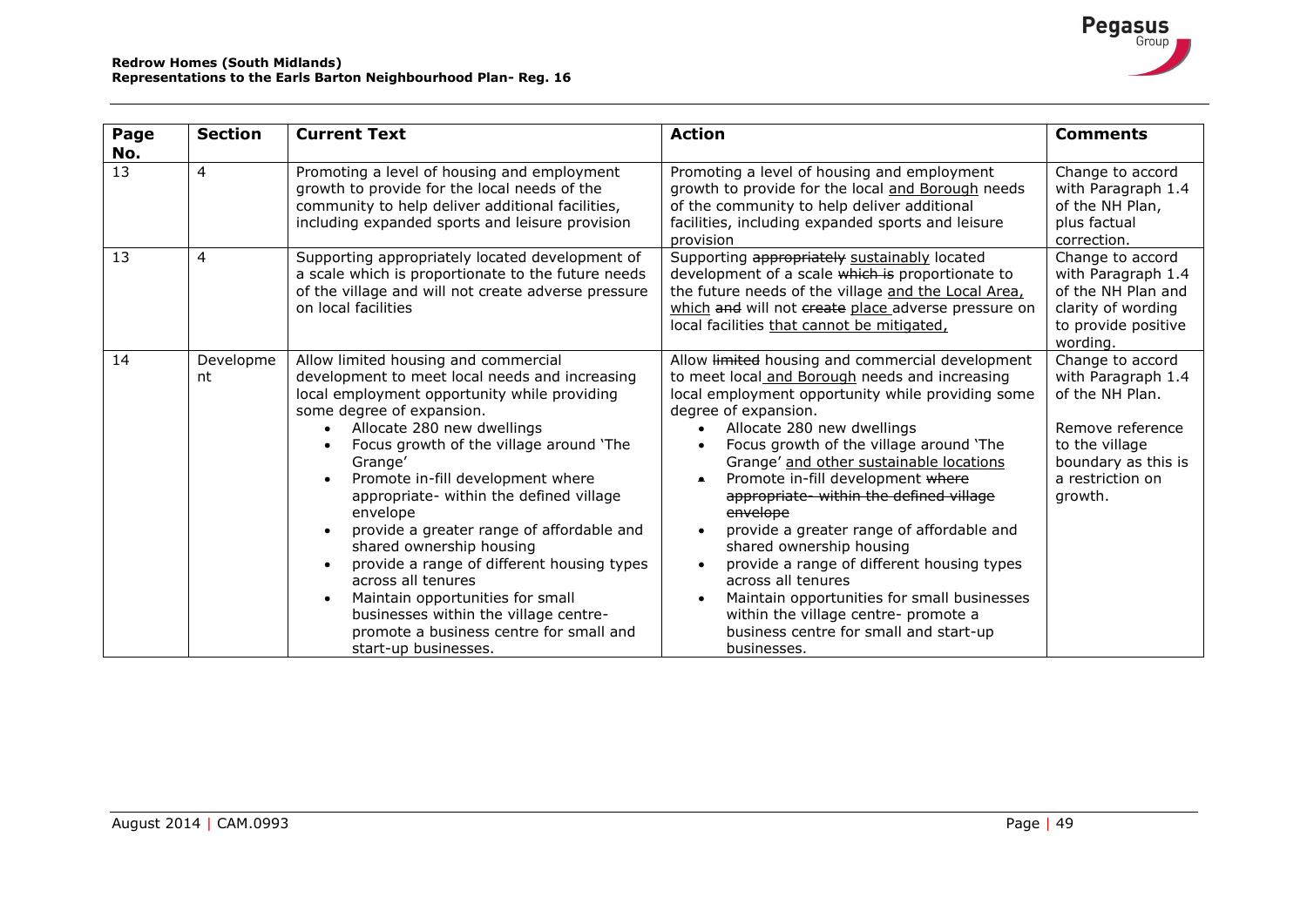| $\overline{15}$<br>Increase accessibility within Earls Barton and to<br>Increase accessibility within Earls Barton and to<br>Access<br>other areas through improved transport links and<br>other areas through improved transport links and<br>provide better parking and access to the centre of<br>provide better parking and access to the centre of<br>Earls Barton<br>Earls Barton<br>Ensure that major new development has<br>Ensure that major new development has<br>$\bullet$<br>$\bullet$<br>direct access to main roads to minimise<br>direct appropriate access to main suitable<br>traffic congestion<br>roads to minimise traffic congestion<br>Integrate new housing into Earls Barton<br>Integrate new housing into Earls Barton and<br>$\bullet$<br>and the surrounding area with good<br>the surrounding area with good pedestrian,<br>pedestrian, cycle and bus connections<br>cycle and bus connections<br>Ensure that car parking within the village<br>Ensure that car parking within the village<br>$\bullet$<br>supports the vitality and viability of the<br>supports the vitality and viability of the<br>village centre<br>village centre<br>Enhance public transport links promotion<br>Enhance public transport links promotion<br>smarter choices as alternative modes of<br>smarter choices as alternative modes of<br>travel to better meet people's needs.<br>travel to better meet people's needs.<br>$5.$ The<br>Key Diagram- Fig 3<br>Delete village boundary.<br>16<br>$\bullet$<br>Allocate Land off Station Road and other<br>Strategy &<br>$\bullet$<br>Key<br>suitable sites to meet wider housing needs.<br>Proposals<br>"Settlement boundaries are a well utilised<br>"Settlement boundaries are a well utilised planning<br>18<br>6.1<br>tool []. A Review of the village boundary line will<br>planning tool []. A Review of the village boundary<br>line will be undertaken at the time that the plan is<br>be undertaken at the time that the plan is<br>reviewed"<br>reviewed"<br>(pg.16)<br>6.2<br>Allow limited housing and commercial<br>Allow <b>limited</b> housing and commercial development<br>19<br>development to meet local needs and increase<br>to meet local and Borough needs and increase local<br>local employment opportunity while providing<br>employment opportunity while providing certainty | <b>Section</b><br>Page<br>No. | <b>Current Text</b>       | <b>Action</b>                 | <b>Comments</b>                                                                                                                                                                                |
|---------------------------------------------------------------------------------------------------------------------------------------------------------------------------------------------------------------------------------------------------------------------------------------------------------------------------------------------------------------------------------------------------------------------------------------------------------------------------------------------------------------------------------------------------------------------------------------------------------------------------------------------------------------------------------------------------------------------------------------------------------------------------------------------------------------------------------------------------------------------------------------------------------------------------------------------------------------------------------------------------------------------------------------------------------------------------------------------------------------------------------------------------------------------------------------------------------------------------------------------------------------------------------------------------------------------------------------------------------------------------------------------------------------------------------------------------------------------------------------------------------------------------------------------------------------------------------------------------------------------------------------------------------------------------------------------------------------------------------------------------------------------------------------------------------------------------------------------------------------------------------------------------------------------------------------------------------------------------------------------------------------------------------------------------------------------------------------------------------------------------------------------------------------------------------------------------------------------------------------------------------------------------------------------------------------------------------------------------------------------|-------------------------------|---------------------------|-------------------------------|------------------------------------------------------------------------------------------------------------------------------------------------------------------------------------------------|
|                                                                                                                                                                                                                                                                                                                                                                                                                                                                                                                                                                                                                                                                                                                                                                                                                                                                                                                                                                                                                                                                                                                                                                                                                                                                                                                                                                                                                                                                                                                                                                                                                                                                                                                                                                                                                                                                                                                                                                                                                                                                                                                                                                                                                                                                                                                                                                     |                               |                           |                               | Minor change to<br>improve clarity/<br>provide flexibility<br>within the policy<br>Village boundary                                                                                            |
|                                                                                                                                                                                                                                                                                                                                                                                                                                                                                                                                                                                                                                                                                                                                                                                                                                                                                                                                                                                                                                                                                                                                                                                                                                                                                                                                                                                                                                                                                                                                                                                                                                                                                                                                                                                                                                                                                                                                                                                                                                                                                                                                                                                                                                                                                                                                                                     |                               |                           |                               | deleted to remove<br>overall constraint<br>to meeting<br>development needs<br>in the absence of<br>an up-to-date or<br>emerging Local<br>Plan for North<br>Northamptonshire/<br>Wellingborough |
|                                                                                                                                                                                                                                                                                                                                                                                                                                                                                                                                                                                                                                                                                                                                                                                                                                                                                                                                                                                                                                                                                                                                                                                                                                                                                                                                                                                                                                                                                                                                                                                                                                                                                                                                                                                                                                                                                                                                                                                                                                                                                                                                                                                                                                                                                                                                                                     |                               |                           |                               | Delete entire<br>section; see<br>reasons under 5                                                                                                                                               |
| policies<br>August 2014   CAM.0993<br>50<br>Page                                                                                                                                                                                                                                                                                                                                                                                                                                                                                                                                                                                                                                                                                                                                                                                                                                                                                                                                                                                                                                                                                                                                                                                                                                                                                                                                                                                                                                                                                                                                                                                                                                                                                                                                                                                                                                                                                                                                                                                                                                                                                                                                                                                                                                                                                                                    |                               | some degree of expansion. | for some degree of expansion. | Remove reference<br>to 'limited'- ensure<br>that Borough needs<br>are recognised in<br>absence of up-to-<br>date strategic                                                                     |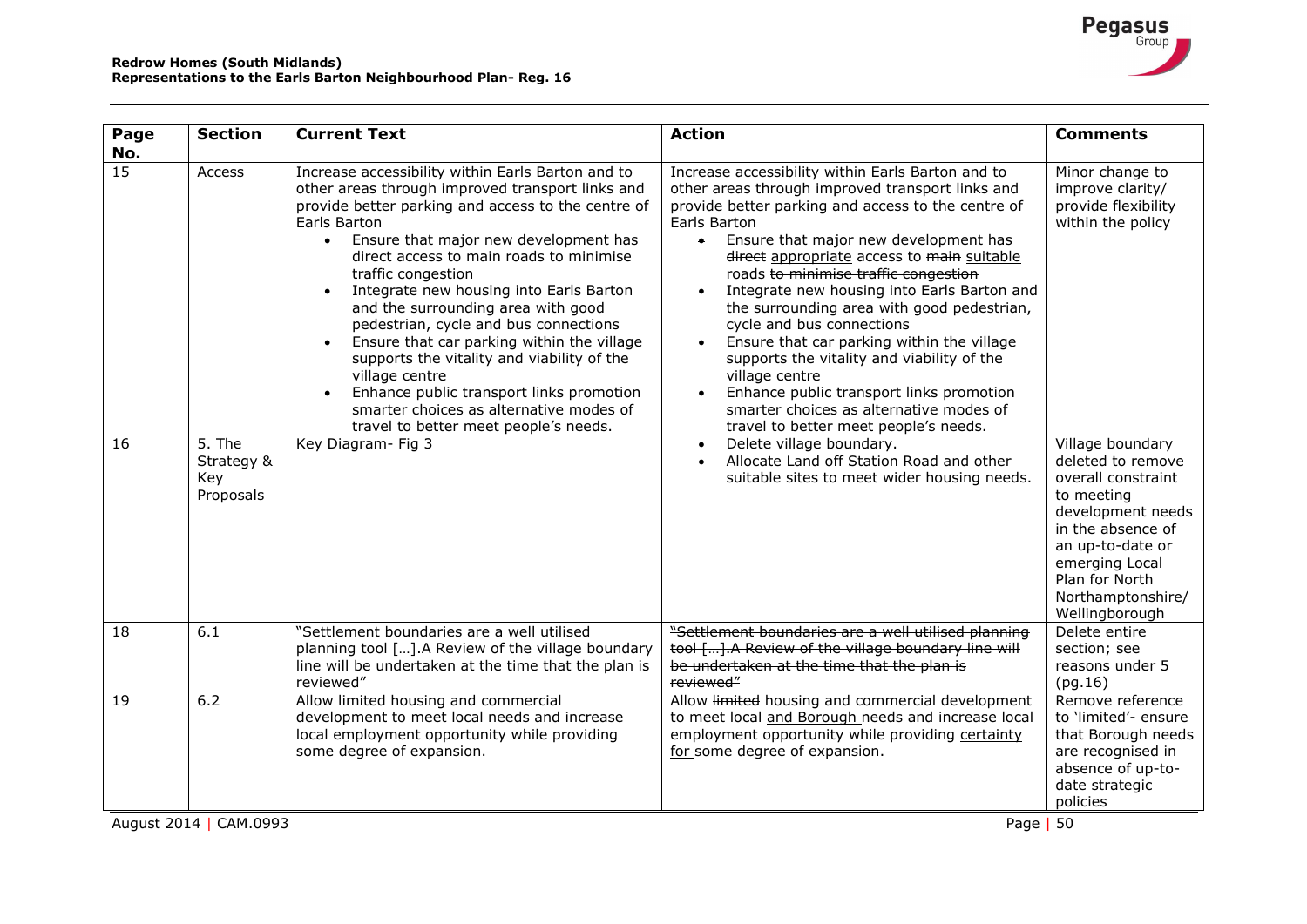| Page | <b>Section</b> | <b>Current Text</b>                                                                                                                                                                                                                                                                                                                                                                                                                                                                                                                                                                                                          | <b>Action</b>                                                                                                                                                                                                                                                                                                                                                                                                                                                                                                                                                                                                                                                                             | <b>Comments</b>                                                                                                                                                                                                                         |
|------|----------------|------------------------------------------------------------------------------------------------------------------------------------------------------------------------------------------------------------------------------------------------------------------------------------------------------------------------------------------------------------------------------------------------------------------------------------------------------------------------------------------------------------------------------------------------------------------------------------------------------------------------------|-------------------------------------------------------------------------------------------------------------------------------------------------------------------------------------------------------------------------------------------------------------------------------------------------------------------------------------------------------------------------------------------------------------------------------------------------------------------------------------------------------------------------------------------------------------------------------------------------------------------------------------------------------------------------------------------|-----------------------------------------------------------------------------------------------------------------------------------------------------------------------------------------------------------------------------------------|
| No.  |                |                                                                                                                                                                                                                                                                                                                                                                                                                                                                                                                                                                                                                              |                                                                                                                                                                                                                                                                                                                                                                                                                                                                                                                                                                                                                                                                                           |                                                                                                                                                                                                                                         |
| 19   | 6.2            | Residents of Earls Barton accept that some<br>housing development over the next 20 years is<br>required to provide for local needs and also to<br>accommodate for limited growth of people moving<br>into the area as the village has done over<br>previous plan periods.                                                                                                                                                                                                                                                                                                                                                    | Residents of Earls Barton accept that some housing<br>development over the next 20 years is required to<br>provide for local needs and also to accommodate<br>for limited growth of people moving into the area as<br>the village has done over previous plan periods.                                                                                                                                                                                                                                                                                                                                                                                                                    | Ensure consistency<br>with previous<br>paragraphs.                                                                                                                                                                                      |
| 19   | 6.2            | Through consultation on different growth options<br>the community has clearly indicated that an<br>allocation of one medium sized development area<br>to the North of the village with access directly<br>onto the A4500 would be the preferred growth<br>scenario. This comprehensively planned infill site<br>will enable and facilitate a holistic sustainable<br>development that will create high quality places to<br>livethe location of this development will also<br>minimise the impact and pressure on existing<br>road capacity and on-street parking within the<br>village centre and surrounding housing areas | Through consultation on different growth options<br>the community has clearly those responding to the<br>consultation indicated that an allocation of one<br>medium sized development area to the North of the<br>village with access directly onto the A4500 would<br>be the preferred growth scenario. This<br>comprehensively planned infill site village<br>extension will enable and facilitate a holistic<br>sustainable development that will create high<br>quality places to livethe location of this<br>development will also minimise the impact and<br>pressure on existing road capacity and on-street<br>parking within the village centre and surrounding<br>housing areas | Factual changes.<br>Final sentence<br>cannot be<br>demonstrated via<br>evidence presented<br>and is not the most<br>sustainably located<br>when considered<br>against the<br>emerging evidence<br>to support the<br>Local Plan reviews. |
| 19   | 6.2            | it is the unanimous view of the Parish Council<br>and residents that this increase in the number of<br>dwellings accords with the policies of the CSS<br>through proactively identifying and then meeting<br>local needs and that fulfils the village's obligation<br>as a Principal Village in the draft Core Strategy.<br>Accordingly, no further significant expansion will<br>be supported.                                                                                                                                                                                                                              | it is the unanimous view of the Parish Council and<br>residents that this increase in the number of<br>dwellings accords with the policies of the CSS<br>through proactively identifying and then meeting<br>local needs and that fulfils the village's obligation as<br>a Principal Village in the draft Core Strategy.<br>Accordingly, no further significant expansion will be<br>supported.                                                                                                                                                                                                                                                                                           | Delete final<br>sentence.                                                                                                                                                                                                               |
| 20   | EB.G1          |                                                                                                                                                                                                                                                                                                                                                                                                                                                                                                                                                                                                                              | Add final bullet point:<br>The development will be supported by a<br>Travel Plan.                                                                                                                                                                                                                                                                                                                                                                                                                                                                                                                                                                                                         |                                                                                                                                                                                                                                         |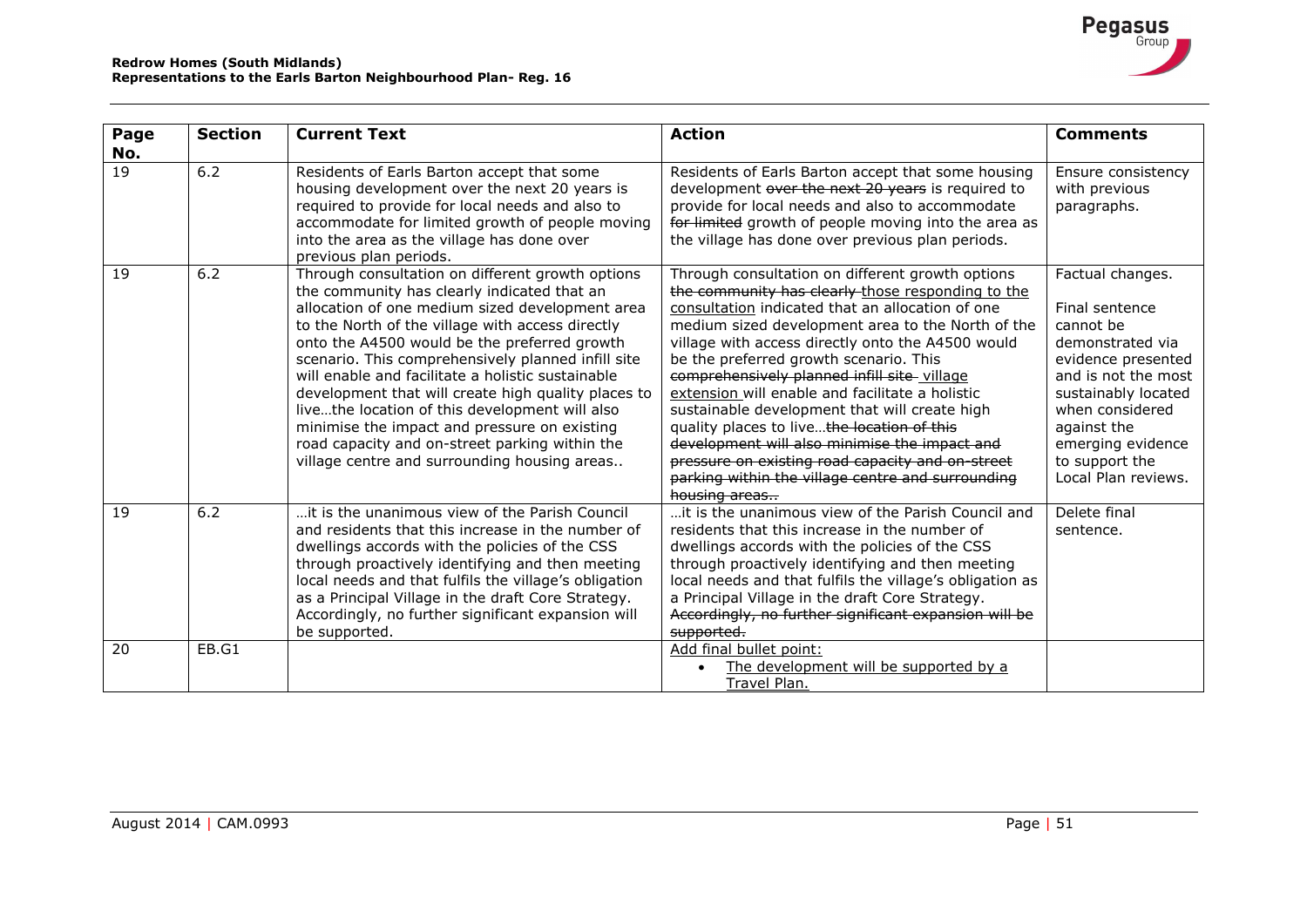| Page<br>No. | <b>Section</b>                           | <b>Current Text</b>                                                                                                                                               | <b>Action</b>                                                                                                                                                                                                                                                                                                                                                                                                                                                                                                                                                                                                                                                                                                                                                                                                                                           | <b>Comments</b>                                                                                                                                                       |
|-------------|------------------------------------------|-------------------------------------------------------------------------------------------------------------------------------------------------------------------|---------------------------------------------------------------------------------------------------------------------------------------------------------------------------------------------------------------------------------------------------------------------------------------------------------------------------------------------------------------------------------------------------------------------------------------------------------------------------------------------------------------------------------------------------------------------------------------------------------------------------------------------------------------------------------------------------------------------------------------------------------------------------------------------------------------------------------------------------------|-----------------------------------------------------------------------------------------------------------------------------------------------------------------------|
| N/A         | New Policy-<br>Additional<br>Allocations | N/A                                                                                                                                                               | Proposals for residential development as shown on<br>the proposals map will be permitted provided that<br>all the following criteria are met:<br>It is of a scale, massing, density and design<br>$\bullet$<br>in keeping with the local character of<br>neighbouring building and the village<br>generally<br>it provides a beneficial net-contribution,<br>through the provision of a mix of dwelling<br>types and sizes, towards meeting both the<br>market and affordable housing needs of<br>current and future households in Earls<br>Barton and the Borough of Wellingborough<br>in accordance with an up-to-date<br>demonstration of need<br>it provides an on-site proportion of<br>affordable housing or an off-site<br>contribution, in line with other policies of<br>the development plan where the is practical<br>or financially viable; | Wording may be<br>altered to reflect<br>specific allocations-<br>current wording<br>drawn from<br>EB.DG2.                                                             |
| 22          | 6.3                                      | Allow limited housing and commercial<br>development to meet local needs and increase<br>local employment opportunity while providing<br>some degree of expansion. | Allow <b>limited</b> housing and commercial development<br>to meet local and Borough needs and increase local<br>employment opportunity while providing some<br>degree of expansion.                                                                                                                                                                                                                                                                                                                                                                                                                                                                                                                                                                                                                                                                    | Remove reference<br>to limited, to<br>provide flexibility<br>and consistency in<br>text.<br>Add reference to<br>Borough to ensure<br>consistency with<br>stated aims. |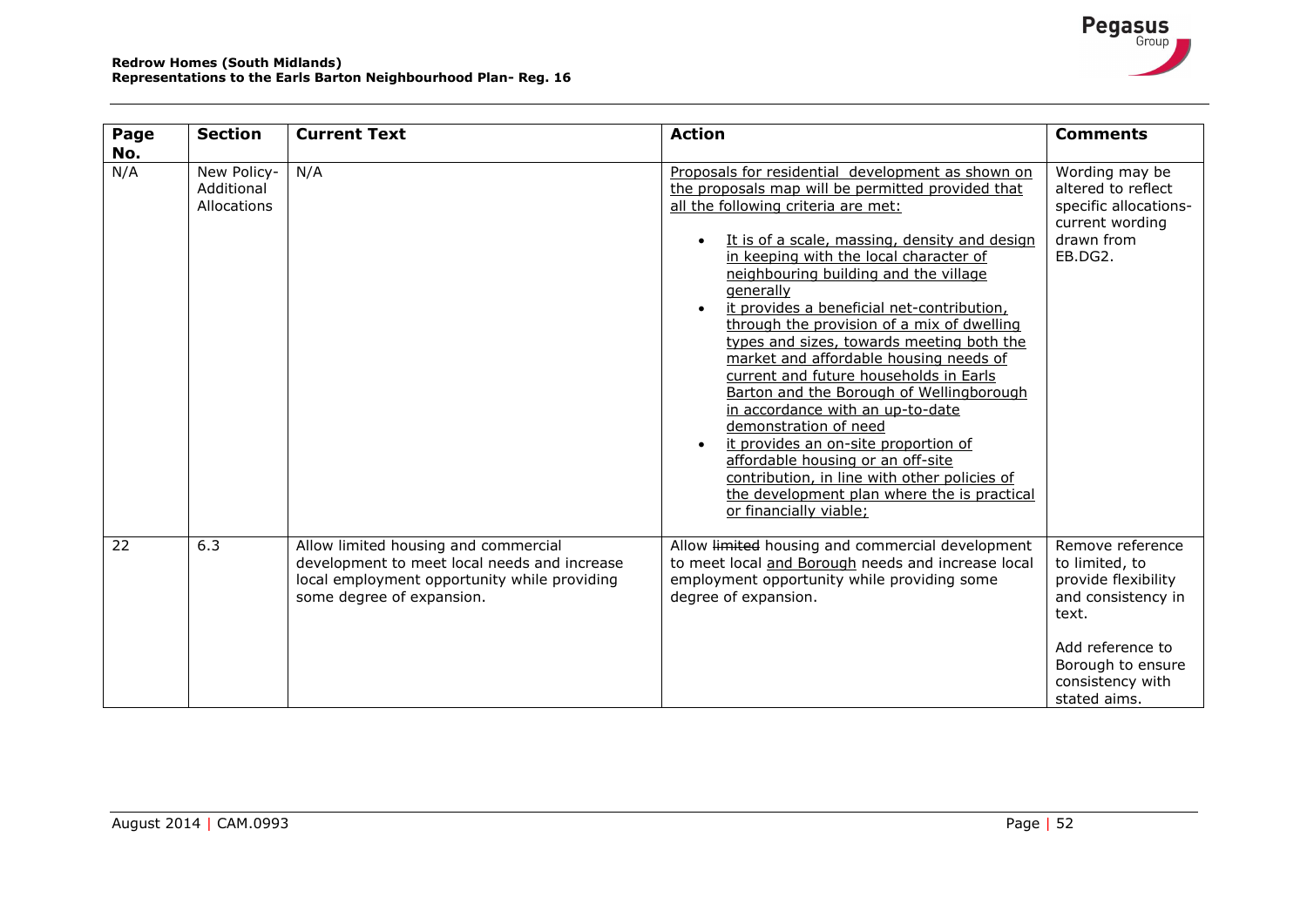| Page<br>No. | <b>Section</b>                | <b>Current Text</b>                                                                                                                                                                                                                                                                                                                                                                                                                                                                                                                                                                                                                                                                                                                                                                                                                            | <b>Action</b>                                                                                                                                                                                                                                                                                                                                                                                                                                                                                                                                                                                                                                                                                                                                                                                                                                                                                                                                                                                           | <b>Comments</b>                      |
|-------------|-------------------------------|------------------------------------------------------------------------------------------------------------------------------------------------------------------------------------------------------------------------------------------------------------------------------------------------------------------------------------------------------------------------------------------------------------------------------------------------------------------------------------------------------------------------------------------------------------------------------------------------------------------------------------------------------------------------------------------------------------------------------------------------------------------------------------------------------------------------------------------------|---------------------------------------------------------------------------------------------------------------------------------------------------------------------------------------------------------------------------------------------------------------------------------------------------------------------------------------------------------------------------------------------------------------------------------------------------------------------------------------------------------------------------------------------------------------------------------------------------------------------------------------------------------------------------------------------------------------------------------------------------------------------------------------------------------------------------------------------------------------------------------------------------------------------------------------------------------------------------------------------------------|--------------------------------------|
| 22          | <b>Justificatio</b><br>n(6.3) | The Neighbourhood Plan acknowledges the<br>requirement to provide for the needs of Earls<br>Barton residents and contribute towards the<br>overall housing supply for the Borough. Policy G1<br>provides for a significant and sufficient level of<br>new housing for the village, however, small scale<br>residential development within the village<br>boundary has and will continue to provide windfall<br>development and will contribute towards housing<br>needs and improve amenity for neighbours of<br>derelict or redundant sites. These developments<br>will be supported subject to the potential loss of<br>amenity of neighbouring properties; through the<br>loss of privacy, loss of daylights, visual intrusion<br>by a building or structure, loss of car parking and<br>additional traffic resulting from the development. | The Neighbourhood Plan acknowledges the<br>requirement to provide for the needs of Earls<br>Barton residents and contribute towards the overall<br>housing supply for the Borough. Policy G1 provides<br>for a significant and sufficient level the majority of<br>new housing for the village, in addition to other<br>allocated sites. however, Additional small scale<br>residential development within or adjacent to the<br>built edge the village boundary has and will<br>continue to provide windfall development and will<br>contribute towards housing needs and improve<br>amenity for neighbours of derelict or redundant<br>sites. These developments will be supported, unless<br>material considerations indicate otherwise. subject<br>to the potential loss of amenity of neighbouring<br>properties; through the loss of privacy, loss of<br>daylights, visual intrusion by a building or<br>structure, loss of car parking and additional traffic<br>resulting from the development. | Factual changes<br>and text clarity. |
| 22          | 6.2                           | As such, in exceptional circumstances, the plan<br>will consider the ability to deliver affordable<br>housing through exception sites subject to them<br>meeting criteria to protect the character of the<br>village and amenity of neighbouring properties.                                                                                                                                                                                                                                                                                                                                                                                                                                                                                                                                                                                   | As such, in exceptional circumstances, the plan<br>will consider the ability to deliver affordable housing<br>through exception additional sites subject to them<br>meeting criteria to protect the character of the<br>village and amenity of neighbouring properties.                                                                                                                                                                                                                                                                                                                                                                                                                                                                                                                                                                                                                                                                                                                                 | Clarity and<br>consistency.          |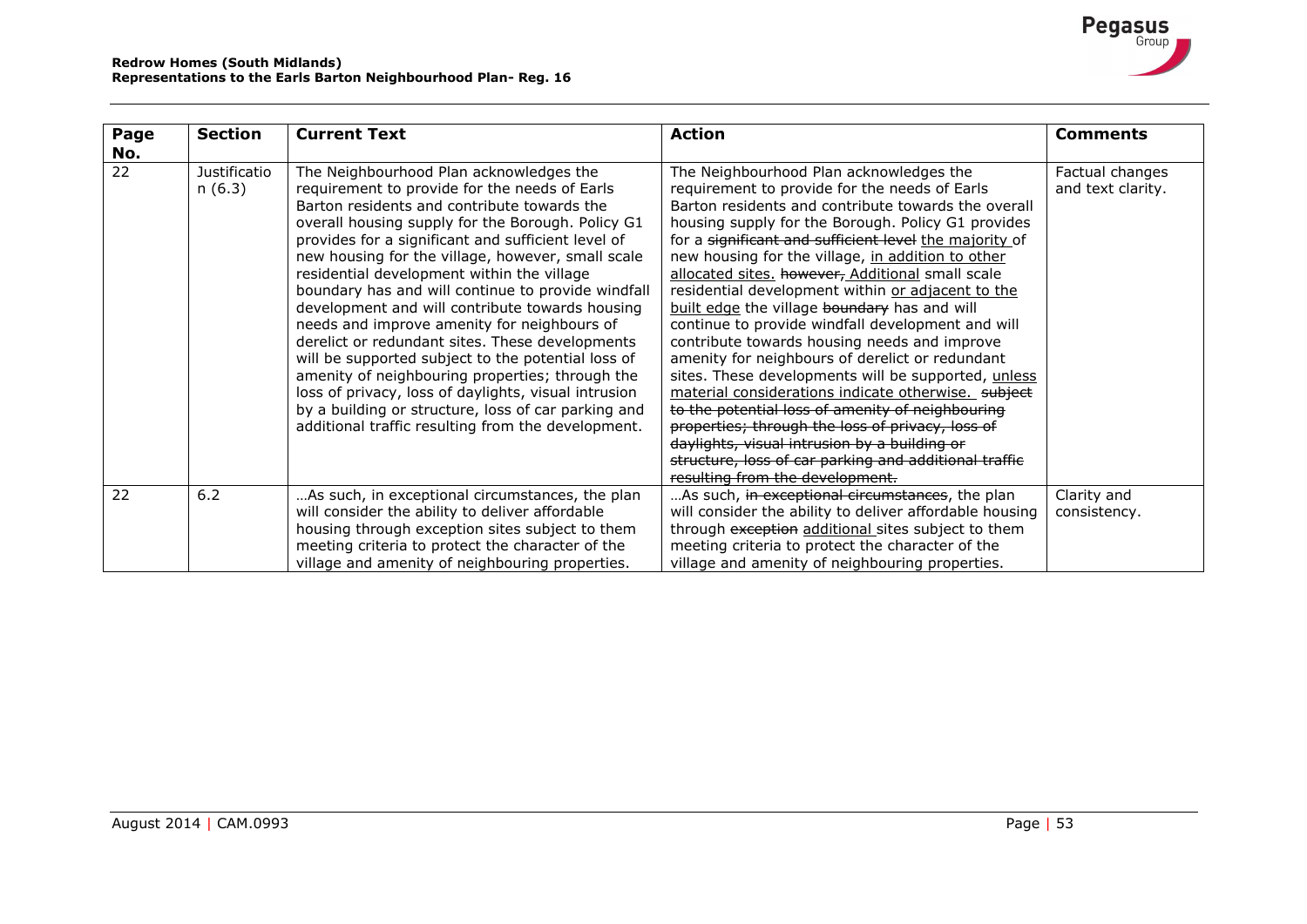| Page                   | <b>Section</b> | <b>Current Text</b>                                                                                                                                                                                                                                                                                                                                                                                                                                                                                                                                                                                                                                                                                                                                                                                                                                                                                      | <b>Action</b>                                                                                                                                                                                                                                                                                                                                                                                                                                                                                                                                                                                                                                                                                                                                                                                                                                                                                    | <b>Comments</b>                                               |
|------------------------|----------------|----------------------------------------------------------------------------------------------------------------------------------------------------------------------------------------------------------------------------------------------------------------------------------------------------------------------------------------------------------------------------------------------------------------------------------------------------------------------------------------------------------------------------------------------------------------------------------------------------------------------------------------------------------------------------------------------------------------------------------------------------------------------------------------------------------------------------------------------------------------------------------------------------------|--------------------------------------------------------------------------------------------------------------------------------------------------------------------------------------------------------------------------------------------------------------------------------------------------------------------------------------------------------------------------------------------------------------------------------------------------------------------------------------------------------------------------------------------------------------------------------------------------------------------------------------------------------------------------------------------------------------------------------------------------------------------------------------------------------------------------------------------------------------------------------------------------|---------------------------------------------------------------|
| No.<br>$\overline{23}$ | EB.GD1         | Any proposal for residential development on infill<br>sites within the village boundary, including<br>redevelopments, will be permitted provided that<br>all the following criteria are met:<br>It is of a scale, massing, density and<br>$\bullet$<br>design in keeping with the local character<br>of neighbouring building and the village<br>generally<br>it provides a beneficial net-contribution,<br>through the provision of a mix of dwelling<br>types and sizes, towards meeting both the<br>market and affordable housing needs of<br>current and future households in Earls<br>Barton in accordance with an up-to-date<br>demonstration of need<br>it provides an on-site proportion of<br>affordable housing or an off-site<br>contribution, in line with other policies of<br>the development plan where the is<br>practical or financially viable;<br>development that does not meet this | Any proposal for residential infill development on<br>infill sites within the village boundary, including<br>redevelopments, will be permitted provided that all<br>the following criteria are met:<br>It is of a scale, massing, density and design<br>in keeping with the local character of<br>neighbouring building and the village<br>generally<br>it provides a beneficial net-contribution,<br>through the provision of a mix of dwelling<br>types and sizes, towards meeting both the<br>market and affordable housing needs of<br>current and future households in Earls<br>Barton and the Borough of Wellingborough<br>in accordance with an up-to-date<br>demonstration of need<br>it provides an on-site proportion of<br>affordable housing or an off-site<br>contribution, in line with other policies of<br>the development plan where the is practical<br>or financially viable; | Clarity and<br>consistency.                                   |
|                        |                | criteria will not be supported.                                                                                                                                                                                                                                                                                                                                                                                                                                                                                                                                                                                                                                                                                                                                                                                                                                                                          | development that does not meet this<br>criteria will not be supported.                                                                                                                                                                                                                                                                                                                                                                                                                                                                                                                                                                                                                                                                                                                                                                                                                           |                                                               |
| 23                     | EB.GD2         | Whole Policy                                                                                                                                                                                                                                                                                                                                                                                                                                                                                                                                                                                                                                                                                                                                                                                                                                                                                             | Delete. Not required if village boundary deleted.                                                                                                                                                                                                                                                                                                                                                                                                                                                                                                                                                                                                                                                                                                                                                                                                                                                | See separate<br>representations/<br>response to Section<br>5. |
| 26                     | 6.5            | Earls Barton has grown significantly over the last<br>few decades and many previously open sites have<br>been built upon through in fill and more major<br>development                                                                                                                                                                                                                                                                                                                                                                                                                                                                                                                                                                                                                                                                                                                                   | Earls Barton has grown significantly over the last<br>few decades and many previously open sites have<br>been built upon on through in-fill and more major<br>development.                                                                                                                                                                                                                                                                                                                                                                                                                                                                                                                                                                                                                                                                                                                       | Factual changes.                                              |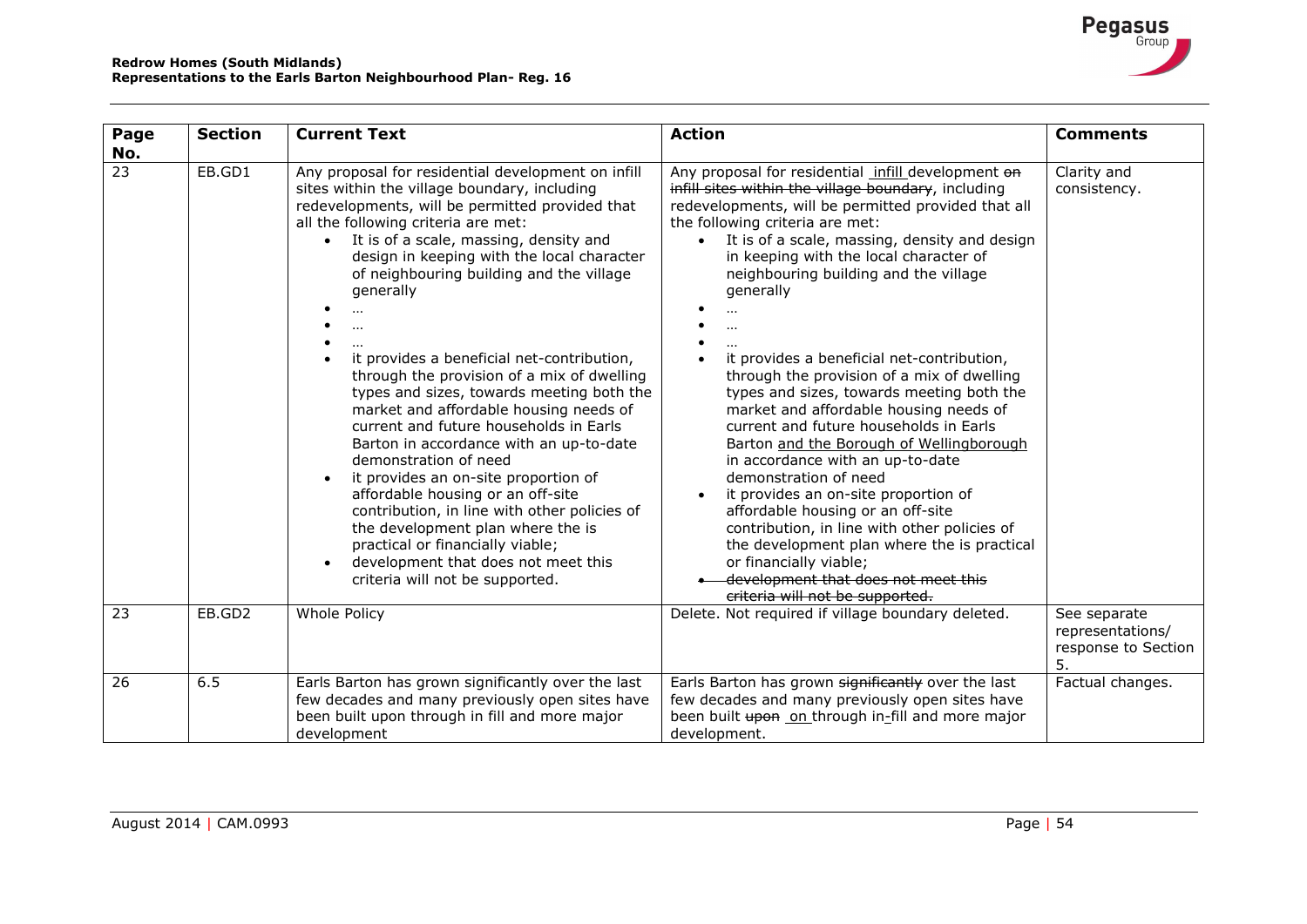| Page<br>No.     | <b>Section</b> | <b>Current Text</b>                                                                                                                                                                                                                                                                                                                                                                                                                                                                                                                                                                                                                                                                                                                                                                                                                                                                                                 | <b>Action</b>                                                                                                                                                                                                                                                                                                                                                                                                                                                                                                                                                                                                                                                                                                                                                                                                                                                                                                                                                                                                                                                                                                             | <b>Comments</b>                                |
|-----------------|----------------|---------------------------------------------------------------------------------------------------------------------------------------------------------------------------------------------------------------------------------------------------------------------------------------------------------------------------------------------------------------------------------------------------------------------------------------------------------------------------------------------------------------------------------------------------------------------------------------------------------------------------------------------------------------------------------------------------------------------------------------------------------------------------------------------------------------------------------------------------------------------------------------------------------------------|---------------------------------------------------------------------------------------------------------------------------------------------------------------------------------------------------------------------------------------------------------------------------------------------------------------------------------------------------------------------------------------------------------------------------------------------------------------------------------------------------------------------------------------------------------------------------------------------------------------------------------------------------------------------------------------------------------------------------------------------------------------------------------------------------------------------------------------------------------------------------------------------------------------------------------------------------------------------------------------------------------------------------------------------------------------------------------------------------------------------------|------------------------------------------------|
| $\overline{29}$ | EB.LB1         | Proposals within the village centre shopping and<br>business area (as defined on the Proposal Plan<br>inset Fig.4) that diversity and enhance the range<br>of local shops and services (A1-A5 Use Classes)<br>and a variety of local community facilities will be<br>supported, subject to the following criteria being<br>met:<br>Individual schemes will not generate<br>$\bullet$<br>unacceptable noise, fumes, smell or other<br>disturbance to neighbouring residential<br>properties<br>proposal will not lead to traffic congestion<br>or adversely affect the free-flow of traffic<br>on the adjoining highway<br>access arrangements and off-street<br>parking can be satisfactorily provided<br>without impacting on adjoining residential<br>and non-residential uses<br>proposal that result in the loss of local<br>retail, service provision, community assets<br>and change of use will be resisted. | Proposals within the village centre shopping and<br>business area (as defined on the Proposal Plan inset<br>Fig.4) that diversity and enhance the range of local<br>shops and services (A1-A5 Use Classes) and a<br>variety of local community facilities will be<br>supported, where they: subject to the following<br>criteria being met:<br>Individual schemes will do not generate<br>$\bullet$<br>unacceptable noise, fumes, smell or other<br>disturbance to neighbouring residential<br>properties<br>-proposal will not lead to traffic congestion<br>or adversely affect the free-flow of traffic on<br>the adjoining highway<br>can provide suitable access and parking<br>$\bullet$<br>arrangements and off-street parking can be<br>satisfactorily provided without impacting on<br>adjoining residential and non-residential<br>uses<br>-proposal that result in the loss of local<br>retail, service provision, community assets<br>and change of use will be resisted.<br>Proposals that result in the loss of local retail,<br>service provision, community assets and change of<br>use will be resisted. | Re-word to ensure<br>plan reads<br>positively. |
| 31              | EB.E2          | The plan supports development of a small<br>business centre in appropriate accommodation<br>either upon the 0.64ha of land allocated under<br>policy EB.G1 as part of the main development<br>allocation or on an appropriate site elsewhere<br>within the settlement policy area, subject to the<br>following criteria being met:<br>the traffic generation and parking impact<br>generated by the proposal does not result<br>in an unacceptable direct or cumulative<br>impact on congestion or road and<br>pedestrian safety.                                                                                                                                                                                                                                                                                                                                                                                   | The plan supports development of a small business<br>centre in appropriate accommodation either upon<br>the 0.64ha of land allocated under policy EB.G1 as<br>part of the main development allocation or on an<br>appropriate site elsewhere within or adjoining the<br>settlement policy area, subject to the following<br>criteria being met:<br>the traffic generation and parking impact<br>$\bullet$<br>generated by the proposal does not result<br>in an unacceptable direct or cumulative<br>impact on congestion or road and<br>pedestrian safety.                                                                                                                                                                                                                                                                                                                                                                                                                                                                                                                                                               | Amend wording to<br>ensure consistency.        |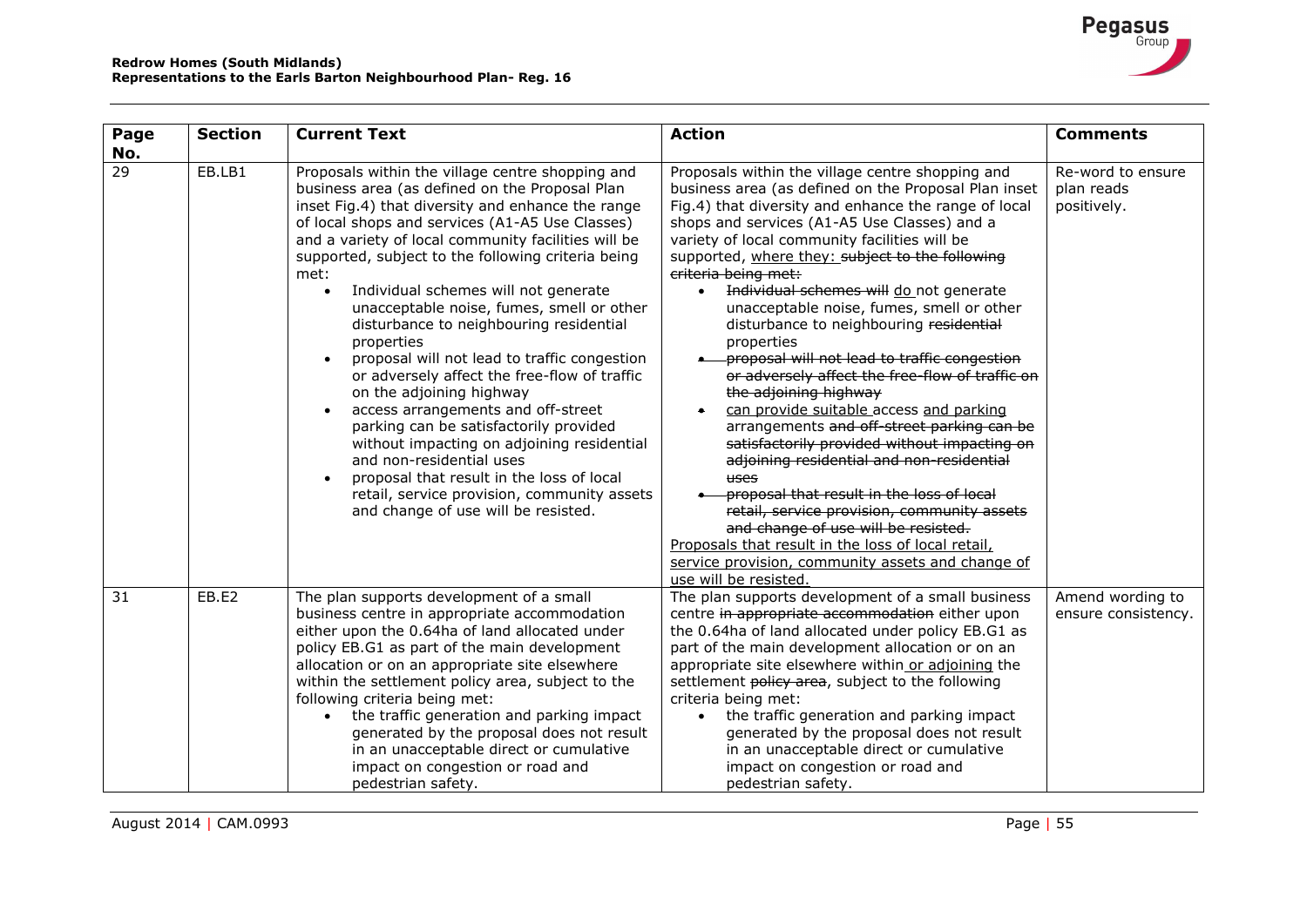| Page<br>No.           | <b>Section</b> | <b>Current Text</b>                                                                                                                                                                                                                                                                                                                                                | <b>Action</b>                                                                                                                                                                                                                                                                                                                                                      | <b>Comments</b>                                                                                    |
|-----------------------|----------------|--------------------------------------------------------------------------------------------------------------------------------------------------------------------------------------------------------------------------------------------------------------------------------------------------------------------------------------------------------------------|--------------------------------------------------------------------------------------------------------------------------------------------------------------------------------------------------------------------------------------------------------------------------------------------------------------------------------------------------------------------|----------------------------------------------------------------------------------------------------|
| 31                    | 6.8            | New development which potentially exacerbates<br>the problems of congestion and parking,<br>especially in areas where the road width is narrow<br>and parking is an issue, will need to clearly<br>demonstrate that this problem is not increased.                                                                                                                 | New development which that could potentially<br>exacerbates the problems of congestion and<br>parking, especially in areas where the road width is<br>narrow and parking is an issue, will need to clearly<br>demonstrate that this problem is not increased<br>suitable mitigation measures, agreed with the<br>relevant Highway Authority.                       | Proposed changes<br>to improve clarity.                                                            |
| 32                    | EB.T1          | Proposals that comprise a traffic generating use<br>and are located within the 'areas of constrained<br>access' both listed below and identified on the<br>proposal map will be permitted provided that they<br>can adequately demonstrate that they will not<br>create any additional requirement for on-street<br>parking. The 'areas of constrained access are' | Proposals that comprise a traffic generating use and<br>are located within the 'areas of constrained access'<br>both listed below and identified on the proposal<br>map will be permitted provided that they can<br>adequately demonstrate that they will not create<br>any additional requirement for on-street parking.<br>The 'areas of constrained access are' | Proposed changes<br>to improve clarity.                                                            |
| Page<br><b>Number</b> | <b>Section</b> | <b>Current Text</b>                                                                                                                                                                                                                                                                                                                                                | <b>Action</b>                                                                                                                                                                                                                                                                                                                                                      | <b>Comments</b>                                                                                    |
| 4                     | Foreword       | "It identifies the future housing needs for Earls<br>Barton, to ensure that we support the growth of<br>the village but in a way that makes sure<br>important services and infrastructure are not<br>overstretched and are protected"                                                                                                                              | "It identifies the future housing needs for Earls<br>Barton and the Borough of Wellingborough, to<br>ensure that we support the growth of the village<br>and Borough but in a way that makes sure<br>important services and infrastructure are not<br>overstretched and are protected"                                                                             | Ensure that plan is<br>consistent between<br>stated aims (within<br>the plan) and<br>opening text. |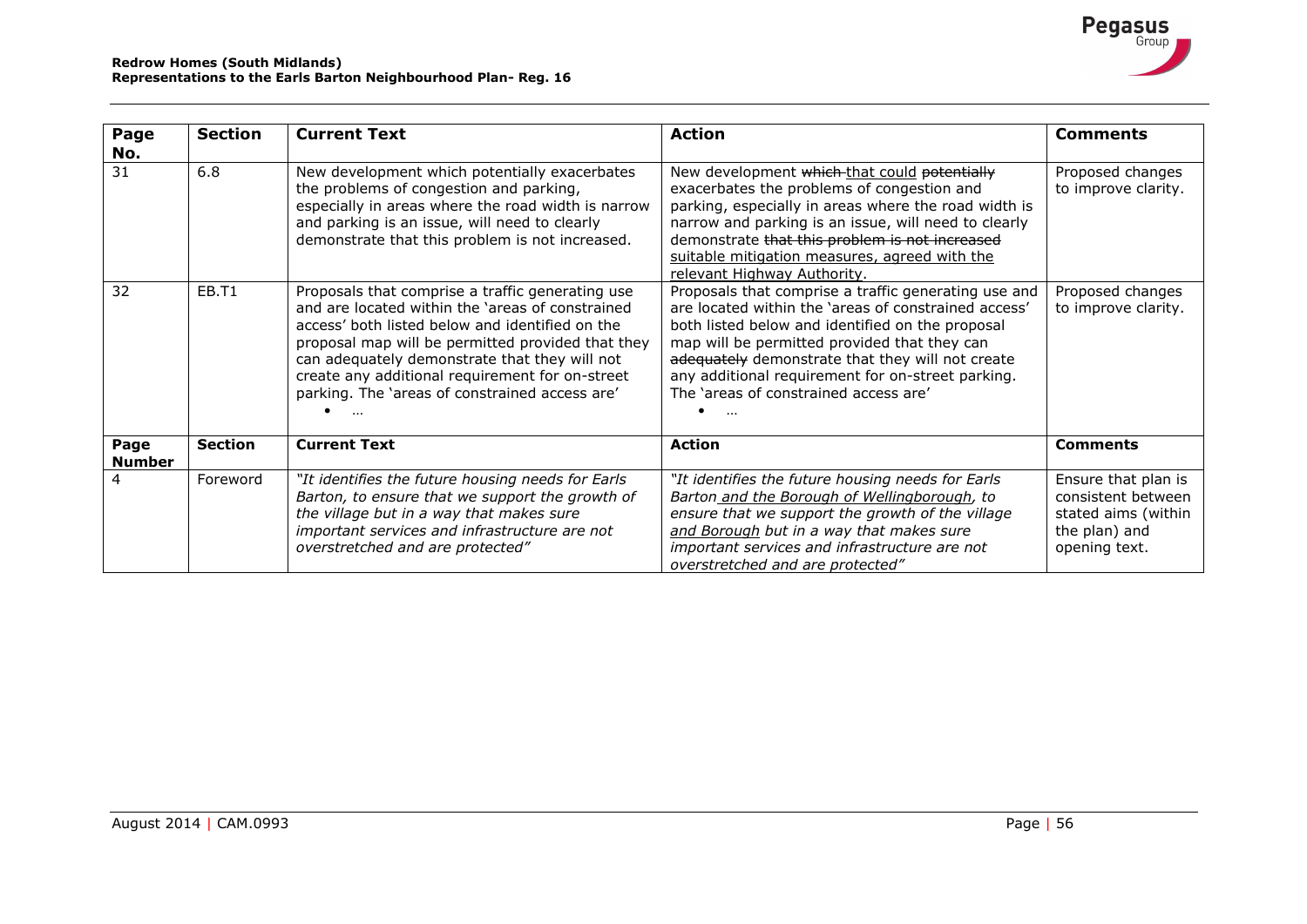| Page     | <b>Section</b> | <b>Current Text</b>                                                                                                                                                                                                                                                                                                                                                                                                                                                                                                                                                                                                 | <b>Action</b>                                                                                                                                                                                                                                                                                                                                                                                                                                                                                                                                                                                                                                                                                                                                                                                                                                                                                                                                                                                                                                              | <b>Comments</b>                                                                          |
|----------|----------------|---------------------------------------------------------------------------------------------------------------------------------------------------------------------------------------------------------------------------------------------------------------------------------------------------------------------------------------------------------------------------------------------------------------------------------------------------------------------------------------------------------------------------------------------------------------------------------------------------------------------|------------------------------------------------------------------------------------------------------------------------------------------------------------------------------------------------------------------------------------------------------------------------------------------------------------------------------------------------------------------------------------------------------------------------------------------------------------------------------------------------------------------------------------------------------------------------------------------------------------------------------------------------------------------------------------------------------------------------------------------------------------------------------------------------------------------------------------------------------------------------------------------------------------------------------------------------------------------------------------------------------------------------------------------------------------|------------------------------------------------------------------------------------------|
| No.<br>6 | $\mathbf{1}$   | "The Neighbourhood Plan will cover a 20 year<br>period (2011-2031) and should be reviewed<br>approximately every five years. The Plan has been<br>developed and based on significant research and<br>ribust community engagement and consultation<br>and therefore forms a reference point for<br>stakeholders wishing to promote development<br>within the village. The Plan forms part of the<br>statutory development plan and provides a basis<br>for the determination of planning applications and<br>influencing where and how development takes<br>place within the village."                               | "The Neighbourhood Plan will cover a 20 year<br>period (2011-2031) and should will be reviewed<br>approximately every five years. The Plan has been<br>developed and based on significant-research and<br>robust community engagement and consultation<br>and therefore forms a reference point for<br>stakeholders wishing to promote development<br>within the village Parish.<br>The Plan forms part of the statutory development<br>plan for the Borough Council of Wellingborough and<br>provides a basis for the determination of planning<br>applications and influencing where and how<br>development takes place within the village<br>Neighbourhood Area (Parish)."                                                                                                                                                                                                                                                                                                                                                                              | Change to accord<br>with Paragraph 1.4<br>of the NH Plan,<br>plus factual<br>correction. |
| 8        | 1.3            | "must be appropriate having regard to national<br>policy"                                                                                                                                                                                                                                                                                                                                                                                                                                                                                                                                                           | "must be appropriate having regard to national<br>policy and quidance"                                                                                                                                                                                                                                                                                                                                                                                                                                                                                                                                                                                                                                                                                                                                                                                                                                                                                                                                                                                     | Factual correction                                                                       |
| 8        | 1.3            | "Emerging policy is also a material consideration<br>for the Neighbourhood Plan to evaluate and<br>consider. The North Northamptonshire Core<br>Spatial Strategy, which is currently under review<br>and the Neighbourhood Plan has had full regard to<br>this and the evidence base underpinning this<br>work. The Wellingborough Local Plan is at the first<br>stages of development, however previous work<br>including Preferred Options Site Specific Proposals<br>Development Plan Document and the Saved<br>Policies of the Wellingborough Local Plan 1999 as<br>amended in 2004 have been fully considered" | "Emerging policy is also a material consideration for<br>the Neighbourhood Plan to evaluate and consider.<br>The North Northamptonshire Core Spatial Strategy<br>and Wellingborough Local Plan are at an early stage<br>of development. The Neighbourhood Plan will be<br>required to be updated following the adoption of<br>these plans, which will set out strategic policy. The<br>Neighbourhood Plan has had regard to the current<br>evidence produced by the Borough Council and the<br>North Northamptonshire Joint Planning Unit,<br>although this has not been independently tested.<br>which is currently under review and the<br>Neighbourhood Plan has had full regard to this and<br>the evidence base underpinning this work. The<br>Wellingborough Local Plan is at the first stages of<br>development, however previous work including<br><b>Preferred Options Site Specific Proposals</b><br>Development Plan Document and the Saved Policies<br>of the Wellingborough Local Plan 1999 as amended<br>in 2004 have been fully considered" | Factual correction                                                                       |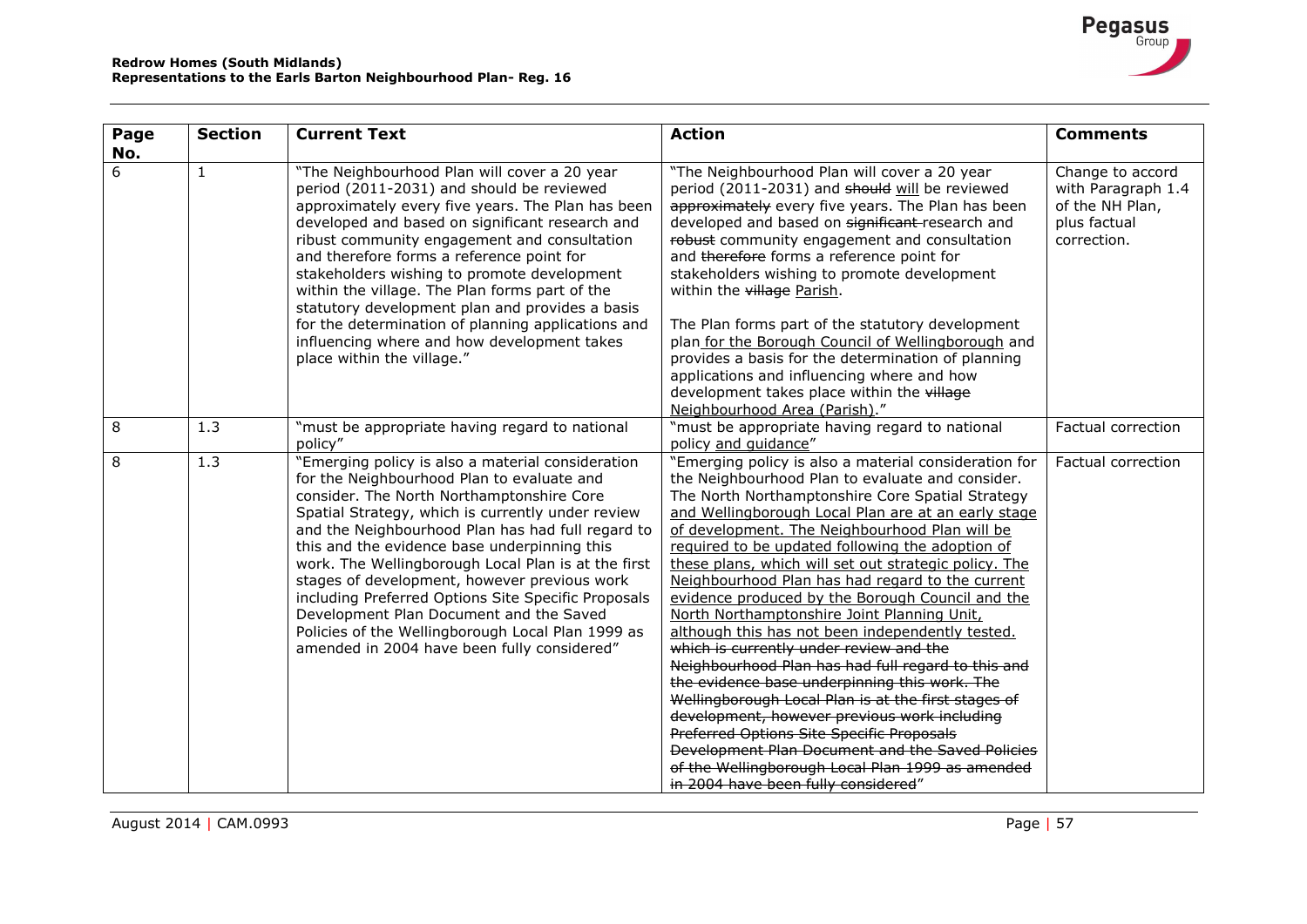| Page | <b>Section</b> | <b>Current Text</b>                                                                                                                                                                                                                                                                           | <b>Action</b>                                                                                                                                                                                                                                                                                                                      | <b>Comments</b>                                                                                                                                                                                                                                                                                                    |
|------|----------------|-----------------------------------------------------------------------------------------------------------------------------------------------------------------------------------------------------------------------------------------------------------------------------------------------|------------------------------------------------------------------------------------------------------------------------------------------------------------------------------------------------------------------------------------------------------------------------------------------------------------------------------------|--------------------------------------------------------------------------------------------------------------------------------------------------------------------------------------------------------------------------------------------------------------------------------------------------------------------|
| No.  |                |                                                                                                                                                                                                                                                                                               |                                                                                                                                                                                                                                                                                                                                    |                                                                                                                                                                                                                                                                                                                    |
| 8    | 1.3            | "While planning applications are still determined<br>by the Borough Council of Wellingborough, once<br>made the Neighbourhood Plan provides the local<br>framework to guide where development should go<br>and how it should be delivered according to the<br>community's wishes"             | "While planning applications are still determined by<br>the Borough Council of Wellingborough, once made<br>the Neighbourhood Plan provides the local<br>framework to guide where development should go<br>and how it should be delivered according to the<br>community's wishes policies within the<br>Neighbourhood Plan"        | Factual correction<br>for purposes of<br>clarity.                                                                                                                                                                                                                                                                  |
| 8    | 1.5            | "They do have to be in general conformity with<br>the development plan which will have been<br>subject to a sustainability appraisal in terms of<br>the scale and distribution of growth planned"                                                                                             | "They do have to be in general conformity with the<br>development plan which will have been subject to a<br>sustainability appraisal in terms of the scale and<br>distribution of growth planned"                                                                                                                                  | The Sustainability<br>Appraisal for the<br>adopted North<br>Northamptonshire<br>CSS has not<br>appraised the scale<br>and distribution of<br>development<br>proposed within the<br>Neighbourhood<br>Plan. Therefore, no<br>higher level<br>appraisal has been<br>undertaken and<br>this sentence is<br>misleading. |
| 8/9  | 1.5            | "It is important that sustainable development can<br>be achieved and the Earls Barton Neighbourhood<br>Plan can contribute towards this. It can do this by<br>ensuring that its development policies and<br>proposals will meet the needs of people living and<br>working within the parish." | "It is important that sustainable development can<br>be achieved and the Earls Barton Neighbourhood<br>Plan can contribute towards this. It can do this by<br>ensuring that its development policies and<br>proposals will meet the needs of people living and<br>working within the parish and the Borough of<br>Wellingborough." | Acknowledge wider<br>role of Earls Barton<br>in the settlement<br>hierarchy. Ensure<br>consistency in text,                                                                                                                                                                                                        |
| 9    | 1.5            | "The Earls Barton Neighbourhood Plan<br>identifiesto determine the plan's detailed policies<br>and proposals"                                                                                                                                                                                 | "The Earls Barton Neighbourhood Plan identifiesto<br>determine the plan's detailed policies and<br>proposals"                                                                                                                                                                                                                      | Delete. No<br>evidence to support<br>this claim                                                                                                                                                                                                                                                                    |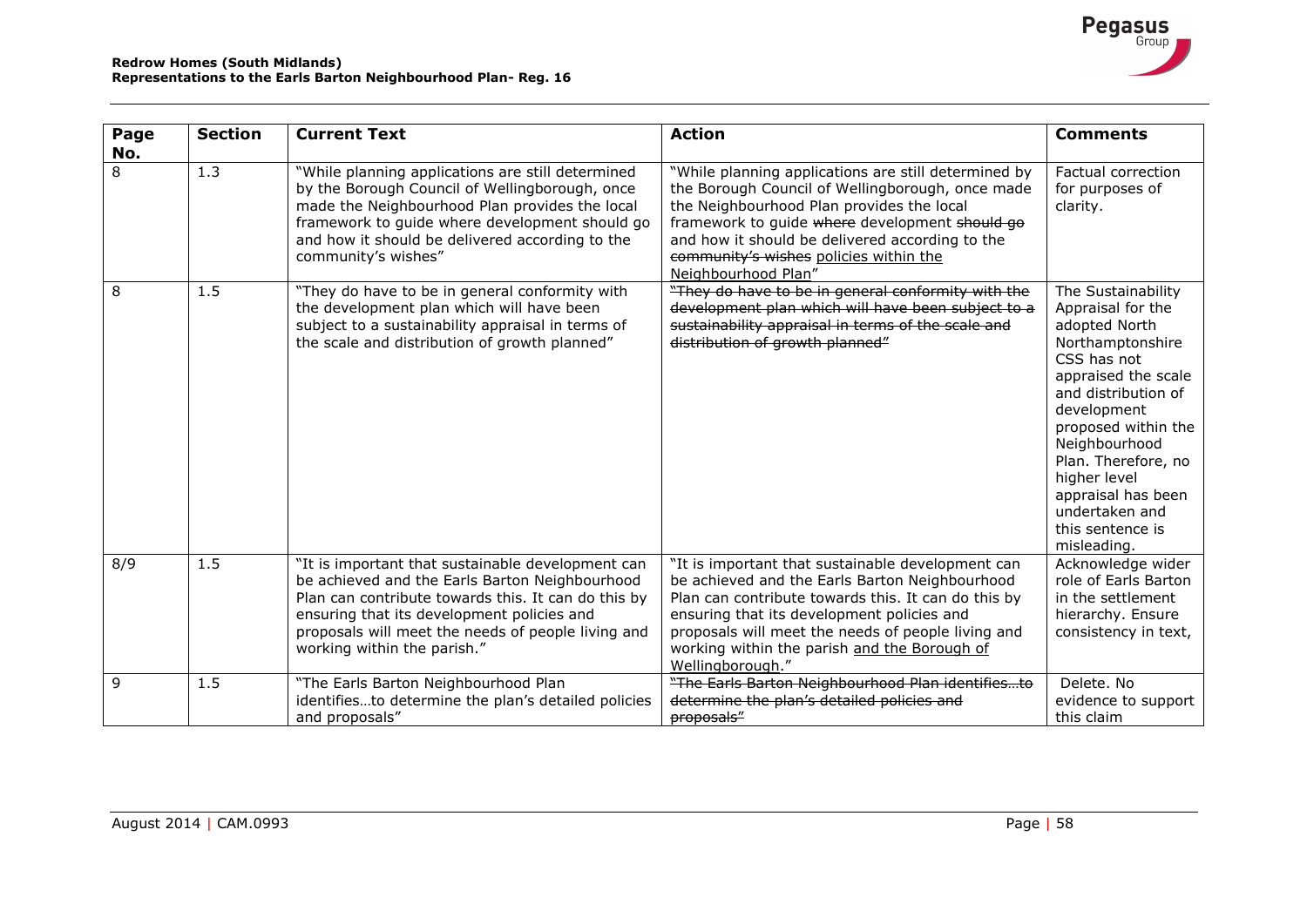| Page                     | <b>Section</b> | <b>Current Text</b>                                                                                                                                                                                                                                                                                                                                                                                                                                                                                                                                                                                                          | <b>Action</b>                                                                                                                                                                                                                                                                                                                                                                                                                                                                                                                                                                                                                       | <b>Comments</b>                                                                                                                                                                                                                                                                                                                                       |
|--------------------------|----------------|------------------------------------------------------------------------------------------------------------------------------------------------------------------------------------------------------------------------------------------------------------------------------------------------------------------------------------------------------------------------------------------------------------------------------------------------------------------------------------------------------------------------------------------------------------------------------------------------------------------------------|-------------------------------------------------------------------------------------------------------------------------------------------------------------------------------------------------------------------------------------------------------------------------------------------------------------------------------------------------------------------------------------------------------------------------------------------------------------------------------------------------------------------------------------------------------------------------------------------------------------------------------------|-------------------------------------------------------------------------------------------------------------------------------------------------------------------------------------------------------------------------------------------------------------------------------------------------------------------------------------------------------|
| No.<br>$12 \overline{ }$ | 3              | "It is not against development, however, in order<br>that development does not erode the very<br>qualities that Earls Barton has or diminish it as an<br>attractive place to live, it needs to be delivered in<br>a way that does not undermine this or the<br>sustainability of the village"                                                                                                                                                                                                                                                                                                                                | "It is not against development, however, in order<br>that development does not erode the very qualities<br>that Earls Barton has or diminish it as an attractive<br>place to live, it development needs to be delivered<br>in a way that does not undermine this or the<br>sustainability of the village"                                                                                                                                                                                                                                                                                                                           | Clarity of text.                                                                                                                                                                                                                                                                                                                                      |
| 12                       | 3              | "It also requires that any plan should be aligned<br>with the strategic needs and priorities of the wider<br>area that it 'should not promote less development<br>than set out in the Local Plan"                                                                                                                                                                                                                                                                                                                                                                                                                            |                                                                                                                                                                                                                                                                                                                                                                                                                                                                                                                                                                                                                                     | Unclear in respect<br>of which needs that<br>plan has been<br>aligned with.<br>Requires additional<br>clarity                                                                                                                                                                                                                                         |
| 12                       | 3              | The Earls Barton Neighbourhood Plan seeks to<br>positively provide for the needs of its existing<br>residents while also allowing a limited amount of<br>expansion to provide for the wider needs and<br>priorities of the local area. The emerging North<br>Northamptonshire Joint Core Strategy will<br>eventually confirm the strategic approach to<br>housing growth in the plan area. In advance of<br>the completion of the Core Strategy the task set<br>for the Parish Council was to objectively identify<br>and meet the development needs of Earls Barton<br>through a positively prepared neighbourhood<br>plan. | The Earls Barton Neighbourhood Plan seeks to<br>positively provide for the needs of its existing<br>residents while also allowing a limited amount of<br>expansion to provide for the wider needs and<br>priorities of the local area. The emerging North<br>Northamptonshire Joint Core Strategy will<br>eventually confirm the strategic approach to<br>housing growth in the plan area. In advance of the<br>completion of the Core Strategy the task set for the<br>Parish Council was to objectively identify and meet<br>the development needs of Earls Barton through a<br>positively prepared, flexible neighbourhood plan. | The levels of<br>growth directed to<br>Earls Barton may<br>increase as a result<br>of the Joint Core<br>Strategy or<br>Wellingborough<br>Local Plan and the<br>Neighbourhood<br>Plan will need to be<br>reviewed to<br>accommodate<br>wider needs. The<br>NH Plan will need<br>to be able to<br>flexibly<br>accommodate<br>additional<br>development. |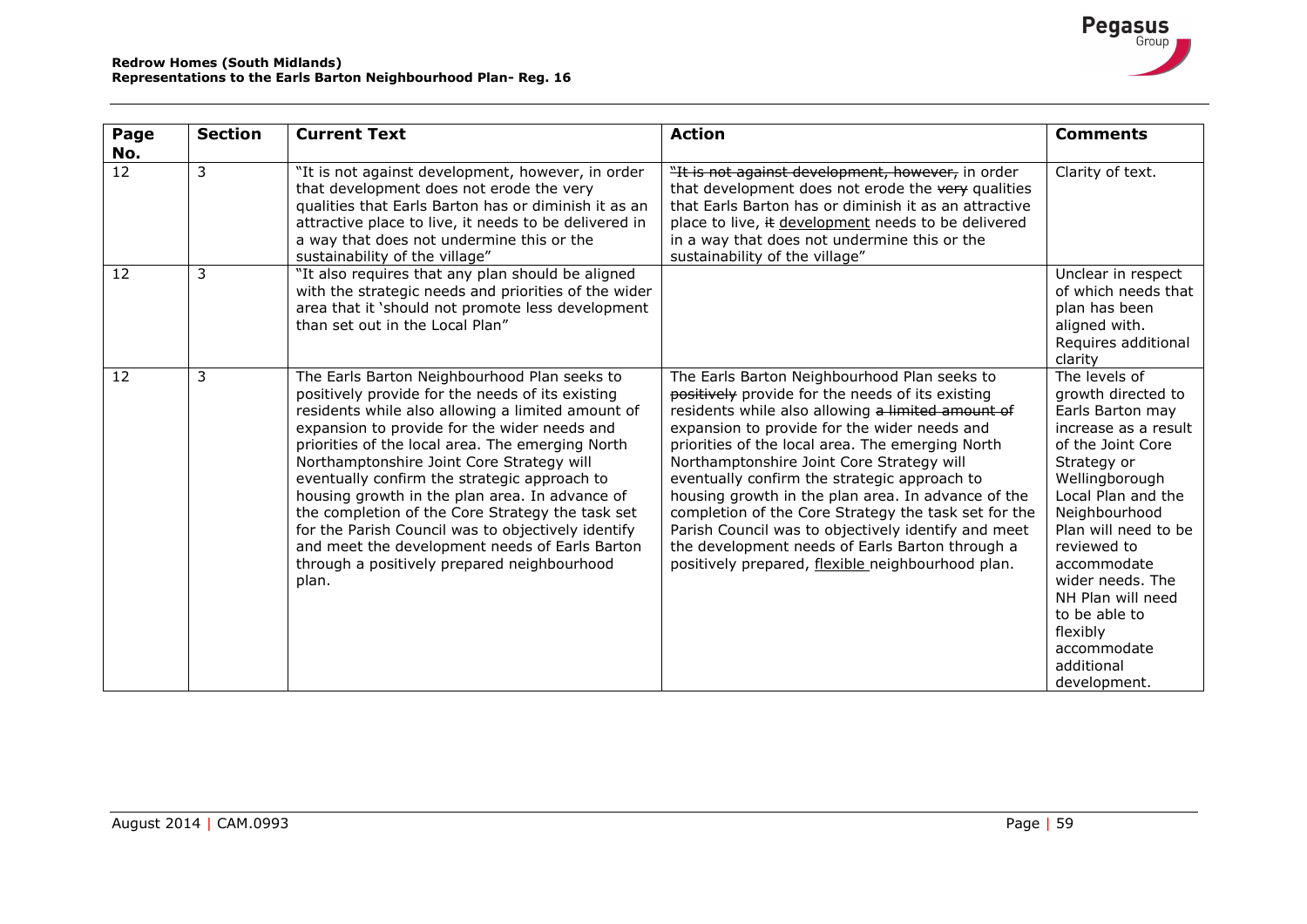| Page<br>No.     | <b>Section</b>                                                                                  | <b>Current Text</b>                                                                                                                                                                                                                                                                                                                                                                                                                                                                       | <b>Action</b>                                                                                                                                                                                                                                                                                                                                                                                                                                                                                                  | <b>Comments</b>                                                                                                          |
|-----------------|-------------------------------------------------------------------------------------------------|-------------------------------------------------------------------------------------------------------------------------------------------------------------------------------------------------------------------------------------------------------------------------------------------------------------------------------------------------------------------------------------------------------------------------------------------------------------------------------------------|----------------------------------------------------------------------------------------------------------------------------------------------------------------------------------------------------------------------------------------------------------------------------------------------------------------------------------------------------------------------------------------------------------------------------------------------------------------------------------------------------------------|--------------------------------------------------------------------------------------------------------------------------|
| $\overline{12}$ | 3                                                                                               | A total housing target of 397 (see appendix 3)<br>including completions and existing commitments<br>will result in a 17% increase in the size of the<br>village which is similar, in absolute housing<br>completions, to the previous 20 year period. While<br>accommodating significant objectively identified<br>housing need the plan also seeks to balance the<br>effects of the of growth and maintain the rural<br>character of the village which many residents<br>greatly cherish | A total housing target of 397 (see appendix 3)<br>including completions and existing commitments<br>will result in a 17% increase in the size of the<br>village which is similar 63 dwellings fewer, in<br>absolute housing completions, to the previous 20<br>year period. While accommodating significant<br>objectively locally identified housing need the plan<br>also seeks to balance the effects of growth and<br>maintain the rural character of the village which<br>many residents greatly cherish. | Factual correction.<br>Minor<br>improvements to<br>clarity of text.                                                      |
| 13              | Earls<br><b>Barton</b><br>Parish<br>Council<br>Approach<br>to<br>Sustainable<br>Developme<br>nt | Will work proactively with applicants to find joint<br>solutions which mean that proposals can be<br>supported whenever possible, where they accord<br>with the plan; and to secure development that<br>improves the economic, social and environmental<br>conditions in the area.                                                                                                                                                                                                        | Will work proactively with applicants to find joint<br>solutions which mean that proposals can will be<br>supported whenever possible, where they accord<br>with the plan or there are other material<br>considerations that indicate development should go<br>ahead; and to secure development that improves<br>the economic, social and environmental conditions<br>in the area.                                                                                                                             | Ensure positive<br>plan and greater<br>consistency with<br>requirements of the<br>National Planning<br>Policy Framework. |
| 13              | $\overline{4}$                                                                                  | Promoting a level of housing and employment<br>growth to provide for the local needs of the<br>community to help deliver additional facilities,<br>including expanded sports and leisure provision                                                                                                                                                                                                                                                                                        | Promoting a level of housing and employment<br>growth to provide for the local and Borough needs<br>of the community to help deliver additional<br>facilities, including expanded sports and leisure<br>provision                                                                                                                                                                                                                                                                                              | Change to accord<br>with Paragraph 1.4<br>of the NH Plan,<br>plus factual<br>correction.                                 |
| 13              | 4                                                                                               | Supporting appropriately located development of<br>a scale which is proportionate to the future needs<br>of the village and will not create adverse pressure<br>on local facilities                                                                                                                                                                                                                                                                                                       | Supporting appropriately sustainably located<br>development of a scale which is proportionate to<br>the future needs of the village and the Local Area,<br>which and will not create place adverse pressure on<br>local facilities that cannot be mitigated,                                                                                                                                                                                                                                                   | Change to accord<br>with Paragraph 1.4<br>of the NH Plan and<br>clarity of wording<br>to provide positive<br>wording.    |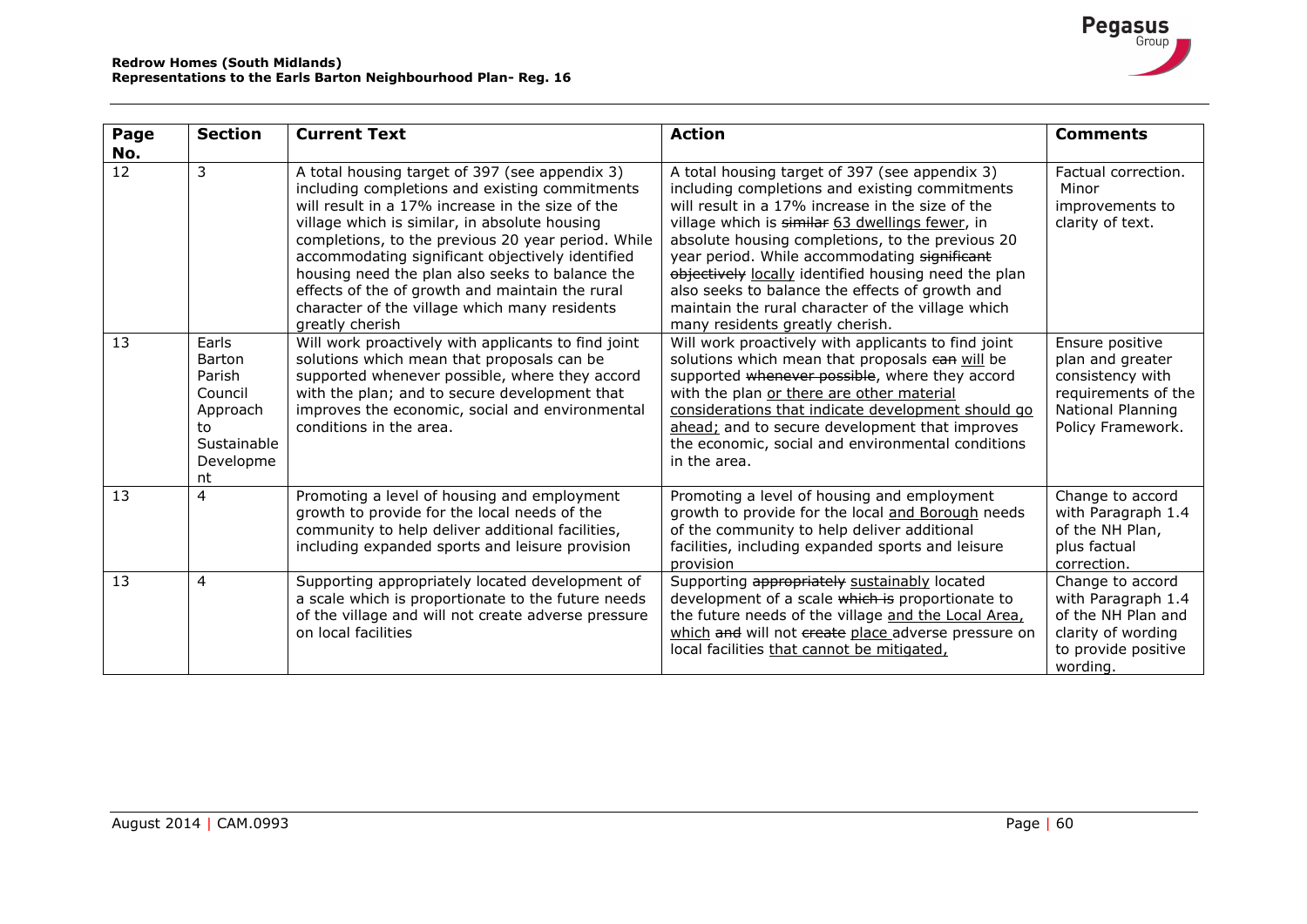| Page      | <b>Section</b>  | <b>Current Text</b>                                                                                                                                                                                                                                                                                                                                                                                                                                                                                                                                                                                                                                                        | <b>Action</b>                                                                                                                                                                                                                                                                                                                                                                                                                                                                                                                                                                                                                                                                                                                                                | <b>Comments</b>                                                                                                                                       |
|-----------|-----------------|----------------------------------------------------------------------------------------------------------------------------------------------------------------------------------------------------------------------------------------------------------------------------------------------------------------------------------------------------------------------------------------------------------------------------------------------------------------------------------------------------------------------------------------------------------------------------------------------------------------------------------------------------------------------------|--------------------------------------------------------------------------------------------------------------------------------------------------------------------------------------------------------------------------------------------------------------------------------------------------------------------------------------------------------------------------------------------------------------------------------------------------------------------------------------------------------------------------------------------------------------------------------------------------------------------------------------------------------------------------------------------------------------------------------------------------------------|-------------------------------------------------------------------------------------------------------------------------------------------------------|
| No.<br>14 | Developme<br>nt | Allow limited housing and commercial<br>development to meet local needs and increasing<br>local employment opportunity while providing<br>some degree of expansion.<br>Allocate 280 new dwellings<br>Focus growth of the village around 'The<br>Grange'<br>Promote in-fill development where<br>appropriate- within the defined village<br>envelope<br>provide a greater range of affordable and<br>shared ownership housing<br>provide a range of different housing types<br>across all tenures<br>Maintain opportunities for small<br>businesses within the village centre-<br>promote a business centre for small and<br>start-up businesses.                           | Allow limited housing and commercial development<br>to meet local and Borough needs and increasing<br>local employment opportunity while providing some<br>degree of expansion.<br>Allocate 280 new dwellings<br>$\bullet$<br>Focus growth of the village around 'The<br>$\bullet$<br>Grange' and other sustainable locations<br>Promote in-fill development where<br>$\bullet$<br>appropriate-within the defined village<br>envelope<br>provide a greater range of affordable and<br>$\bullet$<br>shared ownership housing<br>provide a range of different housing types<br>$\bullet$<br>across all tenures<br>Maintain opportunities for small businesses<br>within the village centre- promote a<br>business centre for small and start-up<br>businesses. | Change to accord<br>with Paragraph 1.4<br>of the NH Plan.<br>Remove reference<br>to the village<br>boundary as this is<br>a restriction on<br>growth. |
| 15        | Access          | Increase accessibility within Earls Barton and to<br>other areas through improved transport links and<br>provide better parking and access to the centre of<br>Earls Barton<br>Ensure that major new development has<br>$\bullet$<br>direct access to main roads to minimise<br>traffic congestion<br>Integrate new housing into Earls Barton<br>and the surrounding area with good<br>pedestrian, cycle and bus connections<br>Ensure that car parking within the village<br>supports the vitality and viability of the<br>village centre<br>Enhance public transport links promotion<br>smarter choices as alternative modes of<br>travel to better meet people's needs. | Increase accessibility within Earls Barton and to<br>other areas through improved transport links and<br>provide better parking and access to the centre of<br>Earls Barton<br>Ensure that major new development has<br>$\bullet$<br>direct appropriate access to main suitable<br>roads to minimise traffic congestion<br>Integrate new housing into Earls Barton and<br>$\bullet$<br>the surrounding area with good pedestrian,<br>cycle and bus connections<br>Ensure that car parking within the village<br>$\bullet$<br>supports the vitality and viability of the<br>village centre<br>Enhance public transport links promotion<br>smarter choices as alternative modes of<br>travel to better meet people's needs.                                    | Minor change to<br>improve clarity/<br>provide flexibility<br>within the policy                                                                       |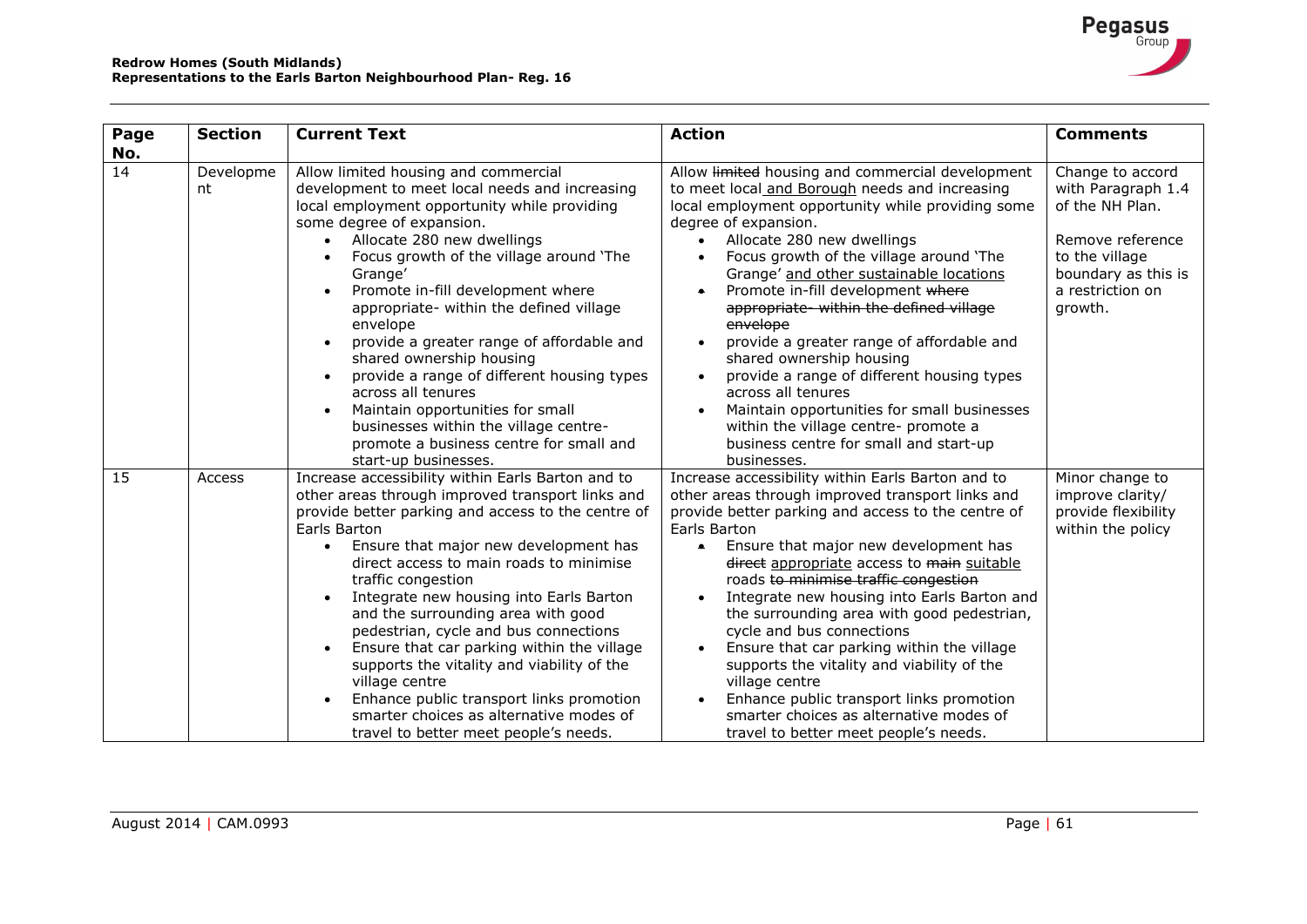| Page      | <b>Section</b>                           | <b>Current Text</b>                                                                                                                                                                                                                                                       | <b>Action</b>                                                                                                                                                                                                                                                          | <b>Comments</b>                                                                                                                                                                                                    |
|-----------|------------------------------------------|---------------------------------------------------------------------------------------------------------------------------------------------------------------------------------------------------------------------------------------------------------------------------|------------------------------------------------------------------------------------------------------------------------------------------------------------------------------------------------------------------------------------------------------------------------|--------------------------------------------------------------------------------------------------------------------------------------------------------------------------------------------------------------------|
| No.<br>16 | 5. The<br>Strategy &<br>Key<br>Proposals | Key Diagram- Fig 3                                                                                                                                                                                                                                                        | Delete village boundary.<br>$\bullet$<br>Allocate suitable sites to meet wider<br>housing needs.                                                                                                                                                                       | Village boundary<br>deleted to remove<br>overall constraint<br>to meeting<br>development needs<br>in the absence of<br>an up-to-date or<br>emerging Local<br>Plan for North<br>Northamptonshire/<br>Wellingborough |
| 18        | 6.1                                      | "Settlement boundaries are a well utilised<br>planning tool [].A Review of the village boundary<br>line will be undertaken at the time that the plan is<br>reviewed"                                                                                                      | "Settlement boundaries are a well utilised planning<br>tool []. A Review of the village boundary line will<br>be undertaken at the time that the plan is<br>reviewed"                                                                                                  | Delete entire<br>section; see<br>reasons under 5<br>(pg.16)                                                                                                                                                        |
| 19        | 6.2                                      | Allow limited housing and commercial<br>development to meet local needs and increase<br>local employment opportunity while providing<br>some degree of expansion.                                                                                                         | Allow <b>limited</b> housing and commercial development<br>to meet local and Borough needs and increase local<br>employment opportunity while providing certainty<br>for some degree of expansion.                                                                     | Remove reference<br>to 'limited'- ensure<br>that Borough needs<br>are recognised in<br>absence of up-to-<br>date strategic<br>policies                                                                             |
| 19        | 6.2                                      | Residents of Earls Barton accept that some<br>housing development over the next 20 years is<br>required to provide for local needs and also to<br>accommodate for limited growth of people moving<br>into the area as the village has done over<br>previous plan periods. | Residents of Earls Barton accept that some housing<br>development over the next 20 years is required to<br>provide for local needs and also to accommodate<br>for limited growth of people moving into the area as<br>the village has done over previous plan periods. | Ensure consistency<br>with previous<br>paragraphs.                                                                                                                                                                 |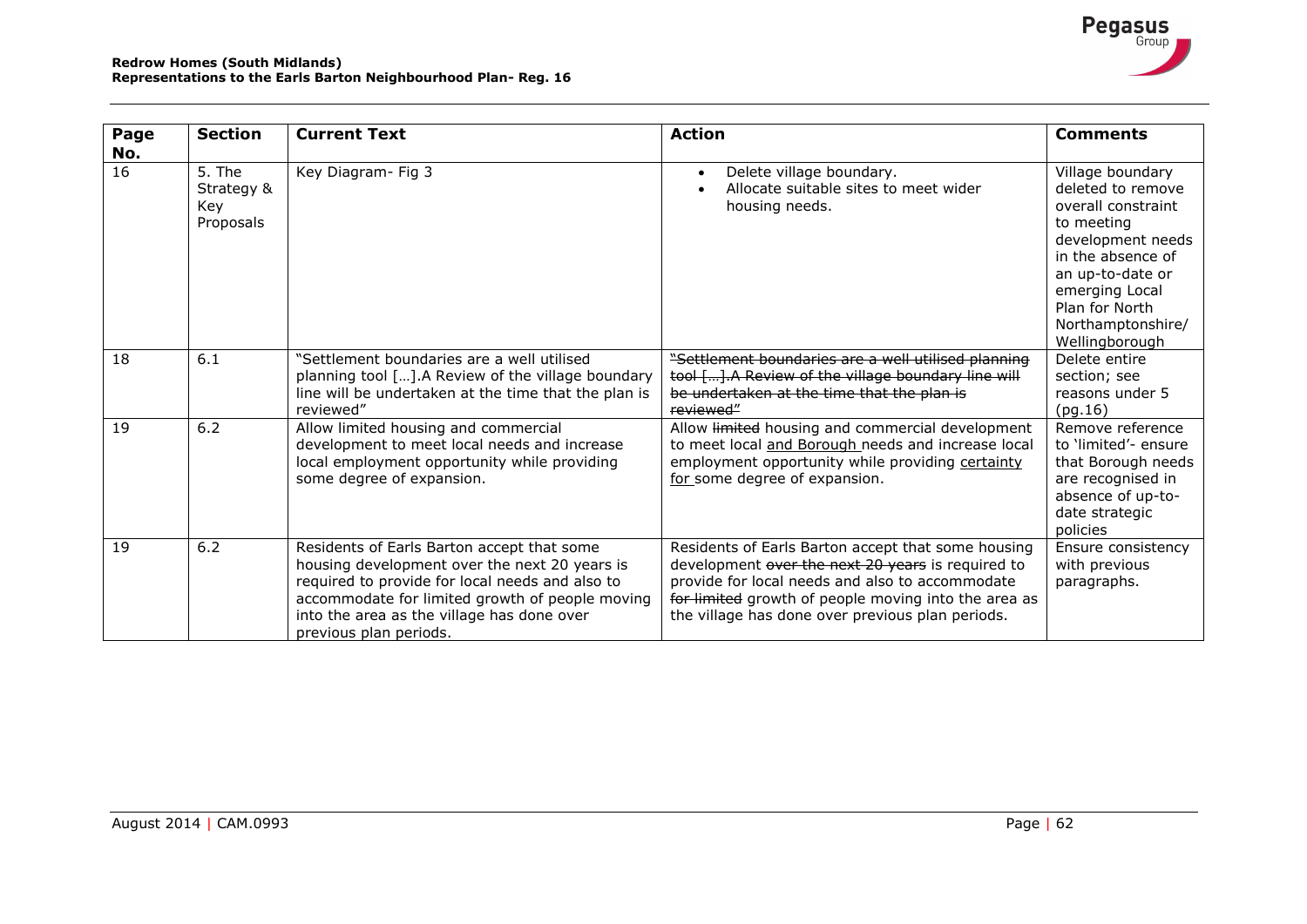

| Page<br>No. | <b>Section</b> | <b>Current Text</b>                                                                                                                                                                                                                                                                                                                                                                                                                                                                                                                                                                                                          | <b>Action</b>                                                                                                                                                                                                                                                                                                                                                                                                                                                                                                                                                                                                                                                                              | <b>Comments</b>                                                                                                                                                                                                                         |
|-------------|----------------|------------------------------------------------------------------------------------------------------------------------------------------------------------------------------------------------------------------------------------------------------------------------------------------------------------------------------------------------------------------------------------------------------------------------------------------------------------------------------------------------------------------------------------------------------------------------------------------------------------------------------|--------------------------------------------------------------------------------------------------------------------------------------------------------------------------------------------------------------------------------------------------------------------------------------------------------------------------------------------------------------------------------------------------------------------------------------------------------------------------------------------------------------------------------------------------------------------------------------------------------------------------------------------------------------------------------------------|-----------------------------------------------------------------------------------------------------------------------------------------------------------------------------------------------------------------------------------------|
| 19          | $6.2$          | Through consultation on different growth options<br>the community has clearly indicated that an<br>allocation of one medium sized development area<br>to the North of the village with access directly<br>onto the A4500 would be the preferred growth<br>scenario. This comprehensively planned infill site<br>will enable and facilitate a holistic sustainable<br>development that will create high quality places to<br>livethe location of this development will also<br>minimise the impact and pressure on existing<br>road capacity and on-street parking within the<br>village centre and surrounding housing areas | Through consultation on different growth options<br>the community has clearly those responding to the<br>consultation indicated that an allocation of one<br>medium sized development area to the North of the<br>village with access directly onto the A4500 would<br>be the preferred growth scenario. This<br>comprehensively planned infill site-village<br>extension will enable and facilitate a holistic<br>sustainable development that will create high<br>quality places to live the location of this<br>development will also minimise the impact and<br>pressure on existing road capacity and on-street<br>parking within the village centre and surrounding<br>housing areas | Factual changes.<br>Final sentence<br>cannot be<br>demonstrated via<br>evidence presented<br>and is not the most<br>sustainably located<br>when considered<br>against the<br>emerging evidence<br>to support the<br>Local Plan reviews. |
| 19          | 6.2            | it is the unanimous view of the Parish Council<br>and residents that this increase in the number of<br>dwellings accords with the policies of the CSS<br>through proactively identifying and then meeting<br>local needs and that fulfils the village's obligation<br>as a Principal Village in the draft Core Strategy.<br>Accordingly, no further significant expansion will<br>be supported.                                                                                                                                                                                                                              | it is the unanimous view of the Parish Council and<br>residents that this increase in the number of<br>dwellings accords with the policies of the CSS<br>through proactively identifying and then meeting<br>local needs and that fulfils the village's obligation as<br>a Principal Village in the draft Core Strategy.<br>Accordingly, no further significant expansion will be<br>supported.                                                                                                                                                                                                                                                                                            | Delete final<br>sentence.                                                                                                                                                                                                               |
| 20          | EB.G1          |                                                                                                                                                                                                                                                                                                                                                                                                                                                                                                                                                                                                                              | Add final bullet point:<br>The development will be supported by a<br>Travel Plan.                                                                                                                                                                                                                                                                                                                                                                                                                                                                                                                                                                                                          |                                                                                                                                                                                                                                         |
| 22          | 6.3            | Allow limited housing and commercial<br>development to meet local needs and increase<br>local employment opportunity while providing<br>some degree of expansion.                                                                                                                                                                                                                                                                                                                                                                                                                                                            | Allow <b>limited</b> housing and commercial development<br>to meet local and Borough needs and increase local<br>employment opportunity while providing some<br>degree of expansion.                                                                                                                                                                                                                                                                                                                                                                                                                                                                                                       | Remove reference<br>to limited, to<br>provide flexibility<br>and consistency in<br>text.<br>Add reference to<br>Borough to ensure<br>consistency with<br>stated aims.                                                                   |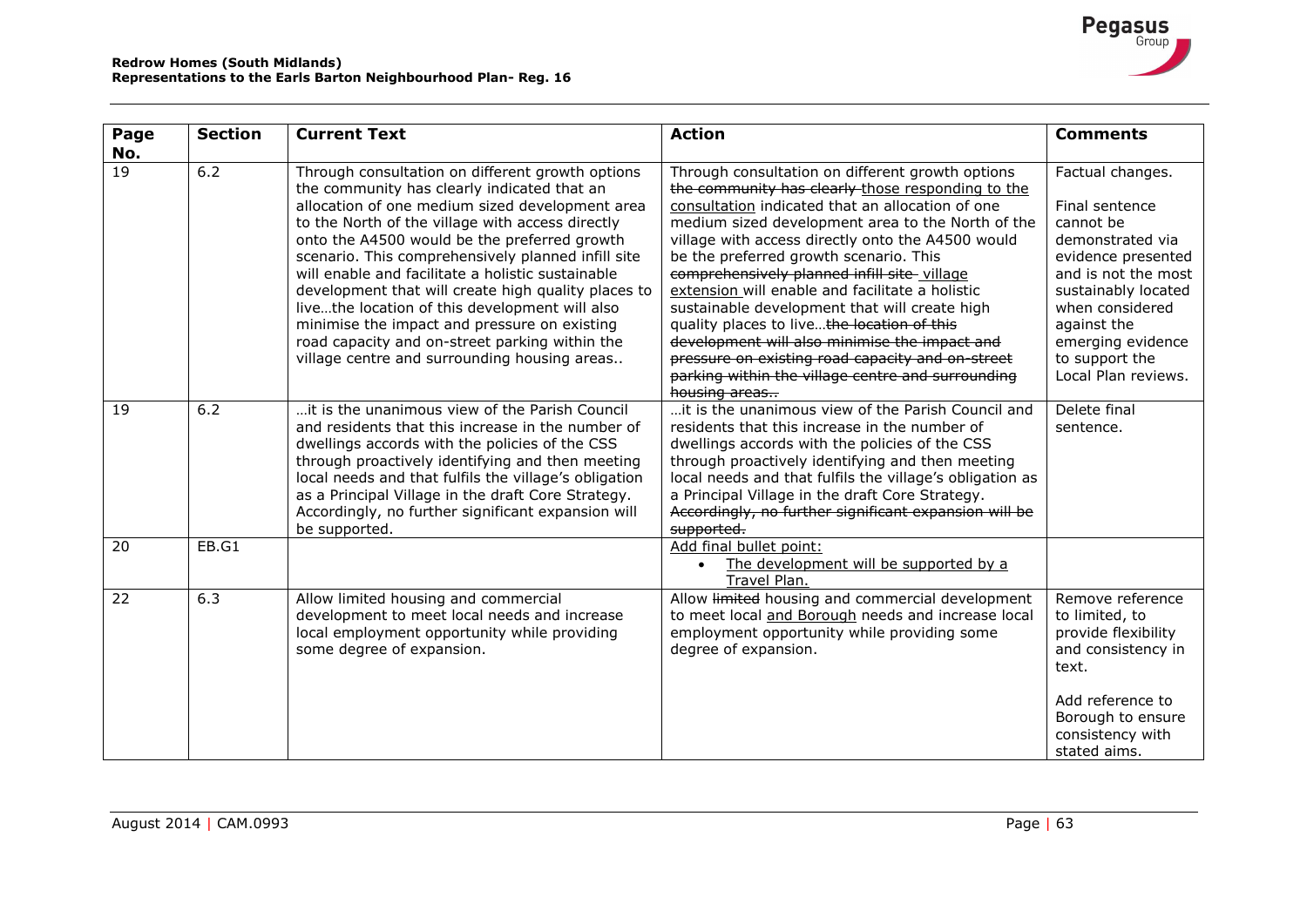

| Page<br>No. | <b>Section</b>         | <b>Current Text</b>                                                                                                                                                                                                                                                                                                                                                                                                                                                                                                                                                                                                                                                                                                                                                                                                                            | <b>Action</b>                                                                                                                                                                                                                                                                                                                                                                                                                                                                                                                                                                                                                                                                                                                                                                                                                                                                                                      | <b>Comments</b>                      |
|-------------|------------------------|------------------------------------------------------------------------------------------------------------------------------------------------------------------------------------------------------------------------------------------------------------------------------------------------------------------------------------------------------------------------------------------------------------------------------------------------------------------------------------------------------------------------------------------------------------------------------------------------------------------------------------------------------------------------------------------------------------------------------------------------------------------------------------------------------------------------------------------------|--------------------------------------------------------------------------------------------------------------------------------------------------------------------------------------------------------------------------------------------------------------------------------------------------------------------------------------------------------------------------------------------------------------------------------------------------------------------------------------------------------------------------------------------------------------------------------------------------------------------------------------------------------------------------------------------------------------------------------------------------------------------------------------------------------------------------------------------------------------------------------------------------------------------|--------------------------------------|
| 22          | Justificatio<br>n(6.3) | The Neighbourhood Plan acknowledges the<br>requirement to provide for the needs of Earls<br>Barton residents and contribute towards the<br>overall housing supply for the Borough. Policy G1<br>provides for a significant and sufficient level of<br>new housing for the village, however, small scale<br>residential development within the village<br>boundary has and will continue to provide windfall<br>development and will contribute towards housing<br>needs and improve amenity for neighbours of<br>derelict or redundant sites. These developments<br>will be supported subject to the potential loss of<br>amenity of neighbouring properties; through the<br>loss of privacy, loss of daylights, visual intrusion<br>by a building or structure, loss of car parking and<br>additional traffic resulting from the development. | The Neighbourhood Plan acknowledges the<br>requirement to provide for the needs of Earls<br>Barton residents and contribute towards the overall<br>housing supply for the Borough. Policy G1 provides<br>for a significant and sufficient level the majority of<br>new housing for the village, however, small scale<br>residential development within the village boundary<br>has and will continue to provide windfall<br>development and will contribute towards housing<br>needs and improve amenity for neighbours of<br>derelict or redundant sites. These developments will<br>be supported, unless material considerations<br>indicate otherwise. subject to the potential loss of<br>amenity of neighbouring properties; through the<br>loss of privacy, loss of daylights, visual intrusion by<br>a building or structure, loss of car parking and<br>additional traffic resulting from the development. | Factual changes<br>and text clarity. |
| 22          | 6.2                    | As such, in exceptional circumstances, the plan<br>will consider the ability to deliver affordable<br>housing through exception sites subject to them<br>meeting criteria to protect the character of the<br>village and amenity of neighbouring properties.                                                                                                                                                                                                                                                                                                                                                                                                                                                                                                                                                                                   | As such, in exceptional circumstances, the plan<br>will consider the ability to deliver affordable housing<br>through exception additional sites subject to them<br>meeting criteria to protect the character of the<br>village and amenity of neighbouring properties.                                                                                                                                                                                                                                                                                                                                                                                                                                                                                                                                                                                                                                            | Clarity and<br>consistency.          |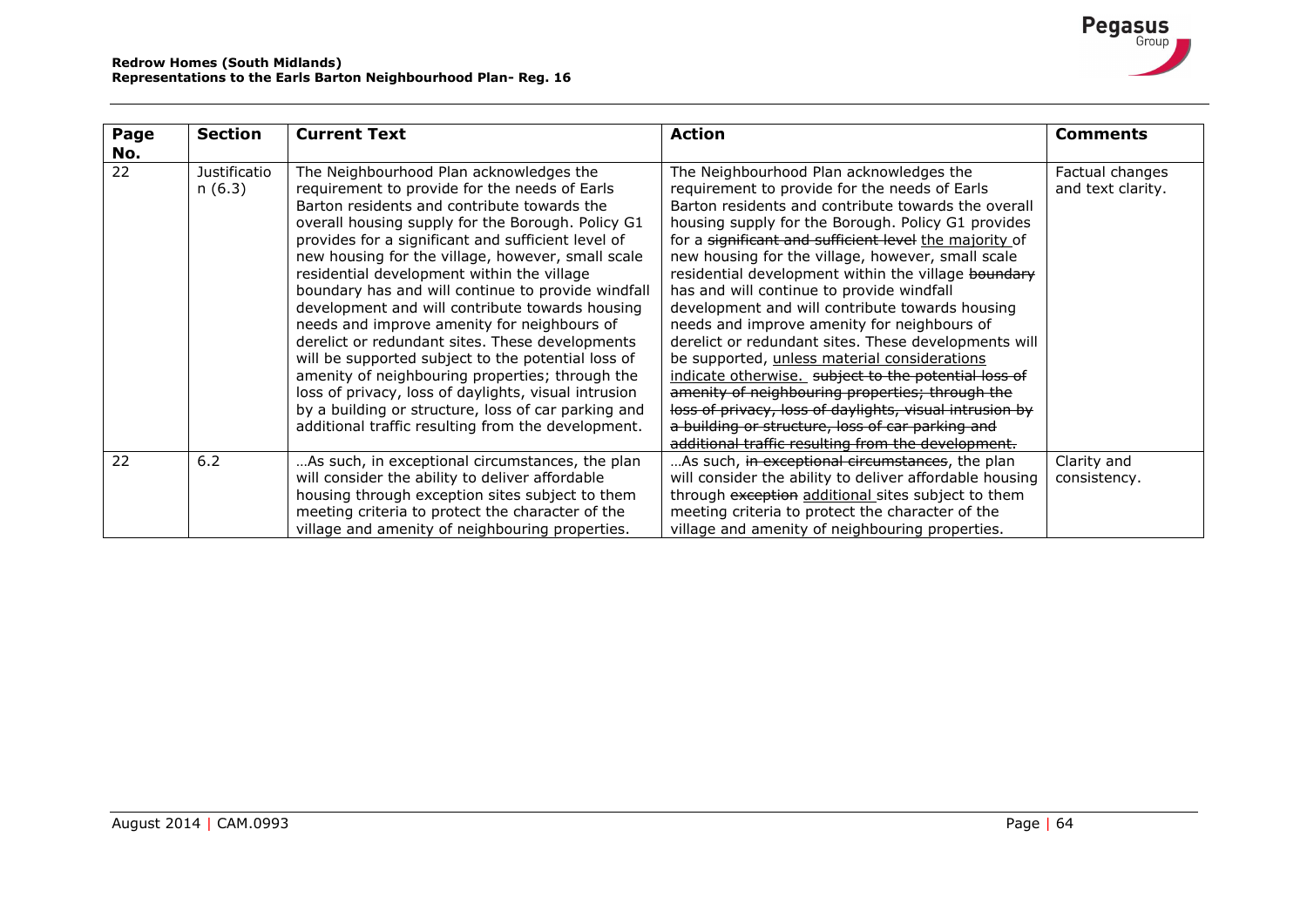| Page            | <b>Section</b> | <b>Current Text</b>                                                                                                                                                                                                                                                                                                                                                                                                                                                                                                                                                                                                                                                                                                                                                                                                                                                                                                                         | <b>Action</b>                                                                                                                                                                                                                                                                                                                                                                                                                                                                                                                                                                                                                                                                                                                                                                                                                                                                                                                                                                           | <b>Comments</b>                                               |
|-----------------|----------------|---------------------------------------------------------------------------------------------------------------------------------------------------------------------------------------------------------------------------------------------------------------------------------------------------------------------------------------------------------------------------------------------------------------------------------------------------------------------------------------------------------------------------------------------------------------------------------------------------------------------------------------------------------------------------------------------------------------------------------------------------------------------------------------------------------------------------------------------------------------------------------------------------------------------------------------------|-----------------------------------------------------------------------------------------------------------------------------------------------------------------------------------------------------------------------------------------------------------------------------------------------------------------------------------------------------------------------------------------------------------------------------------------------------------------------------------------------------------------------------------------------------------------------------------------------------------------------------------------------------------------------------------------------------------------------------------------------------------------------------------------------------------------------------------------------------------------------------------------------------------------------------------------------------------------------------------------|---------------------------------------------------------------|
| No.             |                |                                                                                                                                                                                                                                                                                                                                                                                                                                                                                                                                                                                                                                                                                                                                                                                                                                                                                                                                             |                                                                                                                                                                                                                                                                                                                                                                                                                                                                                                                                                                                                                                                                                                                                                                                                                                                                                                                                                                                         |                                                               |
| $\overline{23}$ | EB.GD1         | Any proposal for residential development on infill<br>sites within the village boundary, including<br>redevelopments, will be permitted provided that<br>all the following criteria are met:<br>It is of a scale, massing, density and<br>$\bullet$<br>design in keeping with the local character<br>of neighbouring building and the village<br>generally<br>it provides a beneficial net-contribution,<br>through the provision of a mix of dwelling<br>types and sizes, towards meeting both the<br>market and affordable housing needs of<br>current and future households in Earls<br>Barton in accordance with an up-to-date<br>demonstration of need<br>it provides an on-site proportion of<br>affordable housing or an off-site<br>contribution, in line with other policies of<br>the development plan where the is<br>practical or financially viable;<br>development that does not meet this<br>criteria will not be supported. | Any proposal for residential infill development on<br>infill sites within the village boundary, including<br>redevelopments, will be permitted provided that all<br>the following criteria are met:<br>It is of a scale, massing, density and design<br>$\bullet$<br>in keeping with the local character of<br>neighbouring building and the village<br>generally<br>it provides a beneficial net-contribution,<br>through the provision of a mix of dwelling<br>types and sizes, towards meeting both the<br>market and affordable housing needs of<br>current and future households in Earls<br>Barton and the Borough of Wellingborough<br>in accordance with an up-to-date<br>demonstration of need<br>it provides an on-site proportion of<br>affordable housing or an off-site<br>contribution, in line with other policies of<br>the development plan where the is practical<br>or financially viable;<br>development that does not meet this<br>criteria will not be supported. | Clarity and<br>consistency.                                   |
| 23              | EB.GD2         | Whole Policy                                                                                                                                                                                                                                                                                                                                                                                                                                                                                                                                                                                                                                                                                                                                                                                                                                                                                                                                | Delete. Not required if village boundary deleted.                                                                                                                                                                                                                                                                                                                                                                                                                                                                                                                                                                                                                                                                                                                                                                                                                                                                                                                                       | See separate<br>representations/<br>response to Section<br>5. |
| 26              | 6.5            | Earls Barton has grown significantly over the last<br>few decades and many previously open sites have<br>been built upon through in fill and more major<br>development                                                                                                                                                                                                                                                                                                                                                                                                                                                                                                                                                                                                                                                                                                                                                                      | Earls Barton has grown significantly over the last<br>few decades and many previously open sites have<br>been built upon on through in-fill and more major<br>development.                                                                                                                                                                                                                                                                                                                                                                                                                                                                                                                                                                                                                                                                                                                                                                                                              | Factual changes.                                              |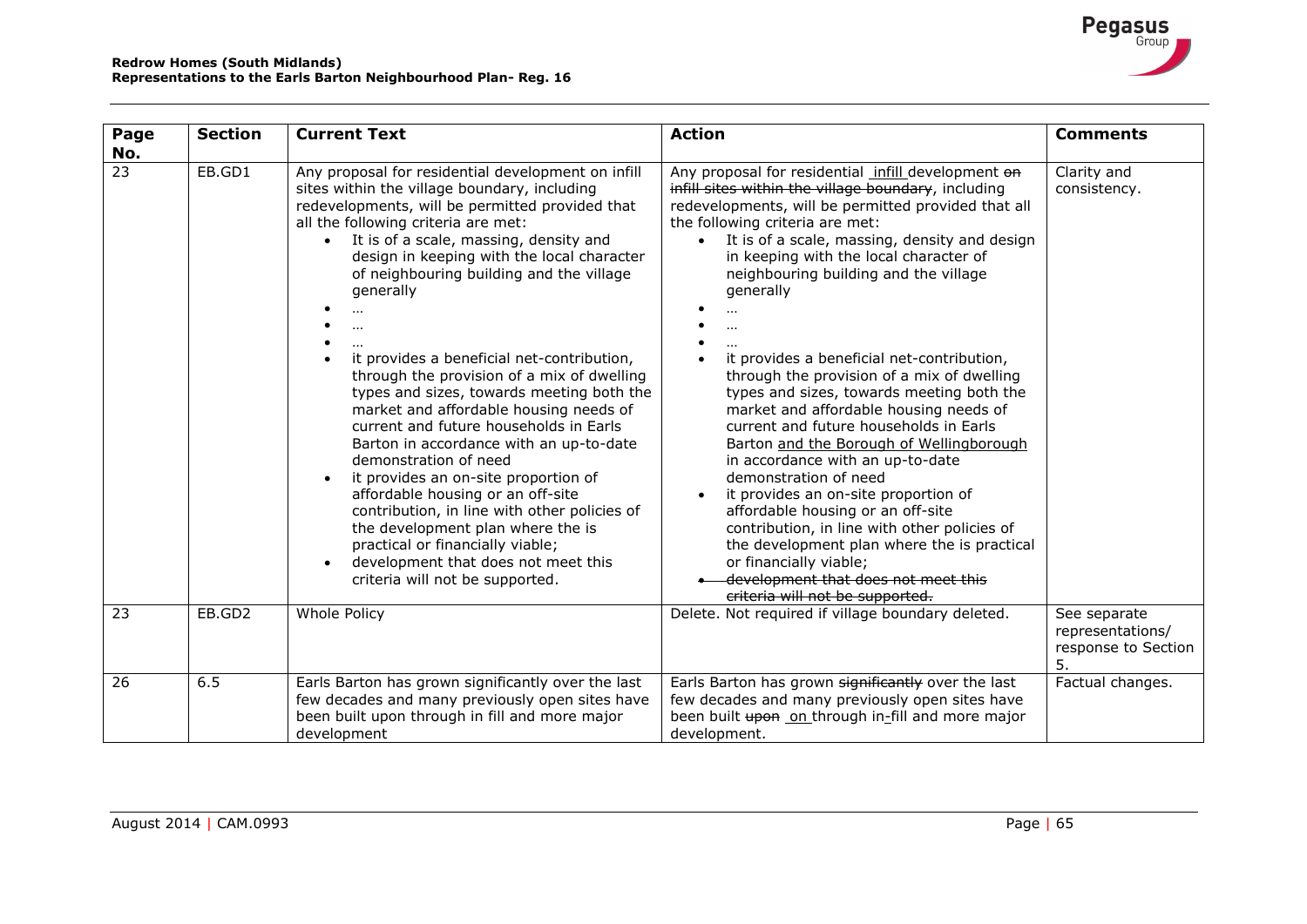| Page<br>No.     | <b>Section</b> | <b>Current Text</b>                                                                                                                                                                                                                                                                                                                                                                                                                                                                                                                                                                                                                                                                                                                                                                                                                                                                                                 | <b>Action</b>                                                                                                                                                                                                                                                                                                                                                                                                                                                                                                                                                                                                                                                                                                                                                                                                                                                                                                                                                                                                                                                                                                             | <b>Comments</b>                                |
|-----------------|----------------|---------------------------------------------------------------------------------------------------------------------------------------------------------------------------------------------------------------------------------------------------------------------------------------------------------------------------------------------------------------------------------------------------------------------------------------------------------------------------------------------------------------------------------------------------------------------------------------------------------------------------------------------------------------------------------------------------------------------------------------------------------------------------------------------------------------------------------------------------------------------------------------------------------------------|---------------------------------------------------------------------------------------------------------------------------------------------------------------------------------------------------------------------------------------------------------------------------------------------------------------------------------------------------------------------------------------------------------------------------------------------------------------------------------------------------------------------------------------------------------------------------------------------------------------------------------------------------------------------------------------------------------------------------------------------------------------------------------------------------------------------------------------------------------------------------------------------------------------------------------------------------------------------------------------------------------------------------------------------------------------------------------------------------------------------------|------------------------------------------------|
| $\overline{29}$ | EB.LB1         | Proposals within the village centre shopping and<br>business area (as defined on the Proposal Plan<br>inset Fig.4) that diversity and enhance the range<br>of local shops and services (A1-A5 Use Classes)<br>and a variety of local community facilities will be<br>supported, subject to the following criteria being<br>met:<br>Individual schemes will not generate<br>$\bullet$<br>unacceptable noise, fumes, smell or other<br>disturbance to neighbouring residential<br>properties<br>proposal will not lead to traffic congestion<br>or adversely affect the free-flow of traffic<br>on the adjoining highway<br>access arrangements and off-street<br>parking can be satisfactorily provided<br>without impacting on adjoining residential<br>and non-residential uses<br>proposal that result in the loss of local<br>retail, service provision, community assets<br>and change of use will be resisted. | Proposals within the village centre shopping and<br>business area (as defined on the Proposal Plan inset<br>Fig.4) that diversity and enhance the range of local<br>shops and services (A1-A5 Use Classes) and a<br>variety of local community facilities will be<br>supported, where they: subject to the following<br>criteria being met:<br>Individual schemes will do not generate<br>$\bullet$<br>unacceptable noise, fumes, smell or other<br>disturbance to neighbouring residential<br>properties<br>-proposal will not lead to traffic congestion<br>or adversely affect the free-flow of traffic on<br>the adjoining highway<br>can provide suitable access and parking<br>$\bullet$<br>arrangements and off-street parking can be<br>satisfactorily provided without impacting on<br>adjoining residential and non-residential<br>uses<br>-proposal that result in the loss of local<br>retail, service provision, community assets<br>and change of use will be resisted.<br>Proposals that result in the loss of local retail,<br>service provision, community assets and change of<br>use will be resisted. | Re-word to ensure<br>plan reads<br>positively. |
| 31              | EB.E2          | The plan supports development of a small<br>business centre in appropriate accommodation<br>either upon the 0.64ha of land allocated under<br>policy EB.G1 as part of the main development<br>allocation or on an appropriate site elsewhere<br>within the settlement policy area, subject to the<br>following criteria being met:<br>the traffic generation and parking impact<br>generated by the proposal does not result<br>in an unacceptable direct or cumulative<br>impact on congestion or road and<br>pedestrian safety.                                                                                                                                                                                                                                                                                                                                                                                   | The plan supports development of a small business<br>centre in appropriate accommodation either upon<br>the 0.64ha of land allocated under policy EB.G1 as<br>part of the main development allocation or on an<br>appropriate site elsewhere within or adjoining the<br>settlement policy area, subject to the following<br>criteria being met:<br>the traffic generation and parking impact<br>$\bullet$<br>generated by the proposal does not result<br>in an unacceptable direct or cumulative<br>impact on congestion or road and<br>pedestrian safety.                                                                                                                                                                                                                                                                                                                                                                                                                                                                                                                                                               | Amend wording to<br>ensure consistency.        |